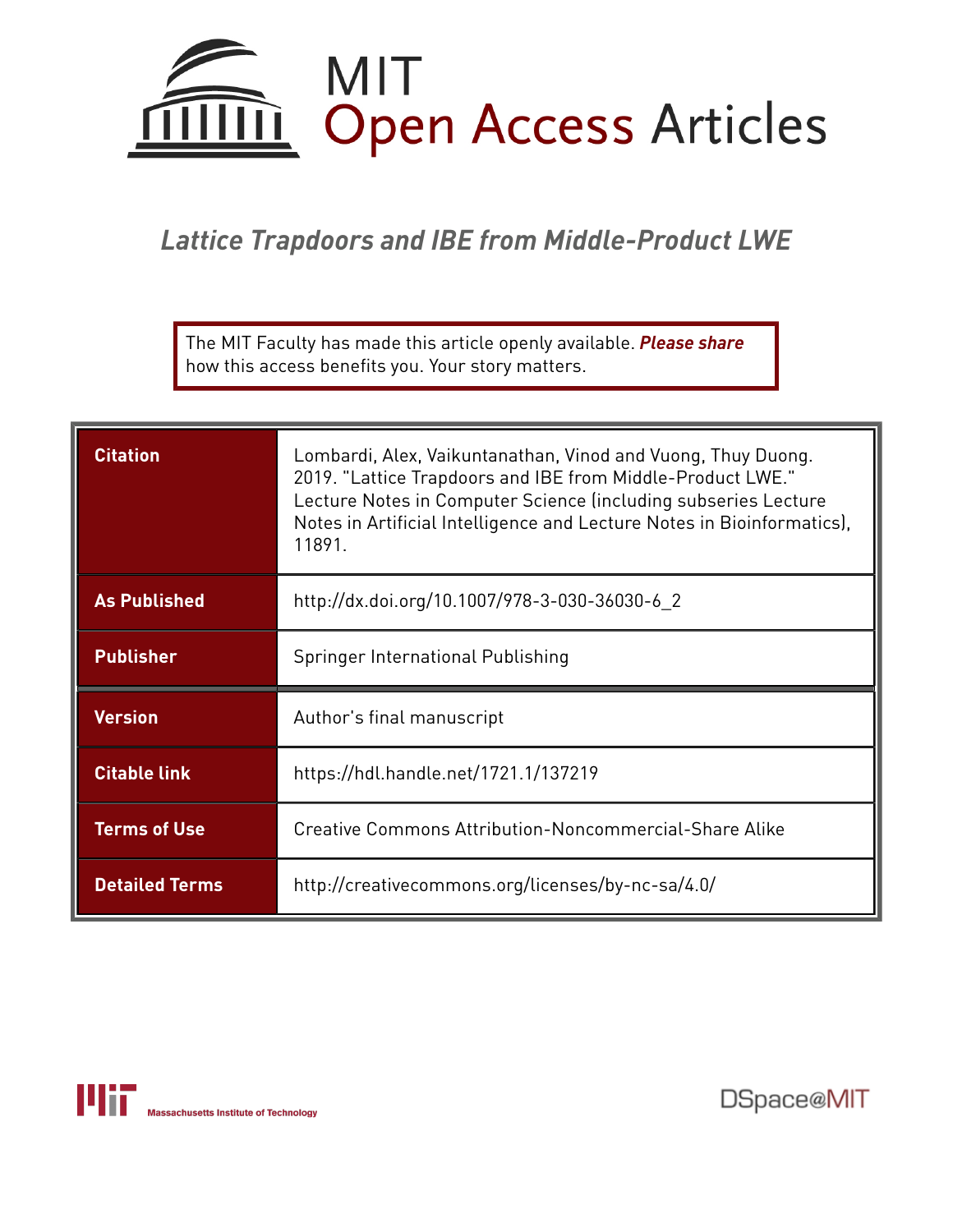## Lattice Trapdoors and IBE from Middle-Product LWE

Alex Lombardi $^1$ , Vinod Vaikuntanathan $^1$ , and Thuy Duong Vuong $^2$ 

<sup>1</sup> MIT, Cambridge MA 02139, USA  $^2\,$  Stanford University, Stanford, CA 94305, USA  $^{\star\star}$ 

Abstract. Middle-product learning with errors (MP-LWE) was recently introduced by Rosca, Sakzad, Steinfeld and Stehlé (CRYPTO 2017) as a way to combine the efficiency of Ring-LWE with the more robust security guarantees of plain LWE. While Ring-LWE is at the heart of *efficient* lattice-based cryptosystems, it involves the choice of an underlying ring which is essentially arbitrary. In other words, the effect of this choice on the security of Ring-LWE is poorly understood. On the other hand, Rosca et al. showed that a new LWE variant, called MP-LWE, is as secure as Polynomial-LWE (another variant of Ring-LWE) over any of a broad class of number fields. They also demonstrated the usefulness of MP-LWE by constructing an MP-LWE based public-key encryption scheme whose efficiency is comparable to Ring-LWE based public-key encryption. In this work, we take this line of research further by showing how to construct Identity-Based Encryption (IBE) schemes that are secure under a variant of the MP-LWE assumption. Our IBE schemes match the efficiency of Ring-LWE based IBE, including a scheme in the random oracle model with keys and ciphertexts of size  $O(n)$  (for *n*-bit identities).

We construct our IBE scheme following the lattice trapdoors paradigm of [Gentry, Peikert, and Vaikuntanathan, STOC'08]; our main technical contributions are introducing a new leftover hash lemma and instantiating a new variant of lattice trapdoors compatible with MP-LWE.

This work demonstrates that the efficiency/security tradeoff gains of MP-LWE can be extended beyond public-key encryption to more complex latticebased primitives.

Keywords: Middle-Product LWE · Identity-Based Encryption · Lattice Trapdoors.

## 1 Introduction

Cryptographic schemes based on the polynomial learning with errors problem (PLWE) [23] and the ring learning with errors problem (RLWE) [13] have the advantage of having key size and algorithm runtime that are quasi-linear in the security parameter. However, their security guarantees are not as strong as that of the original learning with errors problem (LWE) [20].

One of the main differences between these two settings is that the PLWE problem parametrized by some (say, irreducible) polynomial  $f$ , denoted PLWE $^{(f)}$ , is only known to be as hard as a worst-case problem on some class of lattices that depends

 $^{\star\star}$  Work done while at MIT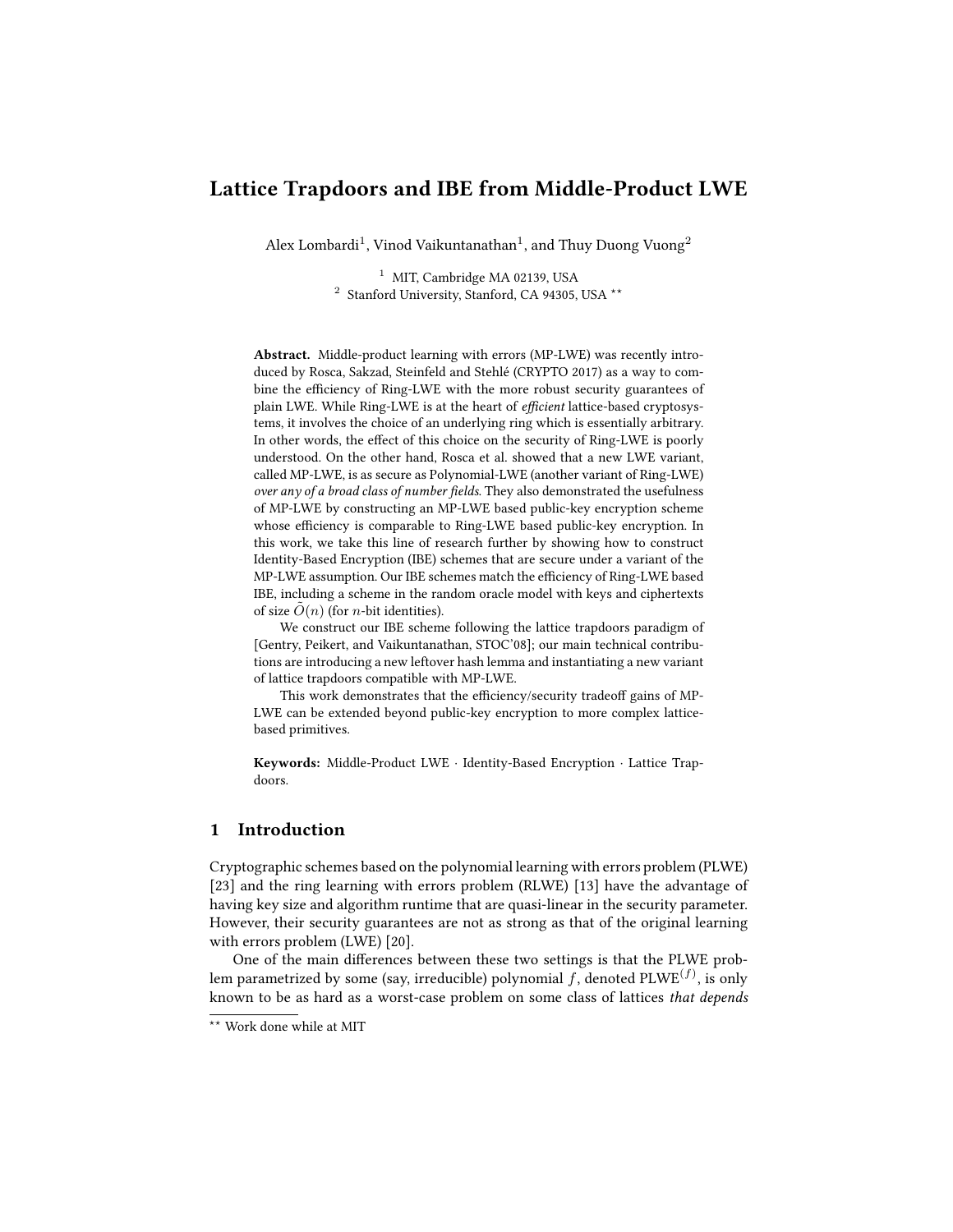on the polynomial f, which could possibly be easier to solve for some choices of f as compared to others. In particular, we do not have a clear understanding of the relative hardness of PLWE $^{\left(f\right)}$  for different  $f$ , making it hard for a cryptosystem designer to pick the right  $f$ . In contrast, with the LWE problem, there is no such ambiguity. For essentially any choice of possible modulus  $q$ , LWE is as hard as worst-case problems on *arbitrary* lattices  $[20, 17]$ . In summary, the concrete efficiency gains of RLWE and PLWE have only been obtained through a trade-off involving making both quantitatively and qualitatively more questionable security assumptions.

Recently, following on an earlier work of Lyubashevsky [11] who initiated the study of ring-independent assumptions, Rosca et al. [21] introduced the "middle-product learning with errors" assumption (MP-LWE), a new variant of LWE that uses the "middle product" of polynomials modulo  $q$ . For any  $f$  in a broad class of polynomials, they show a reduction from  $\operatorname{PLWE}^{(f)}$  to the MP-LWE problem, which is defined independently of any such  $f$ , freeing the cryptosystem designer from making an essentially arbitrary choice of  $f$ . They also describe a public key encryption (PKE) scheme that has quasi-linear (optimal) key size and algorithm runtime, while being IND-CPA secure under the MP-LWE assumption. Thus, they obtain a public-key encryption scheme with the same efficiency gains over LWE-based PKE as enjoyed by PLWEbased schemes, but prove security under a worst-case assumption on a comparatively broader class of lattices.

While the idea of using MP-LWE as an alternative to Ring-LWE, as proposed by [21], is intriguing, it is only currently known how to construct plain public-key encryption from MP-LWE. In this work, we consider and make progress on the following question.

## Can we instantiate more complex lattice-based primitives using middle-product LWE while maintaining the improved efficiency/security tradeoff?

Indeed, it is explicitly left open by [21] to instantiate more complex lattice-based primitives, such as lattice trapdoors [8] and their applications, using MP-LWE.

#### 1.1 Our Results

We construct an Identity-Based Encryption (IBE) scheme based on MP-LWE. This scheme is IND-CPA secure in the random oracle model under the MP-LWE assumption and has quasi-linear key size and algorithm runtime.

Our construction follows the "lattice trapdoors" paradigm of [8]. Specifically, we construct a "dual" of the public key encryption scheme in [21], then combine the dual scheme with Micciancio-Peikert style lattice trapdoors [15] to obtain the IBE scheme. In addition to our IBE scheme in the random oracle model, we sketch how techniques for constructing IBE schemes in the standard model [3, 2, 7] can also be adapted to the MP-LWE setting using our lattice trapdoors.

Our main IBE construction from MP-LWE can be stated informally as follows.

**Theorem 1 (Informal).** For any  $\epsilon \geq 2^{-poly(\log n)}$ , there is a  $(T, \epsilon)$ -secure IBE scheme (in the random oracle model) under the  $(T', \epsilon')$  MP-LWE assumption with  $T' \approx T$ ,  $\epsilon' \approx \epsilon$ . This scheme has quasi-linear  $\tilde{O}(n)$  key size and encryption runtime.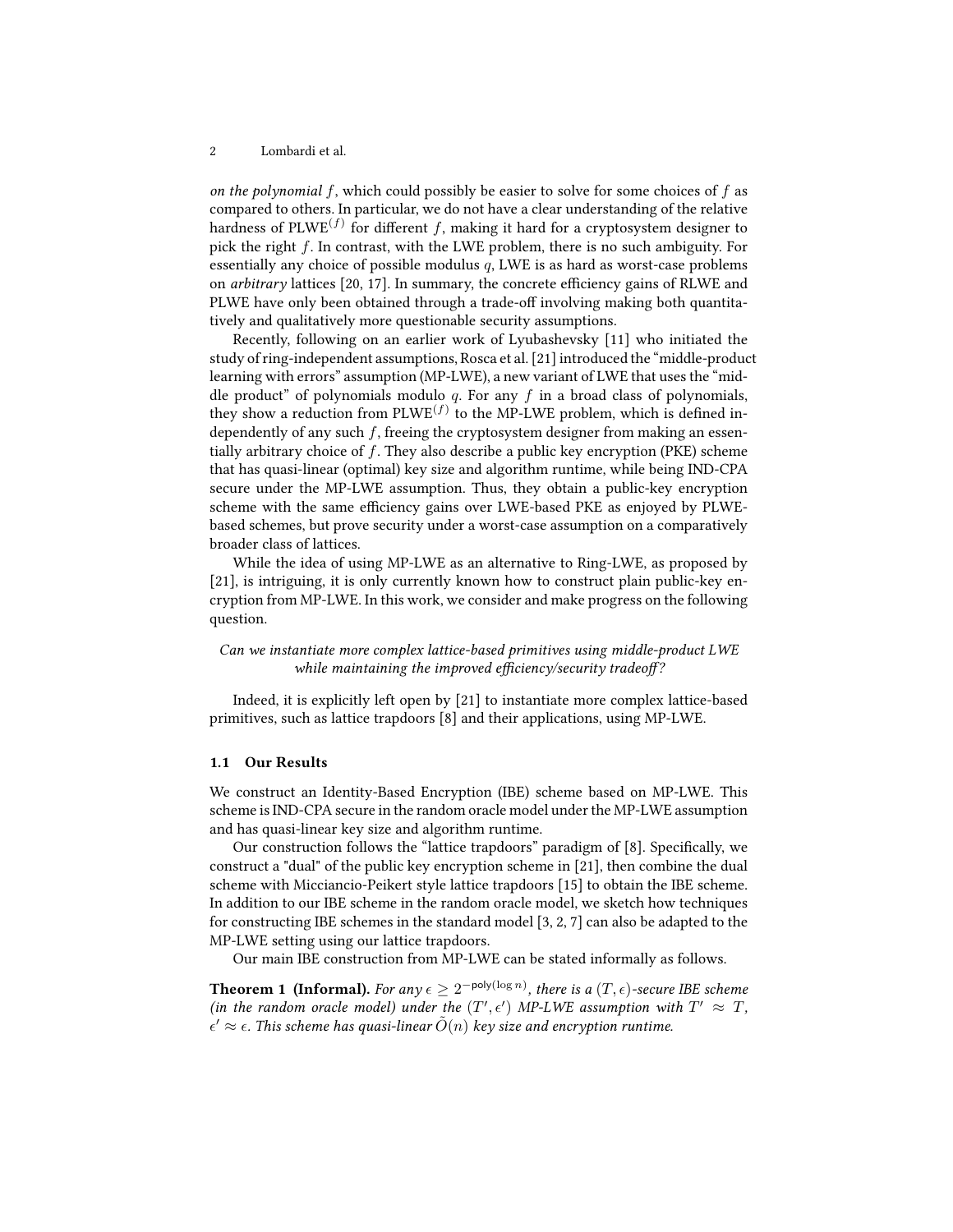By  $(T, \epsilon)$ -security, we mean that any T-time adversary fails to break the primitive/assumption with advantage greater than  $\epsilon$ . In particular, assuming that MP-LWE is hard for  $T(n) = 2^{\alpha n}$ -time adversaries, we show that our IBE scheme is hard to break in time roughly  $T$  with better than some inverse quasi-polynomial advantage.

Our IBE scheme demonstrates that the better efficiency/security trade-off obtained by [21] for public key encryption can be extended to more expressive cryptographic primitives such as IBE. Tables 1 and 2 compare the efficiency of our PKE and IBE schemes to prior works.

| PKE scheme                                      |                    |                  | MP-LWE based<br>  LWE based [19] $\bigl \text{RLWE based [13]} \bigr _{\text{("primal"-[21], "dual"-this work)}}\bigr $ |
|-------------------------------------------------|--------------------|------------------|-------------------------------------------------------------------------------------------------------------------------|
| pk size                                         | $\mathcal{D}(n^2)$ | D(n)             | $\lambda(n)$                                                                                                            |
| sk size                                         | O(n)               | $\mathcal{Y}(n)$ | $\mathcal{O}(n)$                                                                                                        |
| Enc/Dec runtime $\left \tilde{O}(n)$ -amortized |                    | O(1)             | O(1)                                                                                                                    |

Table 1. Summary of parameters of our "dual Regev"-like public encryption scheme from MP-LWE versus prior ones.

| <b>IBE</b> scheme | LWE based [8, 15] RLWE based [15] |              | MP-LWE based |
|-------------------|-----------------------------------|--------------|--------------|
|                   |                                   |              | (this work)  |
| mpk size          | $\mathcal{N}(n^2)$                | $\lambda(n)$ |              |
| msk size          | $\mathcal{N}(n^2)$                | $\eta(n)$    |              |
| Enc/Dec runtime   | $\tilde{O}(n)$ -amortized         | O(1)         |              |
| per encrypted bit |                                   |              |              |

Table 2. Summary of parameters of our identity-based encryption (IBE) scheme from MP-LWE versus prior ones that are from LWE and Ring-LWE.

#### 1.2 Technical Overview

As mentioned before, we follow the "lattice trapdoors" paradigm of  $[8]$ . We first recall the approach of [8] for constructing IBE from LWE. The high-level idea is as follows: using a random oracle  $H$ , design a key pair (distribution) (mpk, msk) such that for any identity id,  $pk_{id} := (mpk, H(id))$  is a valid public key for some public key encryption scheme PKE. In order for this to yield an IBE scheme, it must be possible to derive a corresponding secret key sk<sub>id</sub>, using msk, from the public value  $H(id)$ . This is achieved in the following way.

– Step 1: Dual Regev Encryption. First, [8] constructs a "dual" variant of Regev encryption [20] in which public keys are (statistically close to) uniformly random. In slightly more detail, public keys have the form  $(A,u=Ar)$  for  $A\stackrel{\$}{\leftarrow}\mathbb{Z}_q^{n\times m}$  and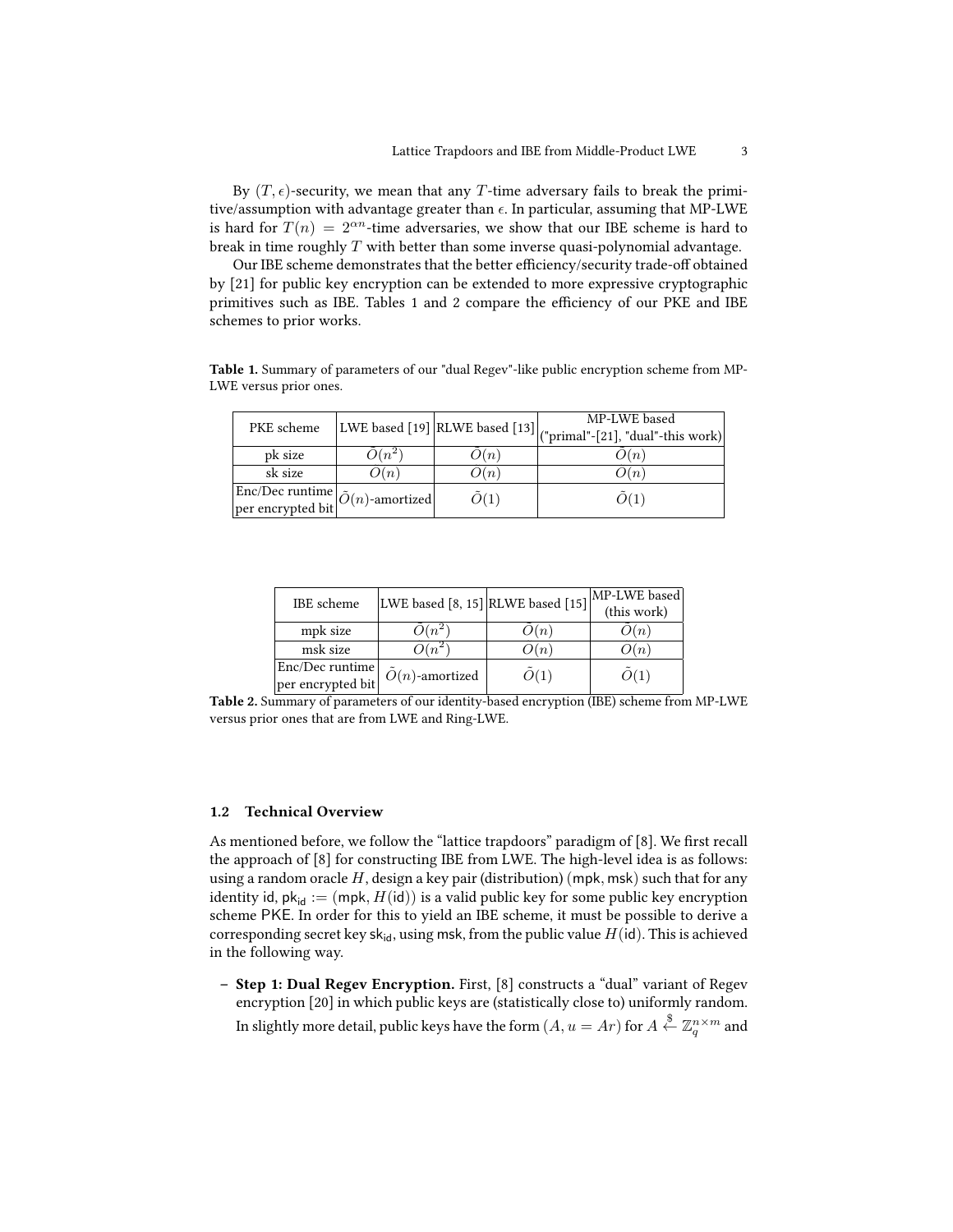$r \overset{\$}{\leftarrow} \chi^m$  for some distribution  $\chi$  of "small numbers." This step is done so that in an associated IBE scheme,  $u = H(id)$  can be interpreted as (part of) a dual Regev public key.

- Step 2: Lattice Trapdoors. The most technically complicated step in [8] is designing an alternative procedure TrapGen that outputs a (statistically close to) uniformly random matrix  $A$  along with a *trapdoor*  $T_A$  that allows for sampling, given an input  $u \in \mathbb{Z}_q^n$ , a random preimage  $r \leftarrow \chi^m \mid Ar = u$ . This step allows for efficient secret key extraction from a public key  $(A, u)$ .
- Step 3: Constructing IBE. As has been implicitly described already, [8] then write down an IBE scheme with a master key pair  $(A, T_A)$  sampled using TrapGen, so that encryption for an identity id uses dual Regev encryption with public key  $(A, u = H(id))$ , and secret keys sk<sub>id</sub> = r can be extracted from  $(A, u = H(id))$ using msk =  $T_A$ .

We now describe how we instantiate this framework using middle-product LWE.

Step 1: MP-LWE based dual Regev. Our first step is to develop an analogue of dual Regev encryption based on middle-product LWE. We first recall from [21] that the middle-product learning with errors assumption over  $\mathbb{Z}_q$  with degrees  $(n, d)$  is that the distribution

$$
\{(a_i, a_i \odot_d s + e_i)_{i=1}^t\}
$$

is computationally pseudorandom, where  $s$  is a uniformly random degree  $n$  polynomial, $^3$  each  $a_i$  is a uniformly random degree  $n-d$  polynomial, each  $e_i$  is a random "small" degree d polynomial, and  $a_i \odot_d s$  is the "middle product" consisting of the d "middle terms" of the polynomial product  $a \cdot s$ . [21] show that this assumption suffices to construct a "primal Regev" public key encryption scheme, and show that this assumption follows from the hardness of  $\mathsf{PLWE}^{(f)}$  for various polynomials  $f.$ 

We would like to develop a "dual Regev" public-key encryption scheme similar to the PKE of [21], and a natural approach suggests itself (based on [21]): Let  $a_1, \ldots, a_t$ be t i.i.d. degree n polynomials, let  $r_1, \ldots, r_t$  be t i.i.d. degree k polynomials (for some additional parameter  $k$ ), and set

$$
\left(\mathsf{pk}=(a_1,\ldots,a_t,u=\sum a_ir_i),\mathsf{sk}=(r_1,\ldots,r_t)\right).
$$

Encrypting a message  $\mu$  then consists of sampling a random MP-LWE secret  $s$  and outputting middle products ${}^4$   $(a_i \odot s, +2e_i)_{i \leq t}$  along with  $u \odot s + 2e' + \mu$ . We would then like to argue, as in [21], that the security of this scheme follows from MP-LWE (with secret  $s$ ).

Technical Challenges. However, there are two main issues that arise from this approach to Step 1 (which both arise again when implementing Step 2):

 $^3$  The parameters are slightly simplified for exposition

<sup>&</sup>lt;sup>4</sup> We omit some details regarding degrees; it turns out that the middle products  $a_i \odot s$  will have a different degree from the middle product  $u \odot s$  in order to get decryption correctness.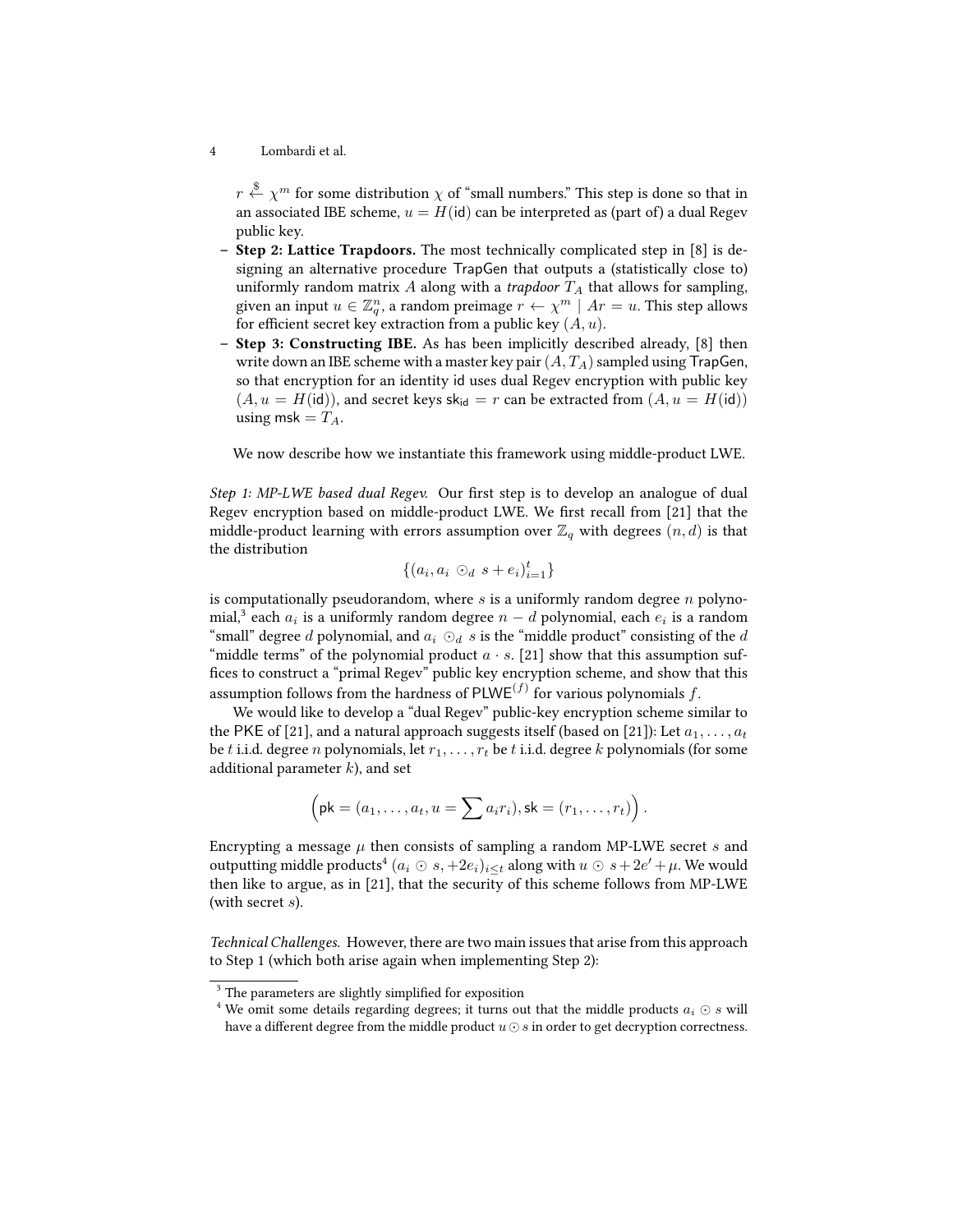- We need a new variant of the leftover hash lemma to argue that the polynomial  $u = \sum a_i r_i$  is (statistically close to) uniformly random. The reason that previous leftover hash lemma variants seem insufficient is related to the fact that the map  $r \mapsto \sum_i a_i r_i$  has a larger range (degree  $n + k$  polynomials) than its domain (degree  $k$  polynomials); this stands in contrast to the PLWE setting, where  $r\, \mapsto\, \sum a_ir_i \pmod{f}$  is reduced modulo a degree  $n$  polynomial  $f.$  Indeed, the hash function  $h_{a_1,...,a_t}(r_1,\ldots,r_t)=\sum a_ir_i$  is *not* 2-universal, unlike the hash function considered in [21], so we have to argue the desired statistical indistinguishability directly. We state and prove our new variant of the LHL in Section 4. We use techniques from [14] designed to prove a variant of the LHL in the Ring-LWE setting; however, these techniques must be substantially modified to handle the distinction between multiplication of bounded-degree polynomials in  $\mathbb{Z}_q[x]$ (as in our setting) and multiplication over rings of the form  $R_q = \mathbb{Z}_q[x]/f(x)$  (as in the RLWE/PLWE setting).
- Middle-product LWE as defined in [21] does not seem directly applicable to (the security of) our dual-Regev encryption scheme; the reason is that the "coefficient polynomials"  $(a_1,\ldots,a_t,u)$  do not all have the same degree. $^5$  In order to prove security, we have to consider a new variant of MP-LWE in which "coefficient polynomials"  $\{a_i\}$  can have different degrees; we consider a variant in which the adversary can specify a new degree  $d_i$  for each sample in advance. In Section 3, we show that (a simple modification of) the [21] reduction from PLWE to MP-LWE carries over to our variant of MP-LWE, which we call "degree-parametrized MP-LWE."

After addressing these two difficulties, the approach outlined in Step 1 can be made to work, yielding a dual-Regev encryption scheme based on MP-LWE.

Step 2: Lattice Trapdoors for MP-LWE. Having developed a variant of dual Regev encryption, we next turn to constructing lattice trapdoors [8] that are compatible with this new encryption scheme. To do so, we make use of the work [15], which gives a highly general roadmap for constructing lattice trapdoors.

Following the basic idea of [15], our procedure TrapGen will produce polynomials  $a_1, \ldots, a_t, a_{t+1}, \ldots, a_{t'}$  such that for  $t < i \leq t'$ ,

$$
a_i = c_i - \sum_{j=1}^t a_j w_{ij}
$$

for random, small "trapdoor" polynomials  $\{w_{ij}\}$  and specific polynomials  $\{c_j=2^ux^{dv}\}$ which are our analogue to the " $G$  matrix" in plain LWE-based constructions. Similarly to the Ring-LWE setting, we can think of these polynomials as "structured matrices" by associating a polynomial  $g(x)$  with the "multiplication by  $g(x)$ " matrix acting on a vector space of bounded-degree polynomials. We show that with this choice of polynomials  $\{c_j\}$ , the matrix  $A$  corresponding to  $(a_1,\ldots,a_{t'})$  has a " $G$ -trapdoor" (as defined

 $^5$  In fact, after introducing lattice trapdoors, our scheme will be modified so that *three* different degrees will be used rather than two (as it is currently written).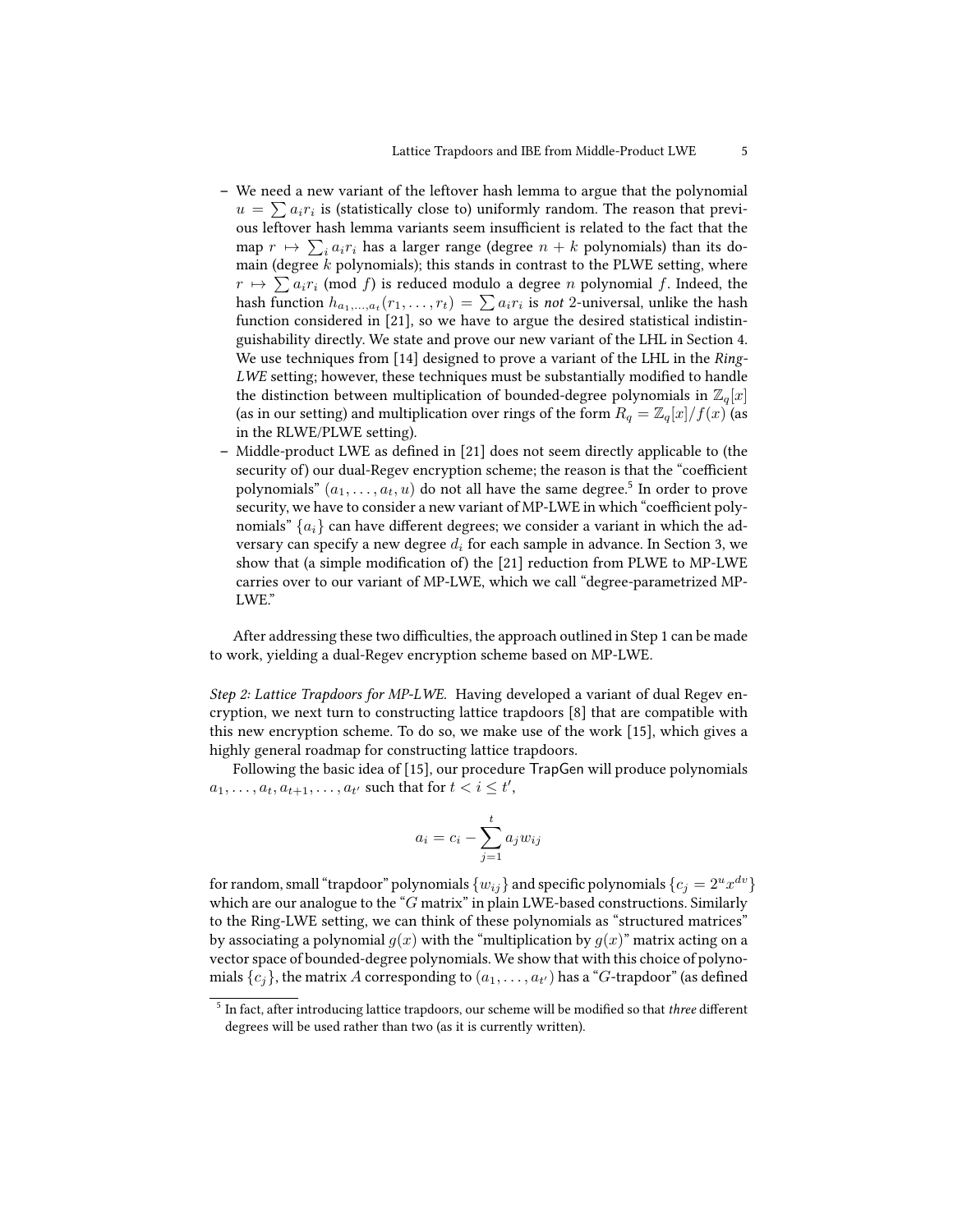in [15]) that can be efficiently described using our trapdoor  $\{w_{ij}\}$ . The preimage sampling algorithm of [15] can then be adapted to yield a corresponding preimage sampling algorithm for polynomial sum-products; moreover, we show that our preimage sampling algorithm has the same  $\tilde{O}(n)$  efficiency gain over plain LWE that is enjoyed by Ring-LWE based constructions. See Section 5 for more details.

Finally, we note that we are implicitly relying on resolutions to both "technical challenges" mentioned above in this step; our leftover hash lemma is what guarantees that TrapGen outputs a distribution  $\{(a_1,\ldots,a_{t'})\}$  that is statistically close to uniform, while our "degree-parametrized MP-LWE" allows us to redesign our dual Regev scheme to have public key  $(a_1, \ldots, a_{t'}, u)$  such that  $\{a_1, \ldots, a_t\}$  and  $\{a_{t+1}, \ldots, a_{t'}\}$ have different degrees.

Step 3: Constructing IBE Schemes. Given our variant of dual Regev encryption from MP-LWE (Step 1) and our variant of lattice trapdoors compatible with this new encryption scheme (Step 2), constructing IBE is fairly straightforward given prior work. We describe constructions analogous to those of [8] (in the random oracle model) and [3] (in the standard model) using our new tools.

Remark On Concrete Efficiency/Security. As usual, some care is required when comparing the efficiency of various LWE-based cryptosystems to take into account their expected levels of security. We give an overview of the comparison of LWE/RLWE/MPLWEbased IBE schemes using concrete security [5].

The concrete security of all relevant lattice-based cryptosystems is based on assumptions of the following form.

**Definition 1** ((T,  $\epsilon$ )-secure X-LWE, Informal). Any time T adversary breaks the  $X$ -LWE assumption with advantage at most  $\epsilon$ .

Our main IBE construction from MP-LWE (as stated in Theorem 1) constructs  $(T, \epsilon)$ -secure IBE from roughly  $(T, \epsilon)$ -secure LWE, as long as  $\epsilon \geq 2^{-\text{poly}\log n}$ . This technical limitation is due to the achievable parameters of our leftover hash lemma (which was already implicitly noted in [21]) when used in a standard hybrid argument to prove security of the IBE scheme. This barrier also appears in the Ring-LWE context (see, e.g., the signature scheme of  $[15]$ ) when quasi-linear efficiency is desired. However, these works (and ours) still attain a meaningful form of concrete security because security is proved against adversaries that run in exponential time (assuming that the LWE variants are exponentially secure).

In addition, with some more work, it is possible to improve Theorem 1 to hold for smaller values of  $\epsilon$  (without sacrificing efficiency). This improved security proof is based on the use of Renyi divergence (as opposed to statistical distance), as demonstrated in [4], and will appear in the full version of this paper.

#### 1.3 Organization

The rest of the paper is organized as follows. In Section 2, we review basic definitions and other preliminaries. In Section 3, we introduce and prove the hardness of our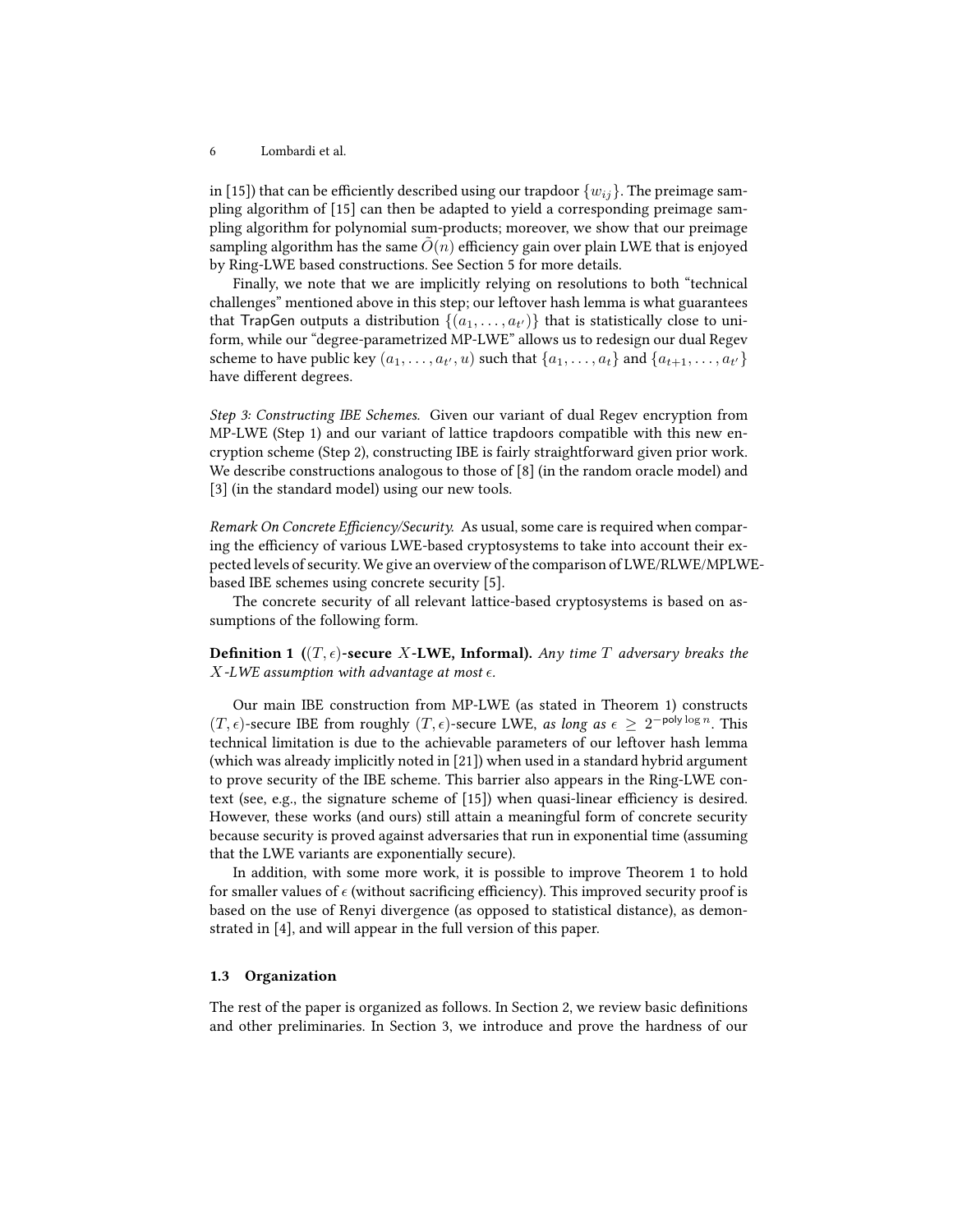"degree-parametrized MP-LWE," a slight variant on the original defintion. In Section 4, we prove our new leftover hash lemma for bounded degree polynomials. In Section 5, we use our new LHL in combination with [15] to develop lattice trapdoors for middleproduct LWE. Finally, in Section 6, we combine our new tools to construct MP-LWE based dual Regev public-key encryption and IBE.

## 2 Preliminaries

Negligible Functions. We use  $n$  to denote the security parameter. We use standard big-O notation to classify the growth of functions, and say that  $f(n) = O(g(n))$  if  $f(n) = O(g(n) \cdot \log^c n)$  for some fixed constant c. We let poly $(n)$  denote an unspecified function  $f(n) = O(n^c)$  for some constant c. We say that a function  $f(n)$  is negligible (denoted  $f(n) = \mathsf{negl}(n)$ ) if  $f(n) = o(n^{-c})$  for every fixed constant c. We say that a probability (or fraction) is overwhelming if it is  $1 - \text{negl}(n)$ .

Statistical and Computational Indistinguishability. The statistical distance between two distributions X and Y over a countable domain  $\Omega$  is defined to be  $\Delta(X, Y) := \frac{1}{2}$ distributions  $X$  and  $Y$  over a countable domain  $\Omega$  is defined to be  $\Delta(X,Y) := \frac{1}{2} \cdot \sum_{d \in \Omega} |X(d) - Y(d)|$ . We say that two distributions  $X, Y$  (formally, two ensembles of distributions indexed by n) are statistically indistinguishable if  $\Delta(X, Y) = \text{negl}(n)$ , and write  $X \approx_s Y$ .

Two ensembles of distributions  $\{X_n\}$  and  $\{Y_n\}$  are computationally indistinguishable if for every probabilistic poly-time machine  $A, |\Pr[A(1^n, X_n) = 1] - \Pr[A(1^n, Y_n) =$ 1] = negl(*n*); we denote this relationship by  $X \approx_c Y$ .

*Polynomials.* Let  $R$  be a ring. For any integer  $d>0$  and any set  $S\subseteq R,$  we let  $S^{< d}[x]$ denote the set of polynomials in  $R[x]$  of degree  $\lt d$  whose coefficients are in S. For any distribution  $\chi$  defined over  $R$ , let  $\chi^d[x]$  denote the distribution on polynomials in  $R^{\leq d}[x]$  where each coefficient is sampled independently according to  $\chi.$ 

Given a polynomial  $a = \sum_{i=0}^{d-1} a_i x^i \in R^{, define the coefficient vector of  $a$$ as  $\mathbf{a}:=(a_0,\cdots,a_{d-1})^T\in R^d.$  In particular, for any  $0\leq i\leq d-1,$   $\mathbf{a}_i$  denotes the coefficient of  $x^i$  in a.

*Probability.* For any distribution X defined on a countable domain  $\Omega$ , we define the collision probability

$$
\mathsf{CP}(X) := \Pr_{X, X' \text{ i.i.d.}}[X = X']
$$

as well as the Renyi entropy of  $X$ ,

$$
H_2(X) := \log_2 \frac{1}{\text{CP}(X)},
$$

and the *min-entropy* of  $X$ ,

$$
H_{\infty}(X) := \log_2 \min_{x \in \Omega} \frac{1}{\Pr[X = x]}.
$$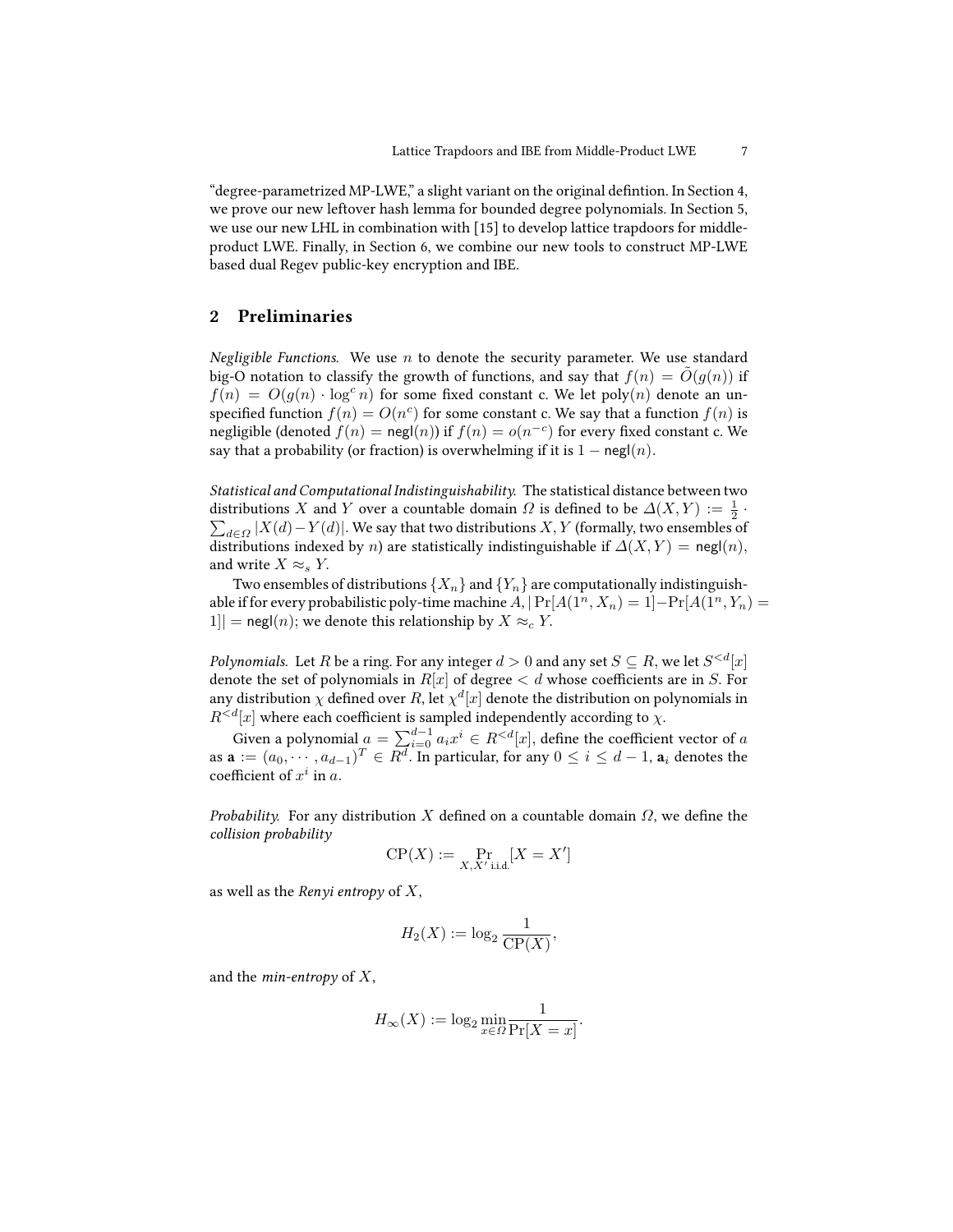We remark that  $H_2(X) \ge H_{\infty}(X)$  for all distributions X. For a finite set  $\Omega$ , we let  $U(\varOmega)$  denote the uniform distribution over  $\varOmega,$  and we use the notation  $X\overset{\$}{\leftarrow}\varOmega$  to denote that X is sampled uniformly at random from  $\Omega$ . For a distribution  $\chi$  over  $\mathbb R$ , let  $\chi^k$  denote the distribution over  $\mathbb{R}^k$  where each coordinate is independently sampled from  $\chi.$  For a distribution  $D$  over  $\mathbb{R}^k,$  let  $D[x]$  be the distribution over  $\mathbb{R}^{< k}[x]$  where the coefficient vector of polynomials is sampled from  $D$ .

#### 2.1 Identity-Based Encryption

We recall the standard syntax and definition of security under chosen-plaintext and chosen-identity attack [6, 1] for IBE. An IBE scheme consists of four algorithms.

- $-$  A setup algorithm IBESetup (on input  $1<sup>n</sup>$ ) outputs a master public key mpk and master secret key msk.
- A secret key extraction algorithm IBEExtract, given msk and an identity id, outputs a secret key sk<sub>id</sub>.
- An encryption algorithm Enc, given the master public key mpk, an identity id, and a message  $m$ , outputs a ciphertext  $c$ .
- A decryption algorithm Dec, given the secret key sk and a ciphertext  $c$ , outputs a message m.

We require that an IBE scheme  $IBE = (IBESetup, IBEExtract, Enc, Dec)$  satisfies two properties.

– **Correctness:** For all identities id and messages  $m$ , we have

 $Pr[Dec(\text{sk}_{id}, Enc(mpk, id, m)) = m] = 1 - negl(n),$ 

where the probability is taken with respect to the randomness of IBESetup, IBEExtract, Enc, and Dec.

- Security: Security is defined by the following game (defined for a given PPT adversary  $\mathcal{A}$ ).
	- (mpk, msk)  $\leftarrow$  IBESetup(1<sup>n</sup>) is sampled. Define a (randomized) oracle  $\mathcal{O}(\cdot)$ that on input id outputs IBEExtract(msk, id).
	- $\mathcal{A}^{\mathcal{O}(\cdot)}(\textsf{mpk})$  outputs a challenge (id<sup>\*</sup>,  $m_0, m_1$ ).
	- $b \leftarrow U(\{0, 1\})$  is sampled uniformly at random.
	- $ct^* \leftarrow \text{Enc}(\text{mpk}, \text{id}^*, m_b)$  is sampled.
	- $\mathcal{A}^{\mathcal{O}(\cdot)}(\text{ct}^*)$  outputs a bit b' and wins if (1)  $\mathcal{O}(\text{id}^*)$  was not queried and (2)  $b'=b.$

We say that the scheme is secure if every PPT adversary  $A$  wins the above game with probability at most  $\frac{1}{2} + \mathsf{negl}(n)$ 

#### 2.2 Middle Product of Polynomials [21]

**Definition 2** ([21], Definition 3.1). Let  $d_a$ ,  $d_b$ ,  $d$ ,  $k$  be integers such that  $d_a+d_b-1=$  $d+2k.$  The middle product  $\odot_d: R^{< d_a}[x] \times R^{< d_b}[x] \rightarrow R^{< d}[x]$  is defined to be the map

$$
(a,b)\mapsto a\odot_d b=\lfloor\frac{(a\cdot b)\mod x^{k+d}}{x^k}\rfloor=\sum_{k\leq i+j\leq k+d-1}(a_ib_j)x^{i+j},
$$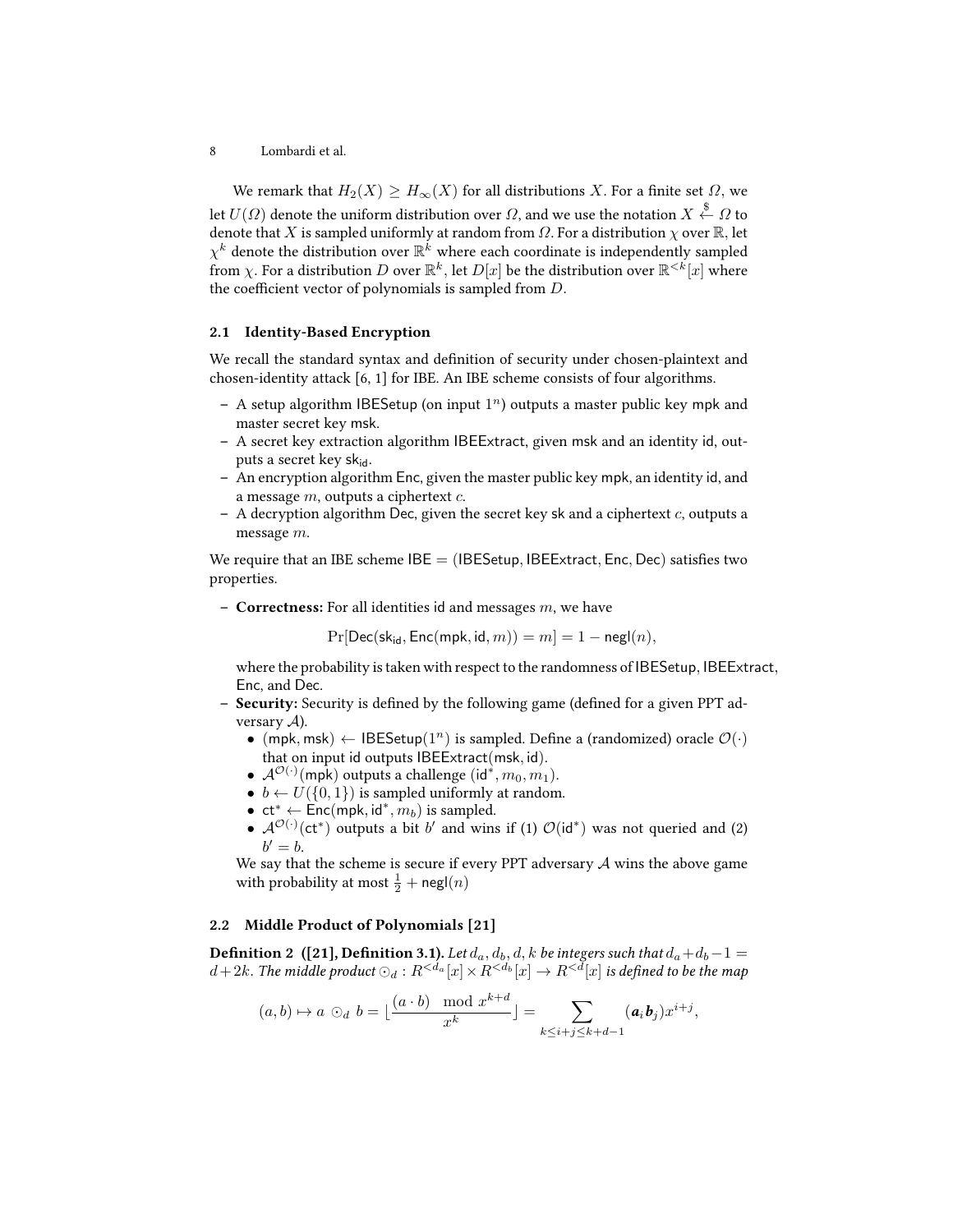where **a** and **b** are the coefficient vectors of a and b, respectively. In other words,  $a \odot_d b$ is obtained by deleting the  $k$  highest and  $k$  lowest degree terms of the polynomial product  $a\cdot b,$  then dividing the remaining  $d$  terms by  $x^k.$ 

Immediately from Definition 2, the middle product is commutative, i.e.,  $a \odot_d b =$  $b \odot_d a$  for all polynomials  $a, b$ . The middle product also satisfies a "quasi-associative" property.

**Lemma 1 ([21]).** Let  $d, k, n > 0$ . For all  $r \in R^{,  $a \in R^{,  $s \in R^{,$$$ we have

$$
r \odot_d (a \odot_{d+k} s) = (r \cdot a) \odot_d s.
$$

#### 2.3 Lattices

An *n*-dimensional lattice  $\Lambda$  is a discrete additive subgroup of  $\mathbb{R}^n$ . A lattice has rank  $k \leq m$  if it is generated as the set of all  $\mathbb{Z}$ -linear combinations of some k linearly independent basis vectors  $\mathbf{B} = (\mathbf{b}_1, \dots, \mathbf{b}_k)$ ; we say  $\Lambda$  is full-rank if  $k = m$ . The dual lattice  $\Lambda^*$  is the set of all  $v \in \text{Span}_{\mathbb{R}}(\Lambda)$  such that  $\langle v, x \rangle \in \mathbb{Z}$  for every  $x \in \Lambda$ . If **B** is a basis of  $\varLambda,$  then  $\mathbf{B}^*=B(B^tB)^{-1}$  is a basis of  $\varLambda^*.$  Note that when  $\varLambda$  is full-rank,  $\mathbf B$ is invertible and hence  $\mathbf{B}^*=\mathbf{B}^{-1}.$ 

For any set  $\mathbf{S} = (s_1, \cdots, s_k)$  of linearly independent vectors, let  $\tilde{\mathbf{S}}$  denote its Gram-Schmidt orthogonalization, defined iteratively in the following way:  $\tilde{s}_1 = s_1$ , and for each  $i = 2, \dots, n$ ,  $\tilde{s}_i$  is the component of  $s_i$  orthogonal to span $(s_1, \dots, s_{i-1})$ .

For positive integers  $n,q$  and any matrix  $A\in \mathbb{Z}_q^{n\times m},$  let  $A^{\perp}(A):=\{z\in \mathbb{Z}^m:$  $Az = 0 \mod q$ . For  $u \in \mathbb{Z}_q^n$  such that  $\exists t \in \mathbb{Z}_q^m$  satisfying  $At = u$ , let  $\Lambda_u^{\perp}(A) :=$  ${z \in \mathbb{Z}^m : Az = u \mod q} = A^{\perp}(A) + t.$ 

## Gaussian Distributions

Definition 3 (Continuous Gaussian distribution). For a positive semidefinite matrix  $\Sigma \in \mathbb{R}^{n \times n},$  the continuous Gaussian distribution  $D_\Sigma$  is the probability distribution over  $\mathbb{R}^n$  whose density is proportional to  $\rho_{\Sigma}(x) = \exp(-\pi x^T \Sigma^{-1} x)$ .

Definition 4 (Discrete Gaussian distribution). Given countable set  $S \subset \mathbb{R}^n$  and s > 0, the discrete Gaussian distribution  $D_{S,\sigma,c}$  is the probability distribution over S whose density is proportional to  $\rho_{\sigma,\mathbf{c}}(x) := \exp(-\pi \cdot ||\mathbf{x} - \mathbf{c}||^2 / \sigma^2)$ . That is, for  $x \in S$ :  $D_{S,\sigma,\boldsymbol{c}} = \frac{\rho_{\sigma,\boldsymbol{c}}(x)}{\rho_{\sigma,\boldsymbol{c}}(S)}$  $\frac{\rho_{\sigma,\mathbf{c}}(x)}{\rho_{\sigma,\mathbf{c}}(S)}$ . If  $\mathbf{c}=0$ , we can omit  $\mathbf{c}$  and write  $D_{S,\sigma}$  instead.

As usual, we will make use of various statistical properties of the discrete Gaussian  $D_{\Lambda,\sigma}$  when  $\sigma$  is large compared to the smoothing parameter of the lattice  $\Lambda$ , defined below.

**Definition 5** ([16]). For any n-dimensional lattice  $\Lambda$  and real  $\epsilon > 0$ , the smoothing parameter  $\eta_\epsilon(\varLambda)$  is defined to be the smallest real  $s>0$  such that  $\rho_{1/s}(\varLambda^*\setminus\{\textbf{\textit{0}}\})\leq\epsilon.$ 

The following lemma gives an upper bound on the smoothing parameter of  $\Lambda$  in terms of its Gram-Schmidt basis  $B$ .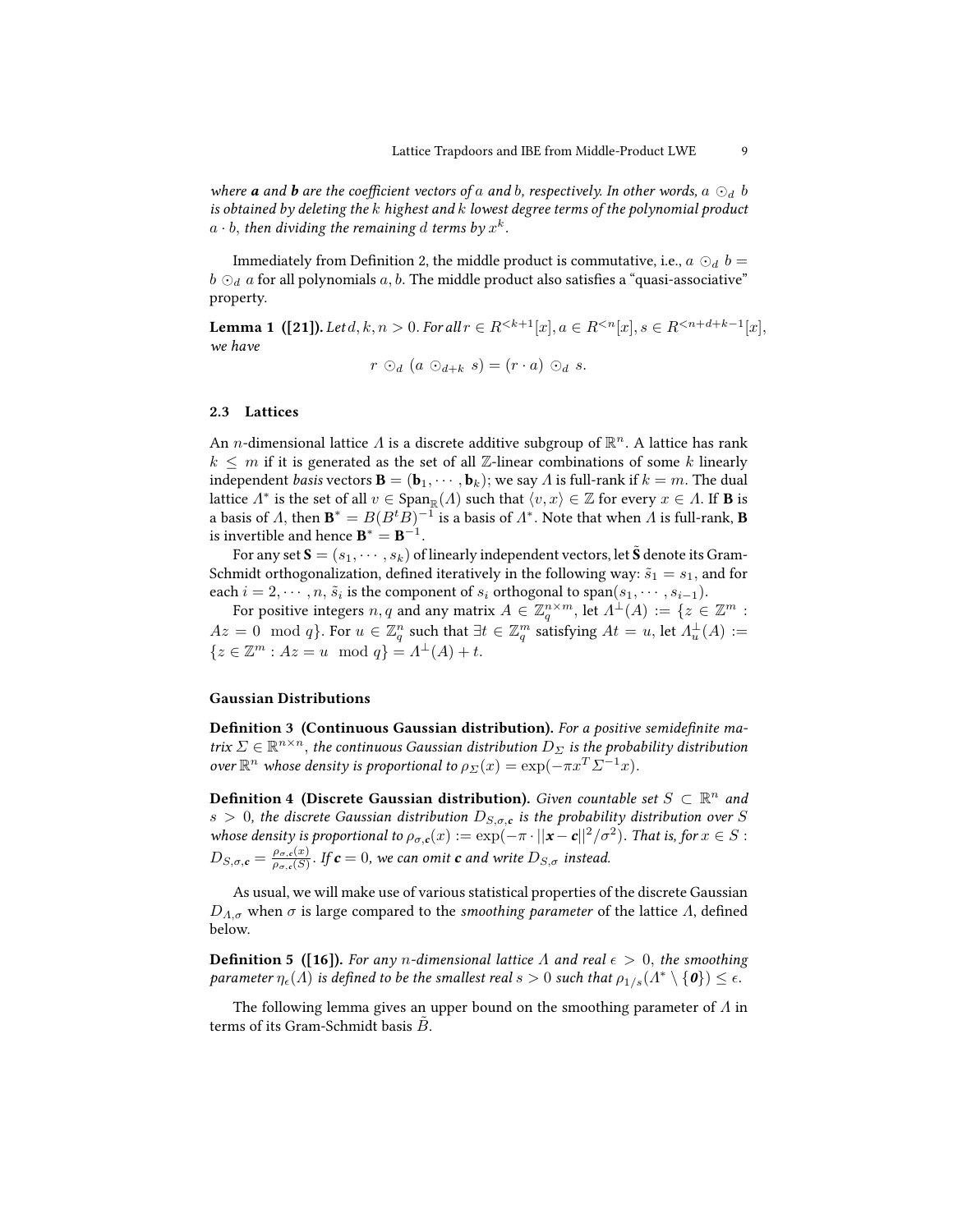**Lemma 2** ([8], Theorem 3.1). Let  $\Lambda \subset \mathbb{R}^n$  be a lattice with basis **B** and real  $\epsilon > 0$ . Then,

$$
\eta_{\epsilon}(A) \le ||\tilde{\mathbf{B}}|| \cdot \sqrt{\ln(2n(1+\epsilon^{-1}))/\pi}.
$$

where  $\tilde{\mathbf{B}}=(\tilde{b}_1,\cdots,\tilde{b}_k)$  is the Gram-Schmidt orthogonalization of  $\mathbf{B}$  as defined in Section 2.3, and  $||\tilde{\mathbf{B}}|| = \max_{i \in [k]} ||\tilde{b}_i||.$ 

We will make use of tail bounds on  $D_{A,\sigma}$  (for  $\sigma$  larger than the smoothing parameter).

**Lemma 3** ([8], Lemma 2.9). For any  $\epsilon > 0$ , any  $\sigma \ge \eta_{\epsilon}(\mathbb{Z})$ , and any  $t > 0$ , we have

$$
\Pr_{x \leftarrow D_{\mathbb{Z}, \sigma, c}} \left[ |x - c| \ge t \cdot \sigma \right] \le 2e^{-\pi t^2} \cdot \frac{1 + \epsilon}{1 - \epsilon}.
$$

In particular, for  $\epsilon\in(0,1/2)$  and  $t\geq\omega(\sqrt{\log n})$ , the probability that  $|x-c|\geq t\cdot\sigma$  is negligible in n.

In addition, we will make use of *entropy* bounds on  $D_{\Lambda,\sigma}$  (again for  $\sigma$  sufficiently large). In order to prove these bounds, we first recall the following approximation.

**Lemma 4 ([18], Lemma 2.10).** Let  $\Lambda \subset \mathbb{R}^d$  be a full-rank lattice. For any  $s \geq \eta_\epsilon(\Lambda)$ , we have

$$
s^{d} \det(\Lambda^*) \cdot (1 - \epsilon) \le \rho_s(\Lambda) \le s^{d} \det(\Lambda^*) \cdot (1 + \epsilon).
$$

Using Lemma 4, we can bound  $H_{\infty}(D_{\Lambda,\sigma})$  and  $H_2(D_{\Lambda,\sigma})$ .

**Lemma 5.** For a full-rank lattice  $\Lambda \subset \mathbb{R}^d$  and discrete Gaussian distribution  $\chi = D_{A,\sigma}$ **Lemma 5.** For a full-rank lattice  $A \subseteq \mathbb{R}^{\infty}$  and alscrete Gaussian alstribution  $\chi =$ <br>with parameters  $\epsilon \in (0,1), \delta \in (0,1)$ , and  $\sigma \ge \max(\sqrt{2}, \delta^{-1}) \cdot \eta_{\epsilon}(A)$ , we have

$$
2^{-H_{\infty}(\chi)} \le \delta^d \frac{1+\epsilon}{1-\epsilon}
$$

and

$$
CP(\chi) \le \left(\frac{\delta}{\sqrt{2}}\right)^d \left(\frac{1+\epsilon}{1-\epsilon}\right)^2.
$$

Proof. Using Lemma 4, we obtain the bound

$$
D_{\Lambda,\sigma}(\mathbf{x}) \le \frac{1}{\sigma^d \det(\Lambda^*) \cdot (1-\epsilon)}
$$

for all  $\mathbf{x} \in \Lambda$ . Moreover, we assumed that  $\sigma \delta \geq \eta_{\epsilon}(\Lambda)$ , so by Lemma 4 we also have

$$
1 \leq \rho_{\sigma\delta}(A) \leq (\sigma\delta)^d \det(A^*) \cdot (1+\epsilon).
$$

Combining this with the first inequality, we see that

$$
D_{\varLambda,\sigma}(\mathbf{x})\leq \delta^d\frac{1+\epsilon}{1-\epsilon},
$$

yielding the desired bound on  $2^{-H_\infty(\chi)}$ . In order to bound  $\mathrm{CP}(\chi)$ , we write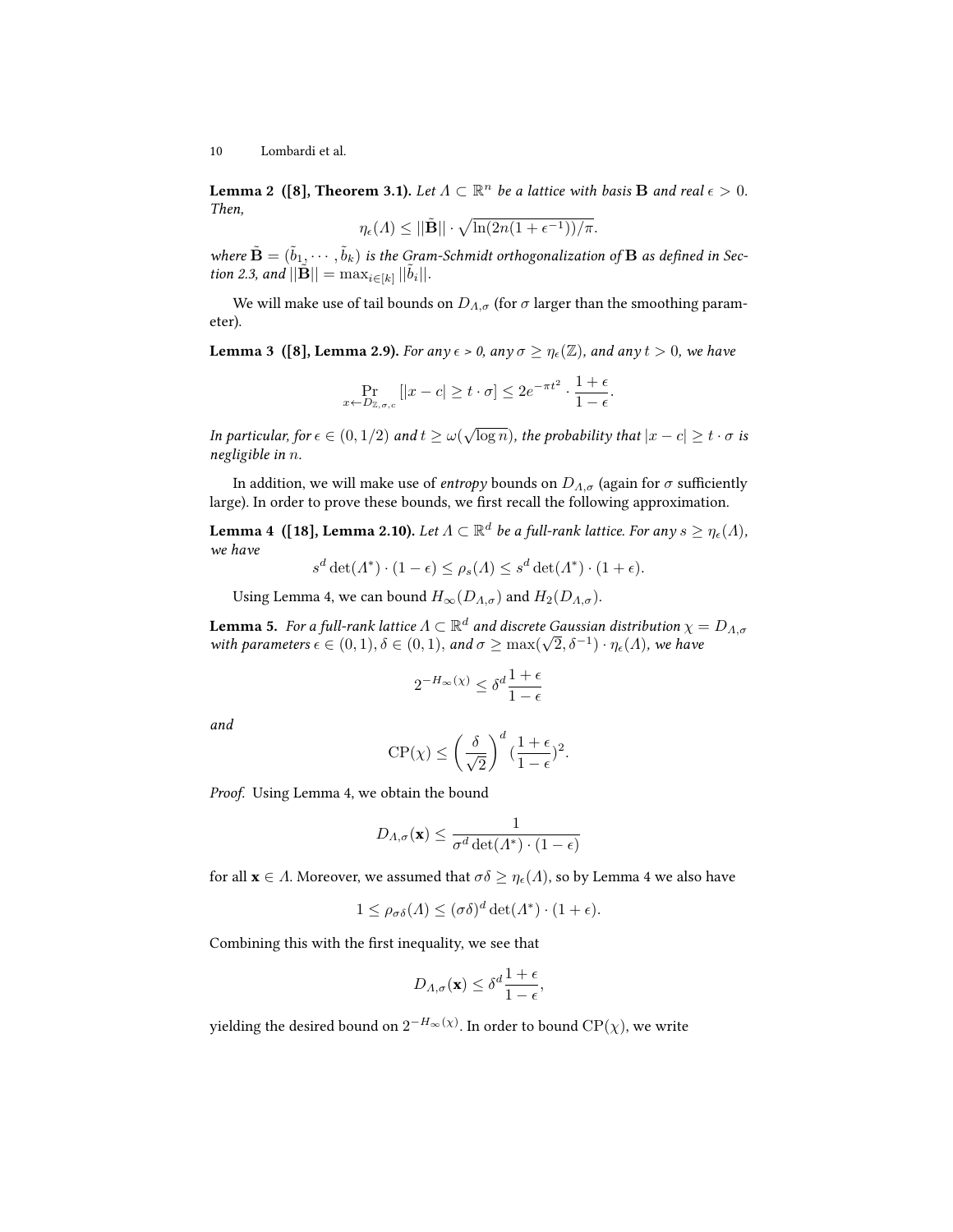$$
CP(\chi) = \sum_{x \in \Lambda} D_{\Lambda,\sigma}(x)^2 = \rho_{\sigma}(\Lambda)^{-2} \sum_{x \in \Lambda} \rho_{\sigma}(x)^2 = \rho_{\sigma}(\Lambda)^{-2} \cdot \rho_{\sigma/\sqrt{2}}(\Lambda),
$$

where the last equality uses the identity  $\rho_{\sigma}(x)^2 = \rho_{\sigma/\sqrt{2}}(x)$ . Since we assumed that  $\sigma > \delta \sigma \ge \eta_\epsilon(A)$ , Lemma 4 (applied three times, to parameters  $\sigma, \frac{\sigma}{\sqrt{2}}$  and  $\sigma \delta$ ) tells us that

$$
\rho_{\sigma}(A)^{-2} \rho_{\sigma/\sqrt{2}}(A) \leq \frac{(\sigma/\sqrt{2})^d \det(A^*)(1+\epsilon)}{\sigma^{2d} \det^2(A^*)(1-\epsilon)^2}
$$
  
= 
$$
\left(\frac{\delta}{\sqrt{2}}\right)^d \left(\frac{1+\epsilon}{1-\epsilon}\right)^2 \frac{1}{(\sigma \delta)^d \det(A^*)(1+\epsilon)}
$$
  

$$
\leq \left(\frac{\delta}{\sqrt{2}}\right)^d \left(\frac{1+\epsilon}{1-\epsilon}\right)^2,
$$

completing the proof.

#### 2.4 Polynomials and Matrices

For a vector  $\mathbf{v} \in \mathbb{R}^n$ , let  $||v||, ||v||_{\infty}$  denote the Euclidean and sup norm respectively. We define the largest singular value of a matrix  $A \in \mathbb{R}^{m \times n}$  as  $\sigma_1(A) :=$  $\max_{||u||=1} ||Au||.$ 

**Lemma 6.** For any matrix  $A \in \mathbb{R}^{m \times n}$ , we have  $\sigma_1(A) \leq \sqrt{mn} \max_{i,j} |A_{ij}|$ .

We will make use of the following matrix representation of polynomial multiplication.

**Definition 6.** Let R be a ring and  $d, k, > 0$  be positive integers. For any polynomial  $a\in R^{< k}[x]$  of degree less than  $k$ , let  $T^{k,d}(a)$  denote the matrix in  $R^{(k+d-1)\times d}$  whose  $i$ -th column, for  $i=1,\cdots,d,$  is given by the coefficients of  $x^{i-1}\cdot a,$  listed from lowest to highest degree. In particular,  $T^{k,1}(a)$  is the coefficient vector **a** of the polynomial  $a$ (possibly with zeros appended).

**Lemma 7.** For  $\ell, k, d > 0, a \in R^{$ b).

**Definition 7** ([21], from [12]). Let  $f \in \mathbb{Z}[x]$  have degree m. The expansion factor of  $f$  is defined as

$$
EF(f) := \max_{g \in \mathbb{Z}^{< 2m-1}[x]} \frac{||g \mod f||_{\infty}}{||g||_{\infty}}.
$$

For our purposes, we are interested in polynomials with  $poly(n)$ -bounded expansion factors. One such class [12] is the family of all  $f = x^m + h$  where  $\deg(h) \leq m/2$ and  $||h||_{\infty} \leq \text{poly}(n)$ .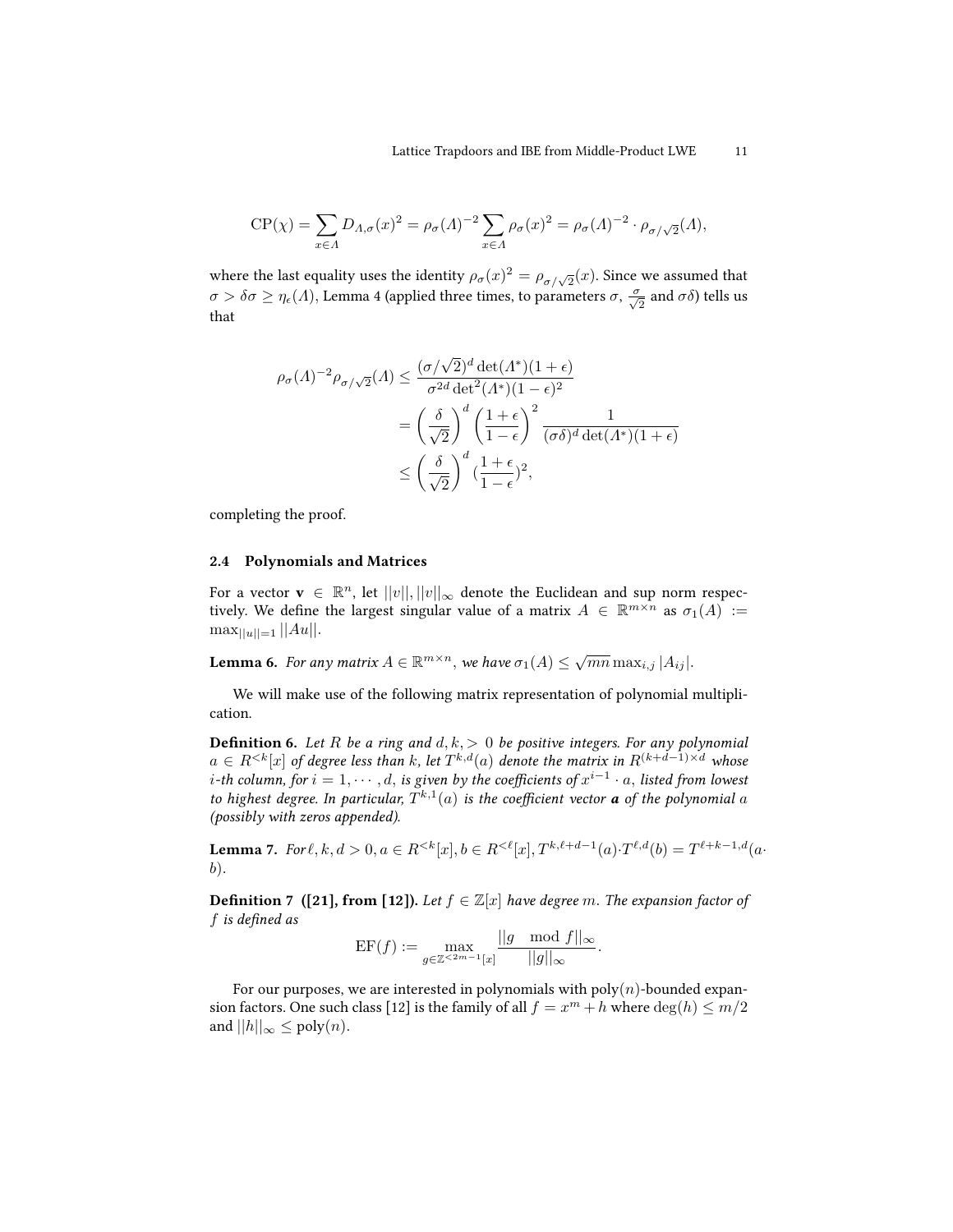**Definition 8.** Let f be a monic polynomial over a ring R of degree m. Define the (Hankel) matrix  $M_f \in R^{m \times m}$  such that for  $1 \leq i, j \leq m$ ,  $(M_f)_{i,j}$  is the constant coefficient of  $x^{i+j-2}$  mod f.

Under suitable conditions on  $f$ , the matrix  $M_f$  is guaranteed to be invertible.

**Lemma 8.** If  $f \in R[x]$  has constant coefficient  $f_0$  which is invertible in R, then  $M_f$  is an invertible matrix.

*Proof.* Rearranging the columns of  $M_f$  gives a triangular matrix whose diagonal is the constant coefficient of  $f$ .

Moreover, when  $f \in \mathbb{Z}[x]$ , we will make use of singular value bounds on  $\mathbf{M}_f$  and related matrices in terms of the expansion factor of f. For a matrix  $A \in \mathbb{R}^{m \times n}$  let  $A<sup>(d)</sup>$  denote the matrix whose rows are the first d rows of A.

**Lemma 9.** For any  $f \in \mathbb{Z}[x]$ ,  $\sigma_1(\mathbf{M}_f^{(d)})$  $\binom{a}{f} \leq$ √  $d \, \mathrm{EF}(f)$ .

Remark 1. This inequality generalizes and improves on [Theorem 2.8]MPLWE by a *Remark 1.* If  $\sqrt{d}$ .

*Proof.* We want to show that for all nonzero vectors  $u \in \mathbb{R}^m$ , the following inequality holds:

$$
\frac{||\mathbf{M}_f^{(d)}u||}{||u||} \le \sqrt{d} \,\mathrm{EF}(f).
$$

We first note that because  $\mathbb Q$  is dense in  $\mathbb R$ , it suffices to show the same inequality for all nonzero  $u \in \mathbb{Q}^n$ . Moreover, since the inequality is scale-invariant, we may further reduce to the case where  $u \in \mathbb{Z}^m$ .

Given any nonzero vector  $u\in\mathbb{Z}^m,$  we define  $v:=\mathbf{M}_fu.$  Then, letting  $g\in\mathbb{R}^{< m}[x]$ denote the degree  $\langle m \rangle$  polynomial with coefficient vector u, we know by [Lemma 2.4]MPLWE that  $v_i$  is the constant coefficient of  $x^{i-1} \cdot g \mod f$ . Thus,

$$
|v_i|\leq ||g\cdot x^{i-1}\mod f||_\infty\leq \mathrm{EF}(f)||x^{i-1}\cdot g||_\infty=\mathrm{EF}(f)||u||_\infty.
$$

We conclude that

$$
\frac{||\mathbf{M}_f^{(d)}u||}{||u||} \le \sqrt{d} \frac{||u||_{\infty}}{||u||} \mathbf{EF}(f) \le \sqrt{d} \mathbf{EF}(f),
$$

where the last inequality holds because  $||u||_{\infty} \leq ||u||$ .

## 3 Degree-Parametrized MP-LWE

In this section, we define and consider a variant of MP-LWE in which samples generated from a fixed secret s (which are polynomials with coefficients in  $\mathbb{Z}_q$ ) can have varying (pre-specified) degrees. This is in contrast to the variant considered in [21], in which all samples have the same degree. We then prove a hardness reduction relating polynomial LWE (PLWE) to our variant of MP-LWE, which we call degreeparametrized MP-LWE.

For the rest of the paper, we will let  $\mathbb{R}_q$  denote  $\mathbb{R}/q\mathbb{Z}$ .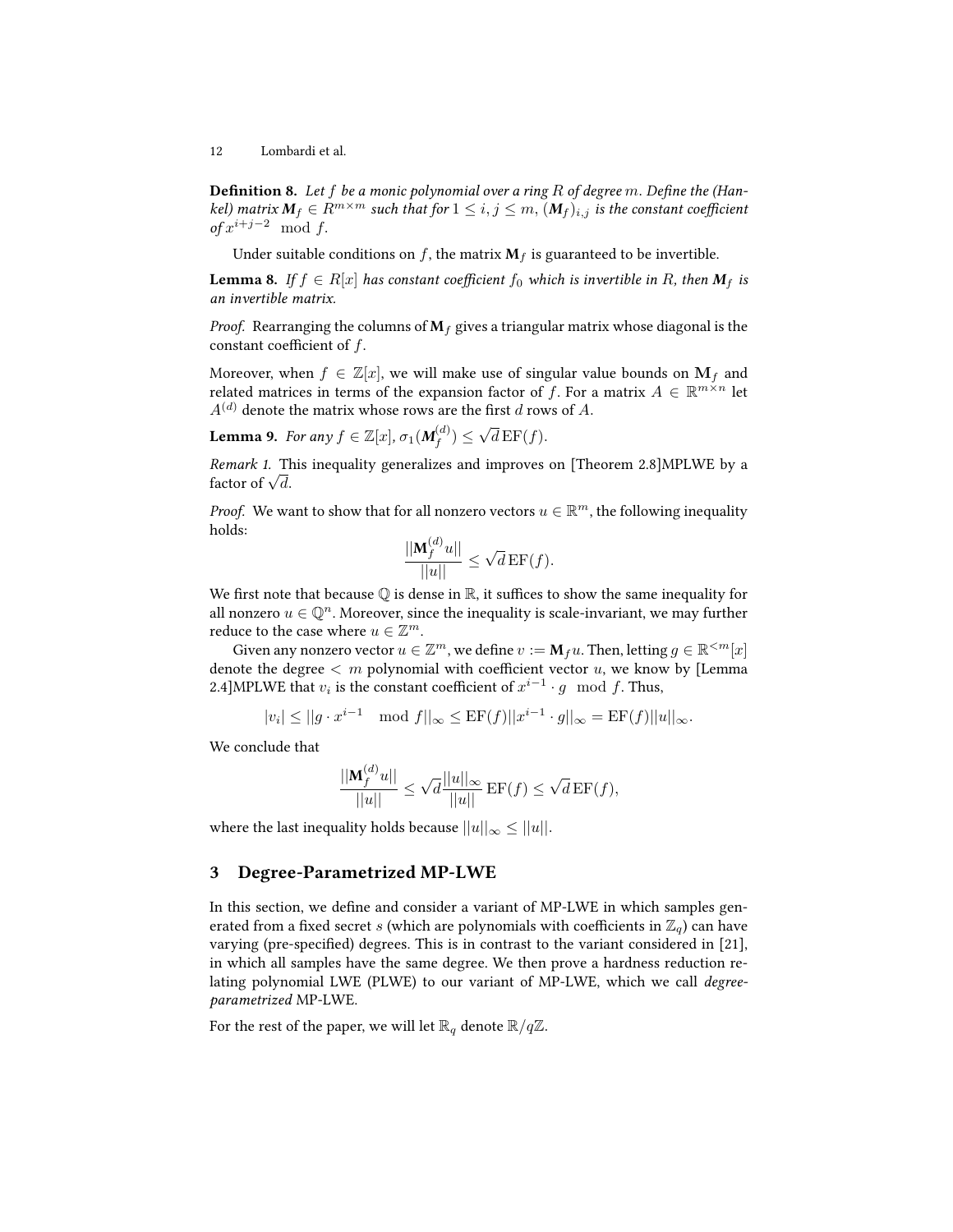Definition 9 (Degree-Parametrized MP-LWE). Let  $n > 0, q \ge 2, m > 0, d \in$  $[\frac{n}{2}]^t$ , and let  $\chi$  be a distribution over  $\mathbb{R}_q$ . For  $s\in\mathbb{Z}_q^{\leq n-1}[x]$ , we define the distribution  $\bar{\text{MP}}_{q,n,\bm{d},\chi}(s)$  over  $\prod_{i=1}^t (\mathbb{Z}_q^{\textstyle < n-\bm{d}_i}[x] \times \mathbb{R}_q^{\textstyle <\bm{d}_i}[x])$  as follows.

- $-$  For each  $i\in[t],$  sample  $a_i\stackrel{\$}{\leftarrow}\mathbb{Z}_q^{ and sample  $e_i\leftarrow\chi^{d_i}$  (interpreted as a$  $degree < d_i$  polynomial).
- $\text{-} Output(a_i, b_i := a_i \odot_{\mathbf{d}_i} s + e_i)_{i \in [t]}$ .

The (degree-parametrized) MP-LWE problem consists of distinguishing between arbitrarily many samples from  $\text{MP}_{q,n,d,\chi}(s)$  and the same number of samples from  $\prod_{i=1}^t U(\Z_q^{\,\,$  $\mathbb{R}_q^{\textstyle < d_i} [x] )$  with non-negligible probability over the choice of  $s \stackrel{\$}{\leftarrow} \mathbb{Z}_q^{\textstyle < n-1} [x]$ .

Following [21], we show that degree-parametrized MP-LWE is as hard as the polynomial-LWE problem PLWE<sub>f</sub> for a wide class of polynomials f. The reduction is effectively the same as that of [21], although we obtain better parameters due to an improved singular value bound on the matrix  $M_f$  (Lemma 6). We recall the definition of PLWE<sub>f</sub>, taken from [21].

**Definition 10 (PLWE).** Let  $q \geq 2, m > 0, f$  a polynomial of degree  $m, \chi$  a distribution over  $\mathbb{R}[x]/f$ . The decision problem PLWE $_{q,\chi}^{(f)}$  consists in distinguishing between arbitrarily many samples

$$
\{a \stackrel{\$}{\leftarrow} \mathbb{Z}_q[x]/f, e \leftarrow \chi : (a, a \cdot s + e)\}
$$

and the same number of samples from  $U(\mathbb{Z}_q[x]/f \times \mathbb{R}_q[x]/f)$  with non-negligible probability over choice of  $s \stackrel{\$}{\leftarrow} \mathbb{Z}_q[x]/f.$ 

**Theorem 2 (Hardness of MP-LWE).** Let  $n > 0, q \ge 2, t > 0, d \in [\frac{n}{2}]^t$ , and  $\alpha \in (0,1)$ . For  $S > 0$ , let  $\mathcal{F}(S, \mathbf{d}, n)$  be the set of polynomials in  $\mathbb{Z}[x]$  that are monic, have constant coefficient coprime with q, have degree  $m$  in  $\bigcap_{i=1}^t [\boldsymbol{d}_i,n-\boldsymbol{d}_i]$  and satisfy  $\mathrm{EF}(f)< S.$  Then, there exists a ppt reduction from  $\mathsf{PLWE}_{D_{\alpha,q}}^{(f)}$  for any  $f\in \mathcal{F}(S,\boldsymbol{d},n)$ to MPLWE<sub>q,n,d,D<sub> $\alpha' \cdot q$ </sub> with  $\alpha' = \alpha \cdot \sqrt{\frac{n}{2}} \cdot S$ .</sub>

*Proof.* For  $d \in [n/2]$  and any polynomial f of degree  $m \in [d, n - d]$ , we describe a ppt mapping

$$
\phi_{n,d} : (a,b) \in \mathbb{Z}_q[x]/f \times \mathbb{R}_q[x]/f \mapsto (a',b') \in \mathbb{Z}_q^{
$$

We will then show that  $\phi$  maps  $U(\mathbb{Z}_q[x]/f \times \mathbb{Z}_q[x]/f)$  to  $U(\mathbb{Z}_q^{~ and$ maps a random PLWE sample (with secret s) to a random MP-LWE sample with secret  $s'$  depending on  $s$ . This mapping (with slightly different parameters) was previously defined in  $[21]$ .

Let  $(a, b) \in \mathbb{Z}_q[x]/f \times \mathbb{R}_q[x]/f$  be an input pair. Then, the pair  $(a', b') \leftarrow \phi_{n,d}(a, b)$ is sampled by the following process.

– Define the matrix  $\mathbf{\Sigma} = (\alpha'q)^2 \mathbf{I}_d - (\alpha q)^2 \mathbf{J}_d \cdot \mathbf{M}_f^{(d)}$  $f^{(a)}_f,$  where  $\mathbf{I}_d$  denotes the  $d\times d$ identity matrix and  $J_d$  denotes the  $d \times d$  anti-diagonal matrix.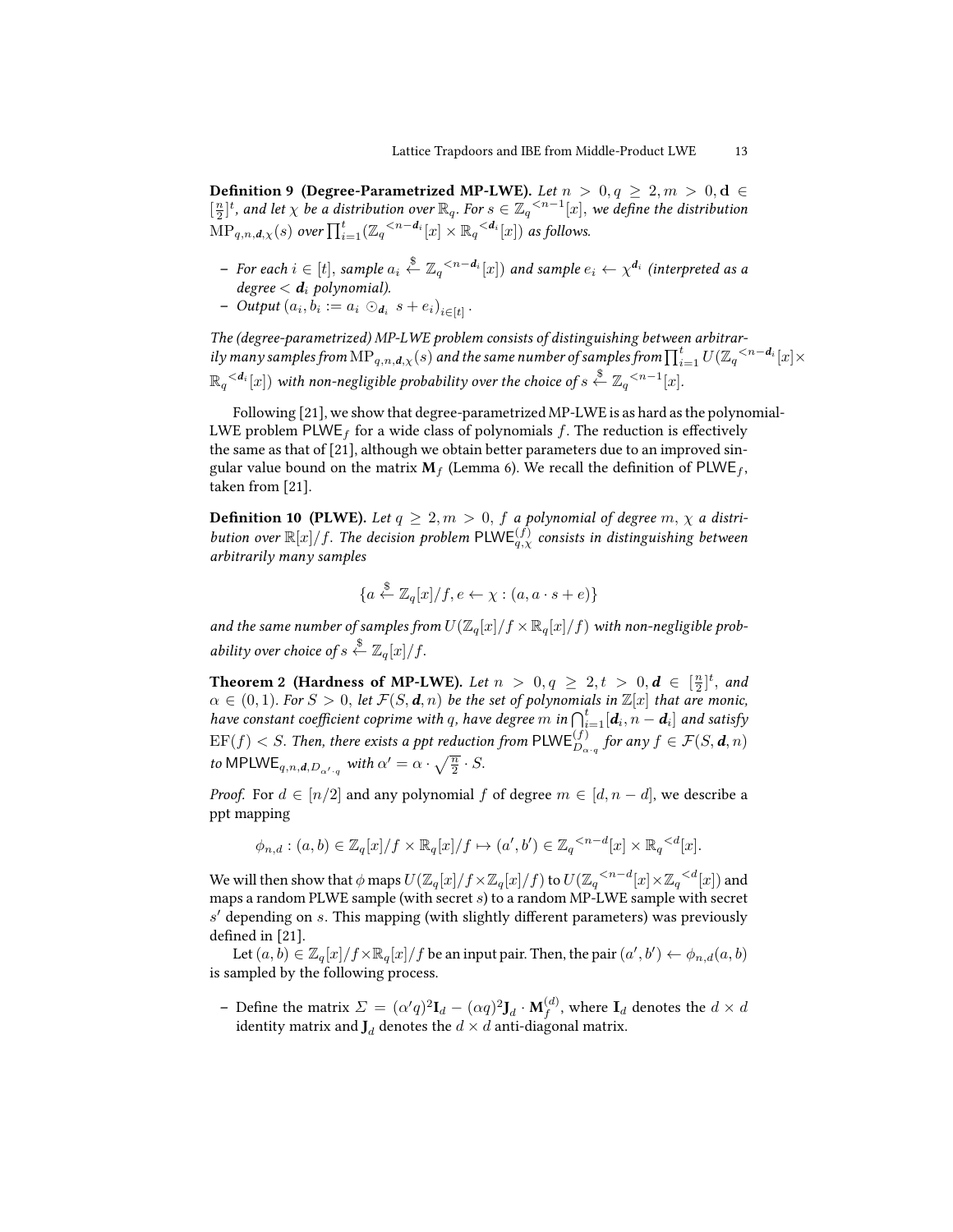- 14 Lombardi et al.
	- Sample  $h \stackrel{\$}{\leftarrow} \mathbb{Z}_q^{ and  $\epsilon \leftarrow D_{\Sigma}$ .$ - Set  $a' = a + b$   $\cdot$  f and set b' to be the polynomial with coefficient vector **b**'  ${\bf J}_d \cdot {\bf M}_f^{(d)}$  $\int_f^{(a)} \cdot \mathbf{b} + \epsilon.$

We note that the matrix  $\Sigma$  above is positive definite (and hence the distribution  $D_{\Sigma}$ is well-defined) by the following calculation: using Lemma 9,

$$
\sigma_1\left((\alpha q)^2\mathbf{J}_d\cdot\mathbf{M}_f^{(d)}\right)\leq \alpha q\cdot \sigma_1(\mathbf{J}_d)\cdot \sigma_1(\mathbf{M}_f^{(d)})\leq \alpha q\cdot 1\cdot \sqrt{d}\,\mathrm{EF}(f)<\alpha'\cdot q.
$$

We first show that if  $(a,b) \stackrel{\$}{\leftarrow} \mathbb{Z}_q[x]/f \times \mathbb{R}_q[x]/f,$  then  $(a',b')$  is distributed uniformly on the set  $\mathbb{Z}_q^{1} \times \mathbb{R}_q^{2}$  or  $\mathbb{Z}_q^{d}[x]$ . Since a and h are uniformly random distributed in  $\mathbb{Z}_q^{\leq m}[x]$  and  $\mathbb{Z}_q^{\leq n-d-m}[x]$  respectively, we see that  $a'$  is uniformly distributed over  $\mathbb{Z}_q^{\textstyle < n-d}[x]$ . Moreover, if  $b$  is uniformly distributed in  $\mathbb{R}_q[x]/f,$  then its coefficient vector  $\mathbf{\dot{b}}$  is uniformly distributed in  $\mathbb{R}^m_q$ . Since **J** and  $\mathbf{M}_f$  are invertible (see Lemma 8),  ${\bf J}_d {\cdot} {\bf M}_f^{(d)}$  $\mathbf{f}_f^{(d)}\cdot\mathbf{b}$  is therefore uniformly distributed (over  $\mathbb{R}_q^d$ ), thus so is  $\mathbf{b}'$  and its polynomial representation  $b'$ .

We next show that if  $(a, b)$  is a PLWE-sample, then  $(a', b')$  is a MP-LWE sample. Suppose that  $b = a \cdot s + e$  for  $s \in \mathbb{Z}_q[x]/f$  and error polynomial e with coefficient vector  $\mathbf{e} \leftarrow \chi^d$ . Let  $s' \in \mathbb{Z}_q^{-(n-1)}[x]$  be defined so that it has coefficient vector

$$
\mathbf{s}' = \mathbf{J}_{n-1} \cdot (\mathbf{B}_{n-1,f} \cdot \mathbf{M}_f \cdot \mathbf{s}),
$$

where  $\mathbf{B}_{n-1,f}\in\mathbb{Z}_q^{n-1\times m}$  is defined so that the *i*th row of  $\mathbf{B}_{n-1,f}$  is the coefficient vector of  $x^{i-1} \mod f$ . Moreover, define  $e' \in \mathbb{R}_q^{\ltimes d}[x]$  to have coefficient vector

$$
\mathbf{e}' = \mathbf{J}_d \cdot \mathbf{M}_f^{(d)} \cdot \mathbf{e} + \epsilon.
$$

We refer to [21] for a proof that  $b'=a'\odot_d s'+e'.$  Since  $\epsilon$  is sampled independent of **e**, the distribution of **e**' is  $D_{\alpha',q}$  by standard (continuous) Gaussian distribution identities.

As in [21], the collection of maps  $\phi_{n,d_i}$  (ranging over all  $i \in [t]$ ) can be used to implement a MP-LWE oracle using a PLWE oracle, and hence immediately give a reduction from  $\mathsf{PLWE}_{D_{\alpha \cdot q}}^{(f)}$  for any  $f \in \mathcal{F}(S, \mathbf{d}, n)$  to  $\mathsf{MPLWE}_{q, n, \mathbf{d}, D_{\alpha' \cdot q}}.$ 

## 4 A Leftover Hash Lemma for Polynomials

In this section, we state and prove Theorem 3, a Leftover Hash Lemma for polynomials with bounded degree. The closest previous work is [14], in which the author proves a Leftover Hash Lemma for elements of the ring  $R := \mathbb{Z}_q[\alpha]/[\alpha^n - 1]$ ; the proof technique in [14] inspires our proof of Theorem 3. However, we encounter some subtleties as a result of working with bounded-degree polynomials; specifically, difficulties arise due to the fact that the set of bounded-degree polynomials is not closed under multiplication.

Let  $q = \text{poly}(n)$  be a sequence of prime numbers, so that  $\mathbb{Z}_q$  is a field for every  $q = q(n)$ . For polynomials  $z_1, \dots, z_t \in \mathbb{Z}_q[x]$ , we adopt the convention that  $gcd(z_1, \dots, z_t)$  is always monic.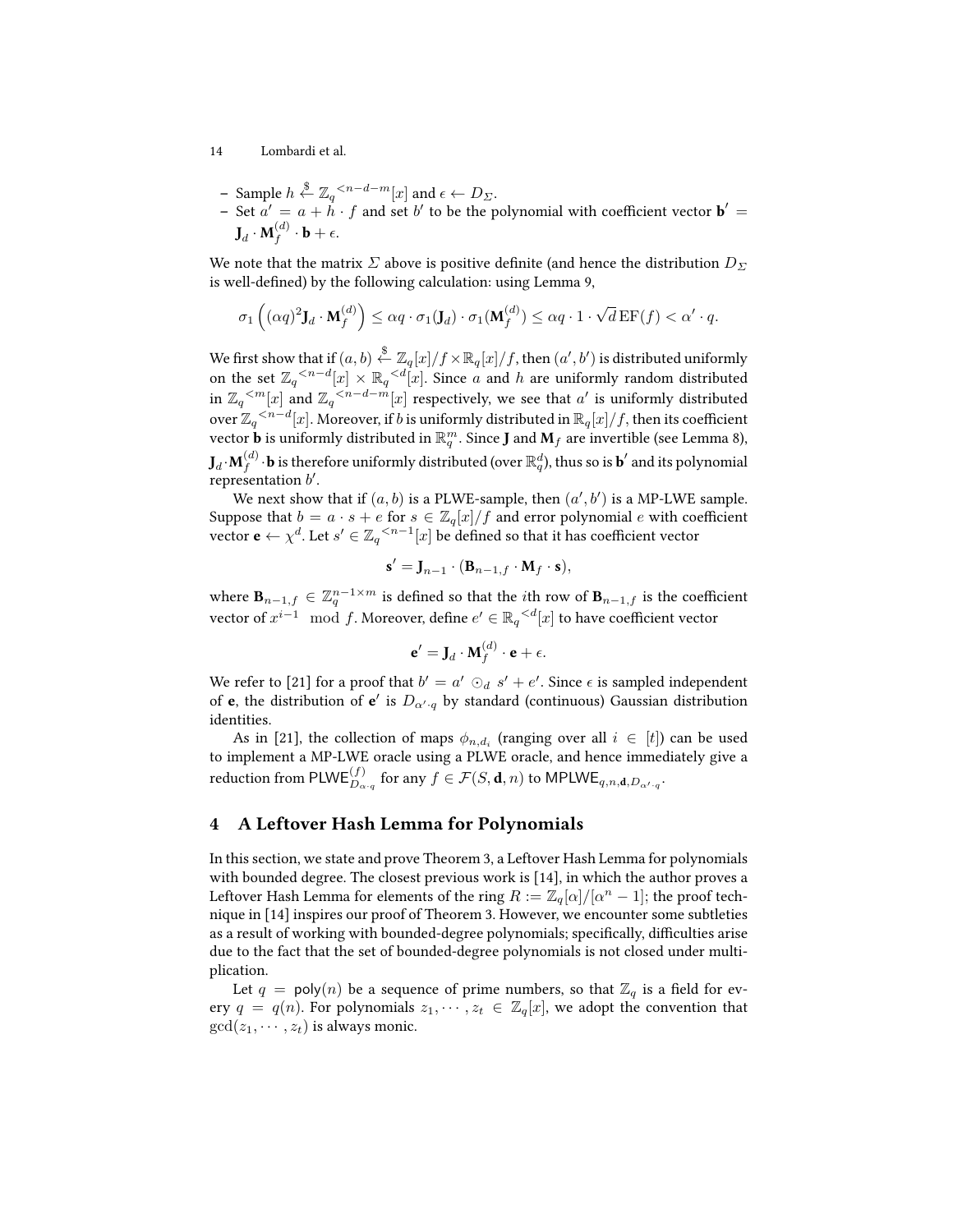Our goal is to prove that the hash function

$$
h_{a_1,...,a_t}(z_1,...,z_t) = \sum_{i=1}^t a_i z_i,
$$

with hash key  $\vec{a} = (a_1, \ldots, a_t)$  consisting of  $t$  polynomials drawn i.i.d. from  $U({\mathbb Z_q}^{< n}[x]),$ extracts uniform randomness from high entropy sources of bounded-degree polynomials, in the special case of sources that are product distributions.

Following the approach of [14], we want to analyze, for any fixed input  $\vec{z}$  =  $(z_1, \ldots, z_t)$ , the distribution of outputs  $H(\vec{z}) := h_{a_1,\ldots,a_t}(z_1,\ldots,z_t)$  over the choice of uniformly random hash key. In [14], the  $a_i$  and  $z_i$  are all elements of a ring R, so the set  $\{h_{a_1,\cdots,a_t}(z_1,\cdots,z_t)|(a_1,\cdots,a_t)\in R^t\}$  is simply the ideal generated by  $z_1, \dots, z_t$ . Moreover, a simple argument shows that  $H(\vec{z})$  is uniform over this set. Here, however, we are working with bounded degree polynomials, so the characterization of  $H(\vec{z})$  is not as immediate. Lemma 10 characterizes  $H(\vec{z})$ .

**Lemma 10 (Range of hash output).** Consider  $z_1, \cdots, z_t \in \mathbb{Z}_q^{\lt \le n}[x]$  that are not all zero polynomials. Let I denote the set of degree-bounded linear combinations of  $\{z_i\}$ , that is,

$$
I = \left\{ \sum_{i=1}^{t} a_i z_i \, | \, a_i \in \mathbb{Z}_q^{\leq n}[x] \right\}.
$$

Moreover, let  $d = \max_i \deg(z_i)$ , and let  $g = \gcd(z_1, \ldots, z_t)$ . Then,

$$
I = (g \cdot \mathbb{Z}_q[x]) \cap \mathbb{Z}_q^{\lt n + d}[x]
$$

Moreover, for polynomials  $(a_1,\ldots,a_t)$  sampled i.i.d. from  $U({\mathbb Z_q}^{< n}[x])$ , the distribution  $\left\{\sum_{i=1}^t a_i \cdot z_i\right\}$  is uniform on the set I.

*Proof.* Recall that  $g = \gcd(z_1, \dots, z_t)$  is some monic polynomial in  $\mathbb{Z}_q[x]$  dividing each  $z_i$ . Therefore, the inclusion

$$
I \subset (g \cdot \mathbb{Z}_q[x]) \cap \mathbb{Z}_q^{\lt n+d}[x]
$$

is immediate. For the rest of the proof, we aim to show the opposite inclusion. We assume without loss of generality that all  $z<sub>i</sub>$  are nonzero and prove the claim by induction on t.

We begin with a base case of  $t = 2$  and further assume (at first) that  $q = 1$ . Fix polynomials  $(z_1, z_2)$  with  $gcd(z_1, z_2) = 1$ , and assume WLOG that  $d = deg(z_1)$ . We want to show that for every  $\alpha \in \mathbb{Z}_q^{n+d}[x]$ , there exists a key  $(a_1, a_2)$  such that  $h_{a_1,a_2}(z_1,z_2)=\alpha.$  To do this, we write

$$
\alpha = z_1 z_2 Q + R
$$

for polynomials  $(Q, R)$  satisfying  $deg(Q) < n + d - deg(z_1z_2) = n - deg(z_2)$ ,  $deg(R) < deg(z_1z_2)$ . By the Chinese remainder theorem, we know that there exist polynomials  $s_1, s_2$  satisfying  $\deg(s_1) < \deg(z_2)$ ,  $\deg(s_2) < \deg(z_1)$ , and

$$
s_1z_1 + s_2z_2 = R.
$$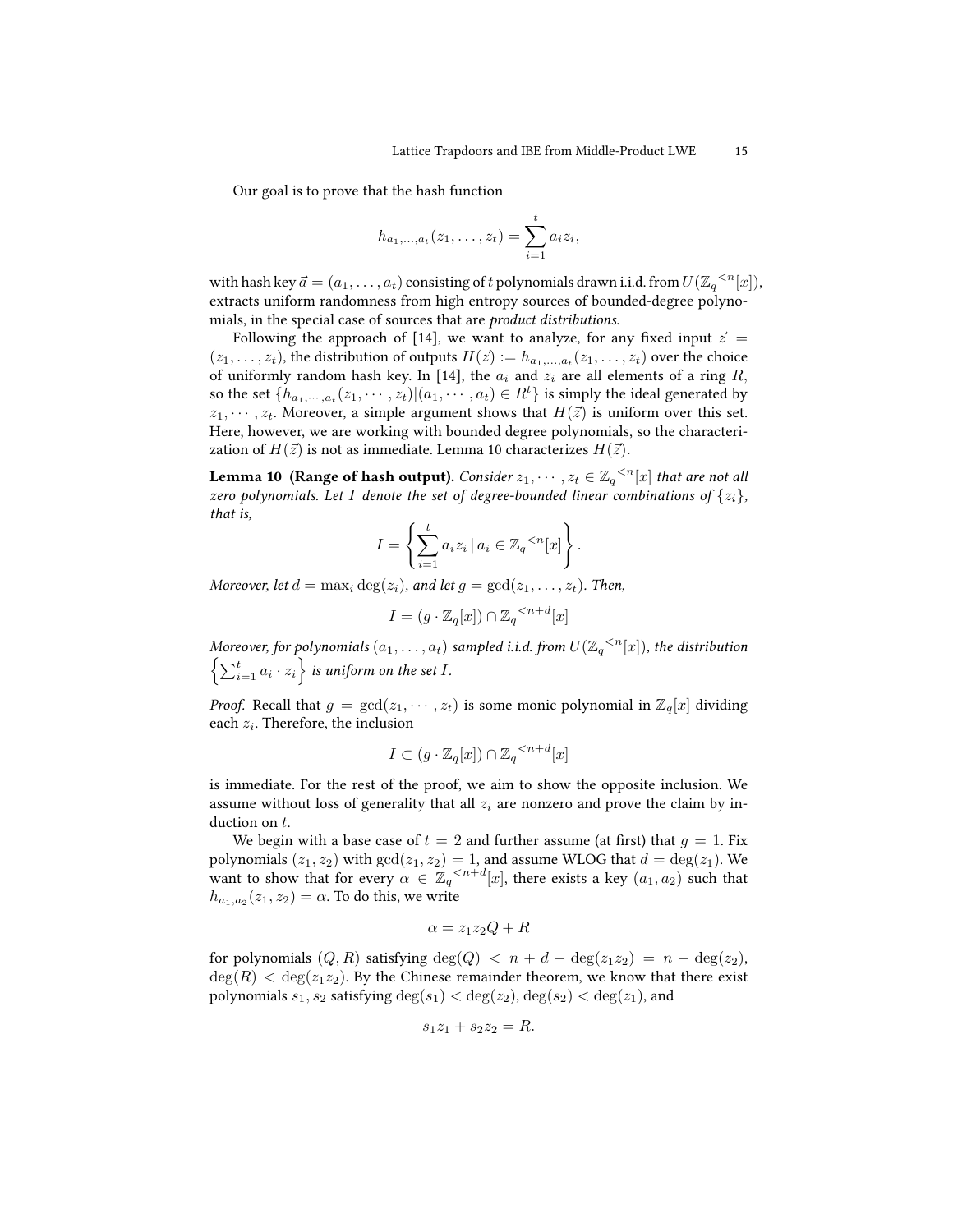Then, choosing  $a_1 = Qz_2 + s_1$  and  $a_2 = s_2$ , we see that  $\deg(a_1) < n$ ,  $\deg(a_2) < n$ , and

$$
a_1z_1 + a_2z_2 = z_1z_2Q + (s_1z_1 + s_2z_2) = \alpha,
$$

as desired.

In the case that  $\gcd(z_1,z_2)\ =\ g\ \neq\ 1,$  for any  $\alpha\ \in\ g\mathbb{Z}_q[x]\cap\mathbb{Z}_q^{ write$  $\alpha = g\alpha'$  with  $\deg(\alpha') < n + d - \deg(g)$ . Since  $\gcd(\frac{z_1}{g}, \frac{z_2}{g}) = 1$ , we just showed that there exist  $a_1, a_2$  with  $\deg(a_i) < n$  and  $a_1 \frac{z_1}{g} + a_2 \frac{z_2}{g} = \alpha'$ , which implies that  $a_1z_1 + a_2z_2 = g\alpha' = \alpha$ . This completes the base case.

For the inductive step, consider any  $t \geq 3$  and any polynomials  $(z_1, \ldots z_t)$  with  $d = \max_i \deg(z_i)$  and  $g = \gcd(z_1, \ldots, z_t)$ . We want to show that for any  $\alpha \in$  $g\mathbb{Z}_q[x]\cap\mathbb{Z}_q^{ there exist polynomials  $(a_1,\ldots,a_t)$  with  $\deg(a_i)~<~n$  and$  $\sum_i a_i z_i = \alpha.$ 

We suppose without loss of generality that  $\deg(z_1) = d$ . Then, let  $g' = \gcd(z_2, \ldots, z_n)$  $(z_t)$ , and note that by the base case, there exist polynomials  $(a_1, a^*)$  such that  $\deg(a_1)$   $<$  $n, \deg(a^*) < n$ , and

$$
a_1z_1 + a^*g' = \alpha.
$$

The base case applies because  $\max(\deg(z_1), \deg(g')) = d$  and  $\gcd(z_1, g') = g$ . Now, further note that  $\deg(a^*g') < n + \deg(g') \leq n + \max_{2 \leq i \leq t} \deg(z_i)$ . Therefore, by the inductive hypothesis (applied to  $(z_2, \ldots, z_t)$ ), there exist polynomials  $(a_2, \ldots, a_t)$ such that  $deg(a_i) < n$  for all i, and

$$
\sum_{i=2}^{n} a_i z_i = a^* g'.
$$

This completes the inductive step.

Finally, we prove the distributional claim. Our reasoning follows the proof of ([14], Lemma 4.4). For every  $\alpha \in I$ , define the set

$$
S_{\alpha} = \left\{ (a_1, \cdots, a_t) \in (\mathbb{Z}_q^{\leq n}[x])^t : \sum_{i=1}^t a_i z_i = \alpha \right\}.
$$

By construction, the sets  $S_\alpha$  for  $\alpha \in I$  partition  $(\mathbb{Z}_q^{\lt n}[x])^t.$  In order to prove the distributional claim, we only need to show that  $|S_0| = |S_\alpha|$  for all  $\alpha \in I$ . To see this, note that for a given  $\alpha \in I$ , we have already shown that  $S_{\alpha} \neq \emptyset$ , so there exist  $a'_1, \cdots, a'_t$  such that  $\deg(a'_i) < n$  and  $\sum_{i=1}^t a'_i z_i = b$ . Then, the function  $(a_i)_{i \le t} \mapsto$  $(a_i-a'_i)_{i\leq t}$  is a bijection from  $S_{\alpha}$  to  $S_0,$  proving that  $|S_{\alpha}|=|S_0|,$  as desired.

Having proved Lemma 10, we are ready to state and prove our variant of the leftover hash lemma.

**Theorem 3.** Let  $\chi$  be a distribution over  $\mathbb{Z}_q$  and  $\delta \in (0,1)$  be such that  $H_{\infty}(\chi) \geq$  $\log(\frac{1}{\delta})$ . Define the distribution  $V:=(\vec{a},h_{\vec{a}}(\vec{r}))$  over  $S=(\mathbb{Z}_q^{\leq n}[x])^t\times \mathbb{Z}_q^{\leq n+n'-1}[x],$ where  $\vec{a} = (a_1, \ldots a_t)$  consists of i.i.d. samples from  $U(\mathbb{Z}_q^{\lt}[x])$ , and  $\vec{r} = (r_1, \ldots, r_t)$ consists of i.i.d. samples from  $\chi^{n'}[x]$ .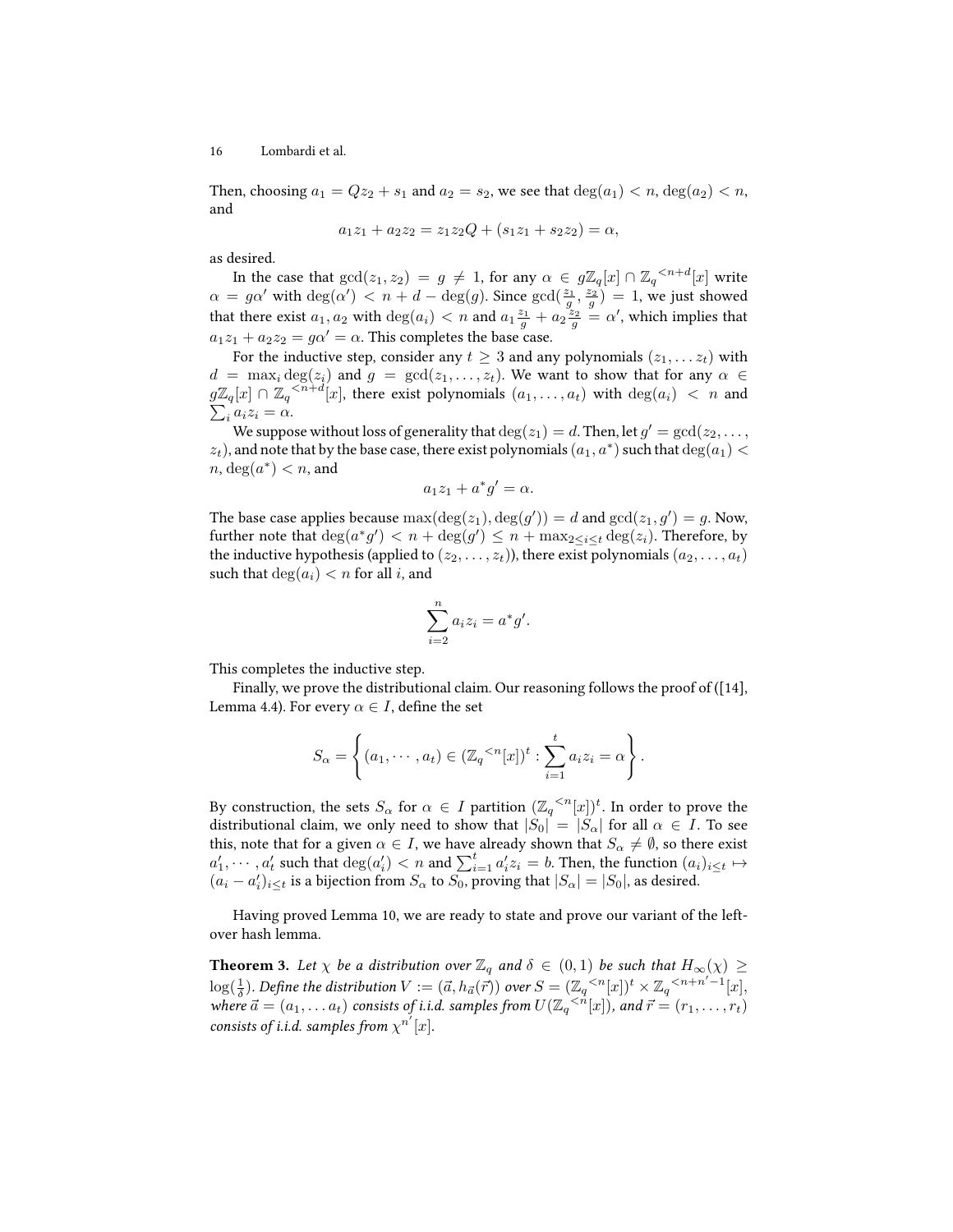Then, for  $n' \leq n$ , if  $\delta^t q = o(1)$ ,

$$
\Delta(V, U(S)) = O\left(\delta^{\frac{t}{2}}q + \delta^{\frac{n't}{2}}q^{\frac{n+n'+1}{2}}\right).
$$

In particular, for any  $q = \text{poly}(n)$ , if  $\delta^{-1} = \omega(1)$  and  $n't/n = \Omega(\log n)$ , we have  $V \approx_s U(S)$ .

Proof. By ([10], Claim 2) (i.e., by applying a generalized mean inequality), in order to prove that  $\Delta(V, U(S)) \leq \epsilon$ , it suffices to show that  $\text{CP}(V) \leq \frac{1+4\epsilon^2}{|S|}$  $\frac{+4\epsilon^2}{|S|}$ ; note that in our case,  $|S| = q^{nt} \times q^{n+n'-1}$ .

More precisely, let  $\vec{a} = (a_i)_{i \in [t]}, \vec{a}' = (a'_i)_{i \in [t]}, \vec{r} = (r_i)_{i \in [t]}, \vec{r}' = (r'_i)_{i \in [t]}$  consist of i.i.d. samples from  $U(\mathbb{Z}_q^{\ltq n}[x])$  and  $\chi^{n'}[x]$  respectively. We want to show that

$$
CP(V) = \Pr\left[\vec{a} = \vec{a}' \land \sum_{i=1}^{t} a_i r_i = \sum_{i=1}^{t} a'_i r'_i\right] \le \frac{1 + 4\epsilon^2}{q^{nt + n + n' - 1}}.
$$

We first partially evaluate the left-hand side of this inequality:

$$
\Pr\left[\vec{a} = \vec{a}' \land \sum_{i=1}^{t} a_i r_i = \sum_{i=1}^{t} a'_i r'_i\right] = \Pr\left[\vec{a} = \vec{a}' \land \sum_{i=1}^{t} a_i (r_i - r'_i) = 0\right]
$$

$$
= q^{-nt} \Pr\left[\sum_{i=1}^{t} a_i (r_i - r'_i) = 0\right].
$$
 (1)

Defining the random variable  $\vec{v} = \vec{r} - \vec{r}'$ , we then have

$$
q^{-nt} \Pr\left[\sum_{i=1}^{t} a_i (r_i - r'_i) = 0\right] = q^{-nt} \sum_{\vec{z}} \Pr\left[\vec{v} = \vec{z}\right] \Pr\left[\sum_{i=1}^{t} a_i z_i = 0\right]
$$

$$
\leq q^{-nt} \left(\text{CP}(\chi)^{n't} + \sum_{\vec{z}\neq 0} \frac{\Pr[\vec{v} = \vec{z}]}{|I(\vec{z})|}\right), \tag{2}
$$

where  $I(z):=\left\{\sum_{i=1}^t a_iz_i\,|\,a_i\in {\mathbb Z_q}^{$ as in Lemma 10. The last inequality follows from the distributional claim in Lemma 10.

To further simplify, we know by assumption that  $\text{CP}(\chi) \ \leq \ 2^{-H_\infty(\chi)} \ \leq \ \delta.$  In addition, we group terms of the summation by the associated sets  $I(z)$ . That is, for every monic polynomial  $g\in{\mathbb Z}_q^{\, and degree  $d < n'$ , we define  $I_{g,d}=g{\mathbb Z}_q[x]\cap$$  $\mathbb{Z}_q^{\textstyle < n+d}[x]$  and obtain

$$
q^{-nt} \left( \mathbf{CP}(\chi)^{n't} + \sum_{\vec{z} \neq 0} \frac{\Pr[\vec{v} = \vec{z}]}{|I(z)|} \right) \leq q^{-nt} \left( \delta^{n't} + \sum_{g \text{ monic } \in \mathbb{Z}_q \leq n' \atop d < n'} \Pr[I(\vec{v}) = I_{g,d}] \frac{1}{|I_{g,d}|} \right)
$$

$$
\leq q^{-nt} \left( \delta^{n't} + \sum_{g,d} \Pr[I(\vec{v}) \subset I_{g,d}] \frac{1}{|I_{g,d}|} \right).
$$
\n(3)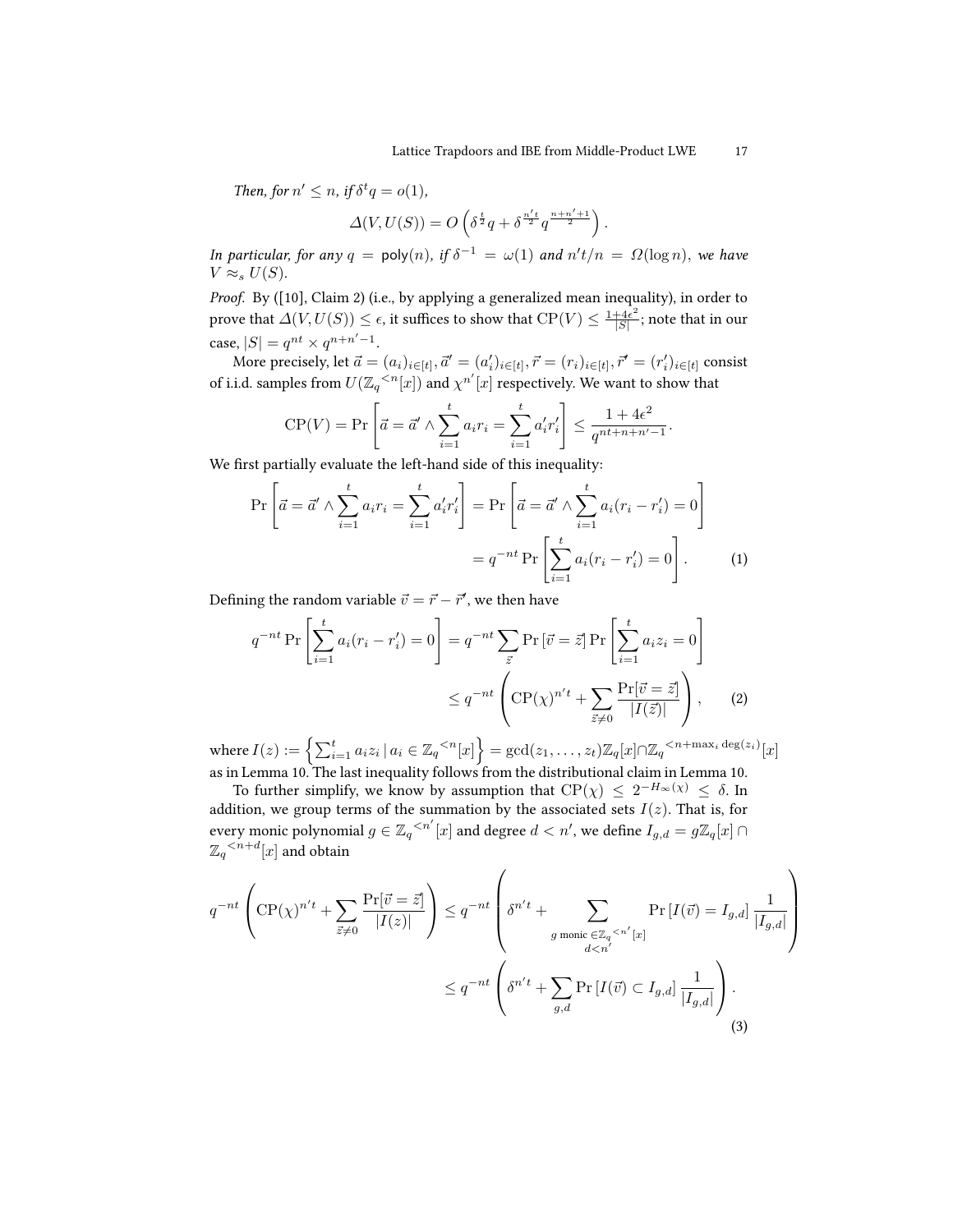We next bound the probability that  $I(\vec{v}) \subset I_{g,d}$  for any fixed  $g,d.$  To do this, we note by inspection that  $I(\vec{v})\subset I_{g,d}$  if and only if  $v_i\in g\mathbb{Z}_q[x]\cap \mathbb{Z}_q^{ for all  $i.$$ For a fixed  $i$ , this occurs with probability

$$
\Pr\left[v_i \in g\mathbb{Z}_q[x] \cap \mathbb{Z}_q^{\n
$$
= \Pr(\chi)^{n'-d-1} \Pr\left[v_i \in g\mathbb{Z}_q[x] \mid v_i \in \mathbb{Z}_q^{\n
$$
\leq \delta^{n'-d-1} \Pr\left[v_i \in g\mathbb{Z}_q[x] \mid v_i \in \mathbb{Z}_q^{\n(4)
$$
$$
$$

In order to bound this probability, we define random variables  $w_i, w'_i$  to be drawn i.i.d. from  $\chi^{d+1}[x]$  and compute

$$
\Pr\left[v_i \in g\mathbb{Z}_q[x] \mid v_i \in \mathbb{Z}_q^{
$$

Fix an arbitrary  $\bar w.$  For a vector  $v\in\mathbb{Z}_q^{d+1-\deg(g)}$  let  $T_v$  be set of polynomials  $w_i\in$  $\mathbb{Z}_q^{< d+1}[x]$  whose  $(d+1-\deg(g))$  highest order coefficients are fixed to match v. Then, the "reduction mod  $g$ " map is a bijection from  $T_v$  to  $\mathbb{Z}_q^{<\deg(g)}[x]$ . Letting  $\bar{w}^v$ denote the unique inverse of  $\bar w$  in  $T_v$  and making use of the fact that  $H_\infty(\chi)\geq \log(\frac{1}{\delta}),$ we compute

$$
\Pr\left[w_i - \overline{w} \in g\mathbb{Z}_q[x]\right] = \sum_{v \in \mathbb{Z}_q^{d+1-\deg(g)}} \Pr[w_i \in T_v] \Pr[w_i = \overline{w}^v \mid w_i \in T_v]
$$

$$
\leq \sum_{v \in \mathbb{Z}_q^{d+1-\deg(g)}} \Pr[w_i \in T_v] \delta^{\deg(g)}
$$

$$
= \delta^{\deg(g)}.
$$
(6)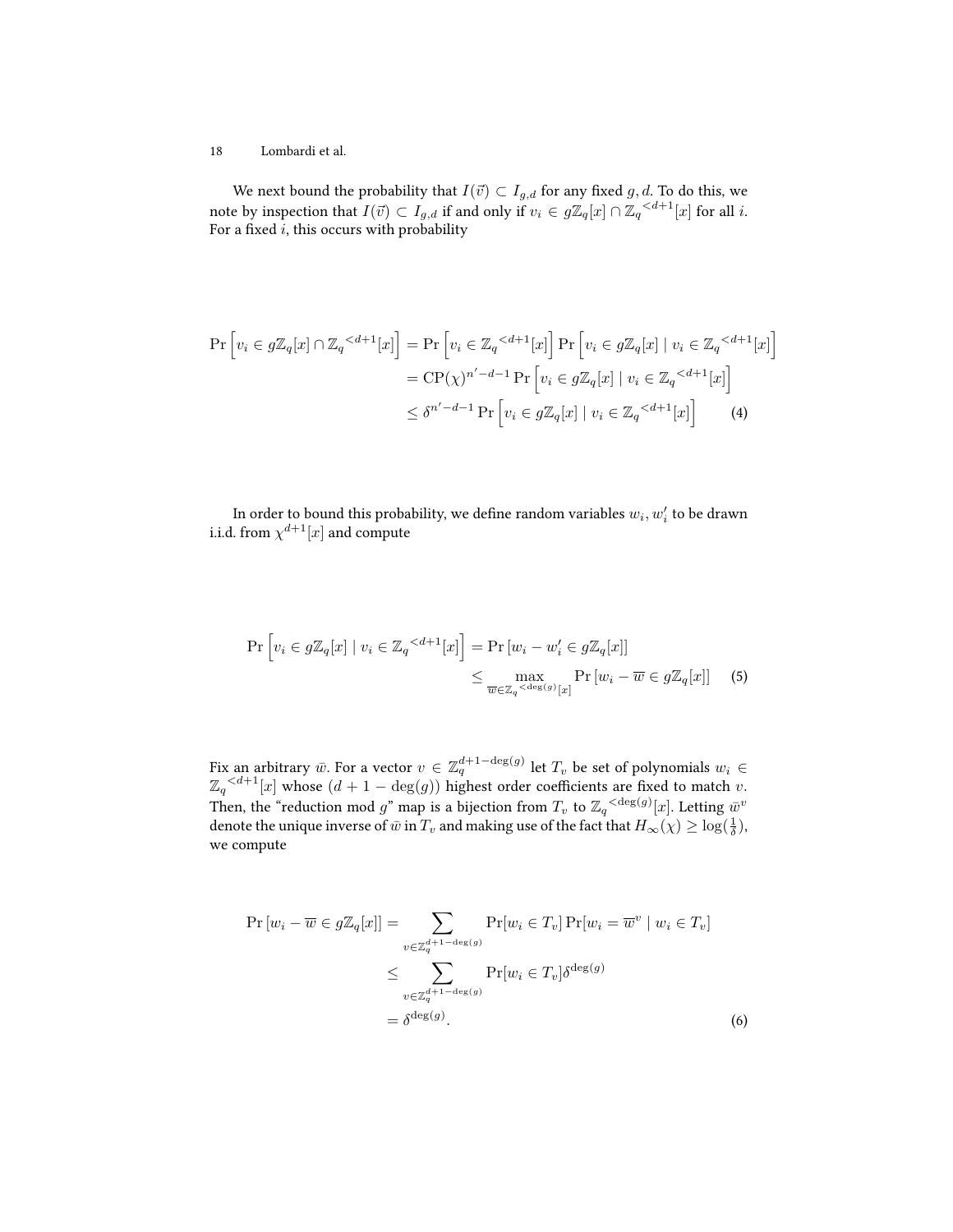Combining our calculations (equations (1)-(6)), we conclude that

$$
CP(V) \leq q^{-nt} \delta^{n't} + q^{-nt} \delta^{(n'-1)t} \sum_{\substack{d < n' \\ d < n' \\ d < n'}} \delta^{\deg(g)-d} \frac{1}{|I_{g,d}|}
$$
\n
$$
= q^{-nt} \delta^{n't} + q^{-nt} \delta^{(n'-1)t} \sum_{\substack{d < n' \\ d < n' \\ d < n'}} \delta^{(\deg(g)-d)t} \frac{1}{q^{n+d-\deg(g)}}
$$
\n
$$
= q^{-nt} \delta^{n't} + q^{-nt-n} \delta^{(n'-1)t} \sum_{\substack{d' = \deg(g) < n' \\ d < n' \\ d < n'}} q^{d'} (\delta^t q)^{d'-d}
$$
\n
$$
= q^{-nt} \delta^{n't} + q^{-nt-n} \delta^{(n'-1)t} \sum_{\substack{d' < n' \\ d < n' \\ d < n'}} \delta^{(d'-d)t} q^{2d'-d}
$$
\n
$$
\leq q^{-nt} \delta^{n't} + q^{-nt-n-n'+1} \left(1 + O(\delta^t q^2)\right)
$$
\n
$$
= q^{-nt-n-n'+1} \left(1 + O(\delta^t q^2 + \delta^{n't} q^{n+n'-1})\right),
$$

where the final inequality follows from the assumption that  $\delta^t q^2 = o(1)$ . This completes the proof of Theorem 3.

For our application to IBE, we are interested in applying Theorem 3 in the case of a discrete Gaussian input distribution  $D_{\mathbb{Z},\sigma}$ . We now show that the hypothesis of Theorem 3 holds for sufficiently large  $\sigma$ .

**Lemma 11.** Let  $\chi := D_{\mathbb{Z}, \sigma}$  and  $\chi_q := \chi \mod q$ . For  $\sigma = \text{poly}(n)$ ,  $q = \omega(\sigma \log^{1/2} n)$ ,  $\sigma =$  $\omega(1)$ , we have  $H_{\infty}(\chi_q)\geq \log(\frac{\sigma}{c})$  for some constant  $c$ .

*Proof.* Since  $q = \omega(\sigma \log^{1/2} n)$ , only a negligible fraction of  $\chi$ 's probability mass "wraps around," i.e., is not contained in the interval  $[-\frac{q}{2},\frac{q}{2}),$  so the min-entropy bound we proved about  $\chi$  directly gives a min-entropy bound on  $\chi_q$ .

In more detail, fix  $\epsilon \in (0, 1/2)$  to be a small constant. By Lemma 2,  $n_{\epsilon}(\mathbb{Z}) \leq$  $c' \log(1 + \epsilon^{-1})$  for some constant  $c'$ . By Lemma 3 and our hypothesis, we see that

$$
\Pr_{x \sim \chi}[|x| \ge q/2] = \mathsf{negl}(n).
$$

Given this, we can compute

$$
2^{-H_{\infty}(\chi_q)} = \max_{z \in \mathbb{Z}_q} \Pr_x[x \equiv z \pmod{q}]
$$
  
\n
$$
\leq \Pr_{x \sim \chi} [|x| \geq q/2] + \max_{z \in \mathbb{Z} \cap [-q/2, q/2]} Pr[x \equiv z \pmod{q}]
$$
  
\n
$$
\leq 2^{-H_{\infty}(\chi)} + \operatorname{negl}(n).
$$

The bound  $2^{-H_\infty}(\chi_q)\leq \frac{c}{\sigma}$  then follows from Lemma 5 applied to parameter  $\delta=$  $\sigma^{-1}c' \log(1+\epsilon^{-1}) < 1/$  $^{\prime}$  ; 2; this parameter setting is possible since  $\sigma = \omega(1)$ .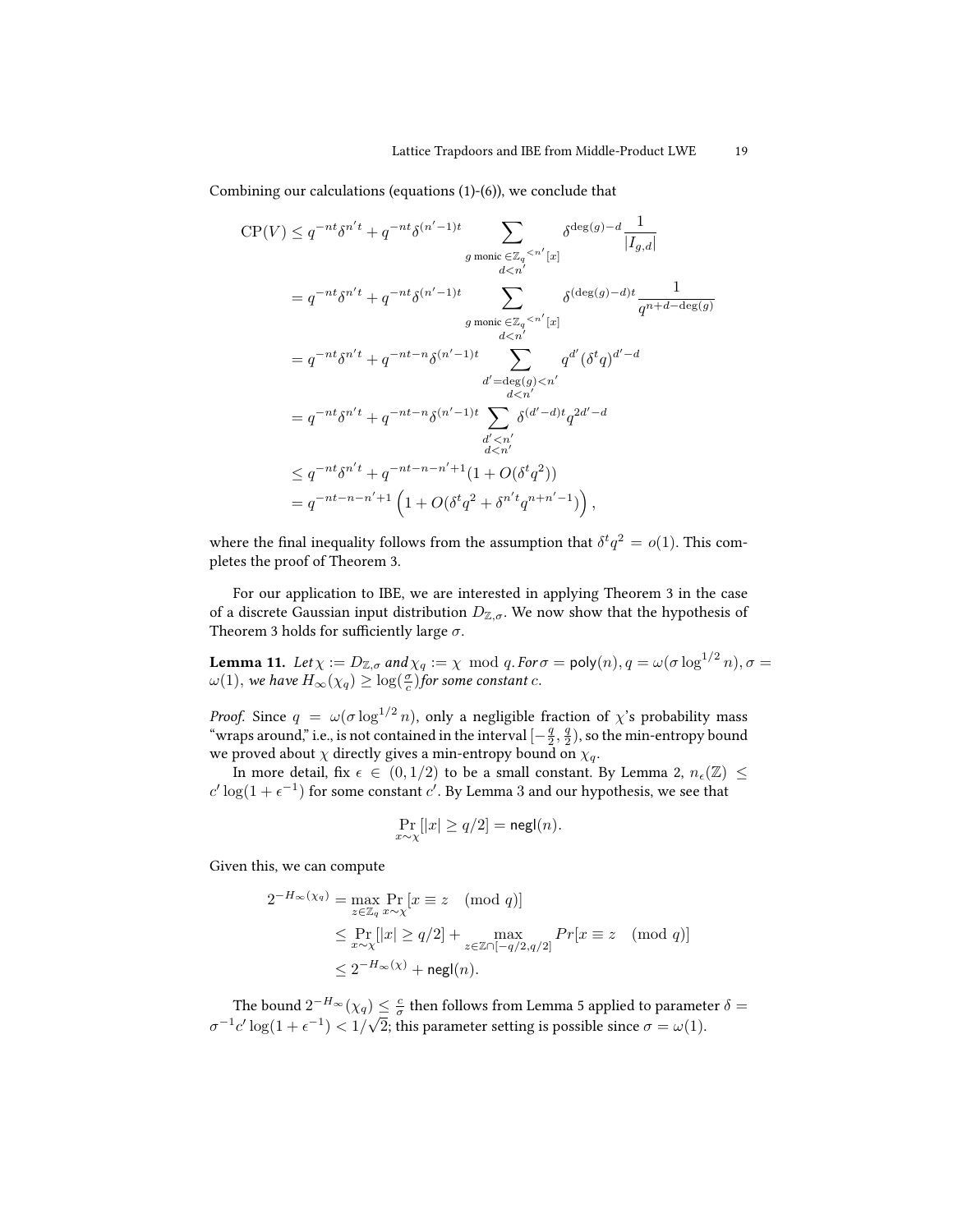## 5 Lattice Trapdoors for MP-LWE

In this section, we implement the "lattice trapdoors" paradigm of [8] for middle-product LWE. In particular, we show that the Micciancio-Peikert variant of lattice trapdoors [15] can be instantiated for MP-LWE.

In our setting, we want an algorithm TrapGen for generating random polynomials  $(a_1, \ldots, a_{t'})$  along with a trapdoor td that allows for sampling polynomials  $(r_i)$ satisfying

$$
\sum_{i=1}^{t'} a_i r_i = u
$$

given any polynomial  $u$  (of the correct degree).

We briefly describe the method for generating  $(a_i)$ . Let  $t \leq t', d, n$  and distribution  $\chi$  over  $\mathbb{Z}_q$  be parameters to be defined later. For  $(i, j) \in [t] \times [t' - t]$ , we sample  $a_i \stackrel{\$}{\leftarrow} \mathbb{Z}_q^{< n}[x]$  and  $w_{i,j} \leftarrow \chi^d[x]$ , and construct  $a_{t+j} = c_j - \sum_{i \leq t} a_i \cdot w_{i,j}$ , where  $(c_j)_{j \in [t'-t]}$  is an analogue of matrix  $G$  in Definition 11. Note that  $(a_i)_{i \le t'} \in$  $(\mathbb{Z}_q^{\lt n}[x])^t\times (\mathbb{Z}_q^{\lt n+d-1}[x])^{t'-t}.$  We will choose  $d$  according to Theorem 3 to ensure that the distribution of each  $a_{t+j}$  is close to random. Finally, we will show that the trapdoor  $\{w_{ij}\}\$ can be used to implement the preimage sampling algorithm of [15] by considering the polynomials  $(a_i)$  as structured matrices, similarly to the Ring-LWE setting.

For the rest of this section, let  $\tau := \lceil \log_2 q \rceil.$  We first recall the notion of a " $G$ trapdoor" from [15].

**Definition 11 ([15], Definition 5.2).** Let  $G:=I_k\otimes \left[1\ 2\ \cdots\ 2^{\tau-1}\right]\in\mathbb{Z}_q^{k\times k\tau}$  . Then, given a matrix  $A\in\mathbb{Z}^{k\times(m+k\tau)},$  we say that a matrix  $R\in\mathbb{Z}^{m\times k\tau}$  is a **G-trapdoor** for A if

$$
A\begin{bmatrix} R \\ I_{k\tau} \end{bmatrix} = G.
$$

We make use of the following result in [15], Section 5.4, which states that Gtrapdoors allow for efficient Gaussian preimage sampling in the style of [8].

**Theorem 4** ([15], Theorem 5.5). Let  $G := I_k \otimes \left[1 \ 2 \ \cdots \ 2^{\tau-1} \right] \in \mathbb{Z}_q^{k \times k \tau}$  and matrices  $A \in \mathbb{Z}^{k \times (m+k\tau)}, R \in \mathbb{Z}^{m \times k\tau}$  be such that

$$
A\begin{bmatrix} R \\ I_{k\tau} \end{bmatrix} = G.
$$

There exists an efficient algorithm  $C = (C_1, C_2)$  that operates as follows:

- In the offline phase,  $C_1(A, R, \sigma)$  does some polynomial-time preprocessing on input  $(A, R, \sigma)$  and outputs a state st.
- In the **online phase**,  $C_2(\text{st}, u)$ , additionally given a vector u, samples from  $D_{A_u^{\perp}(A), \sigma}$ , as long as  $\sigma \ge \omega(\sqrt{\log k}) \sqrt{7(\sigma_1(R)^2+1)}$ .

Moreover, the runtime of  $\mathcal{C}_2$  is the time to compute  $Rz$  for  $z\in\mathbb{Z}^{k\tau}$  plus  $\tilde{O}(m+k\tau).$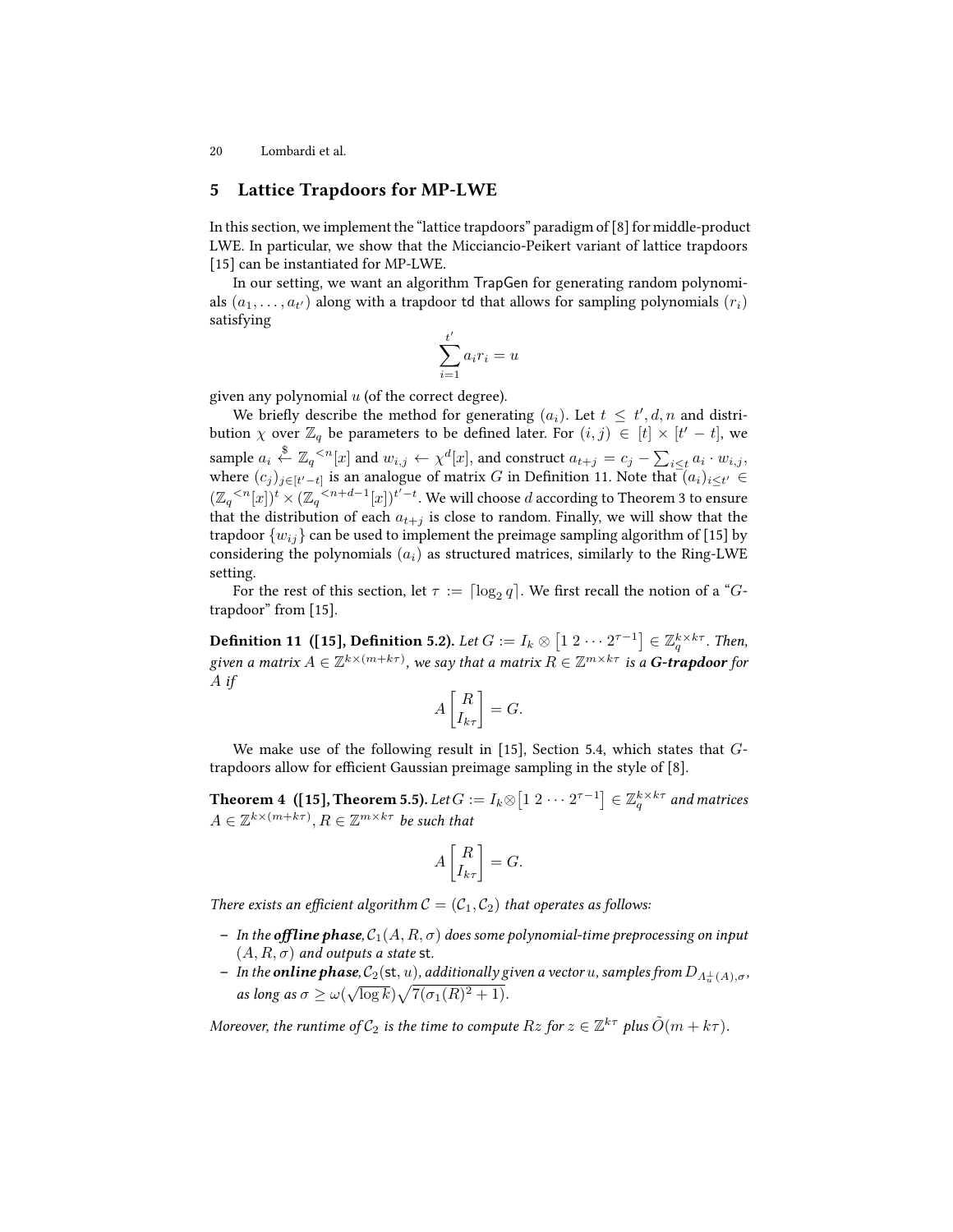We note that the proof of Theorem 4 given in [15] has a minor error that we correct in the Appendix. We now use Theorem 4 to instantiate lattice trapdoors for MP-LWE.

**Theorem 5.** Suppose that  $q = \text{poly}(n), d \leq n, dt/n = \Omega(\log n), \sigma = \omega(\log^2 n)$ √ ndt and  $\gamma = \frac{n+2d-2}{d}$  is an integer. Then, there exist ppt algorithms (TrapGen, SamplePre) with the following properties.

– TrapGen $(1^n)$  generates polynomials

$$
(a_1, \cdots, a_t, a_{t+1}, \cdots, a_{t+\gamma\tau}) \approx_s U((\mathbb{Z}_q^{\leq n}[x])^t \times (\mathbb{Z}_q^{\leq n+d-1}[x])^{\gamma\tau})
$$

together with a trapdoor td that can be stored in  $O(n\tau t)$  space. - SamplePre(td,  $u$ ) that operates as follow:

- In the offline phase, does some polynomial-time preprocessing with trapdoor td and parameter  $\sigma$ , and output a state st.
- $\bullet~$  In the **online** phase, given state  $\mathsf{st}$  and a syndrome  $u \in \mathbb{Z}_q^{< n+2d-2}[x],$  outputs  $(r_i)_{i=1}^{t+\gamma\tau}$  satisfying

$$
\sum_{i=1}^{t+\gamma\tau} a_i \cdot r_i = u
$$

in  $\tilde{O}(nt)$  time. Moreover, the output distribution of  $(r_i)$  is exactly the conditional distribution

$$
(D_{\mathbb{Z}^{2d-1},\sigma}[x])^t \times (D_{\mathbb{Z}^d,\sigma}[x])^{\gamma \tau} \mid \sum_{i=1}^{t+\gamma \tau} a_i \cdot r_i = u,
$$

*Proof.* Let  $\beta := \left\lceil \frac{\log_2 n}{2} \right\rceil$ .

TrapGen Algorithm: We first describe TrapGen and prove that it outputs the right distribution of polynomials  $(a_i)$ .

- $-$  For  $(i, j) \in [t] \times [\gamma \tau]$ , sample  $a_i \stackrel{\$}{\leftarrow} \mathbb{Z}_q^{ and  $w_{i,j} \leftarrow \chi^d[x]$  where  $\chi =$$  $U(\{-\beta,\cdots,\beta\}).$  Since  $\beta\ll q/2,$  we can interpret samples from  $\chi$  as elements of  $\mathbb{Z}_q$ .
- For all  $j \in [\gamma \tau]$ , define polynomials

$$
u_j = \sum_{i=1}^t a_i \cdot w_{i,j}
$$

$$
a_{t+j} = c_j - u_j
$$

for  $c_j \in \mathbb{Z}_q^{ dependent only on  $j$ . Specifically,  $c_j = 2^u x^{dv}$  for  $j = 1$$  $v\tau + u + 1$  where  $u \in \{0, \dots, \tau - 1\}, v \in \{0, \dots, \gamma - 1\}.$ 

– Output  $(a_1, \ldots, a_{t+\gamma\tau})$  with associated trapdoor td =  $(w_{i,j})$ .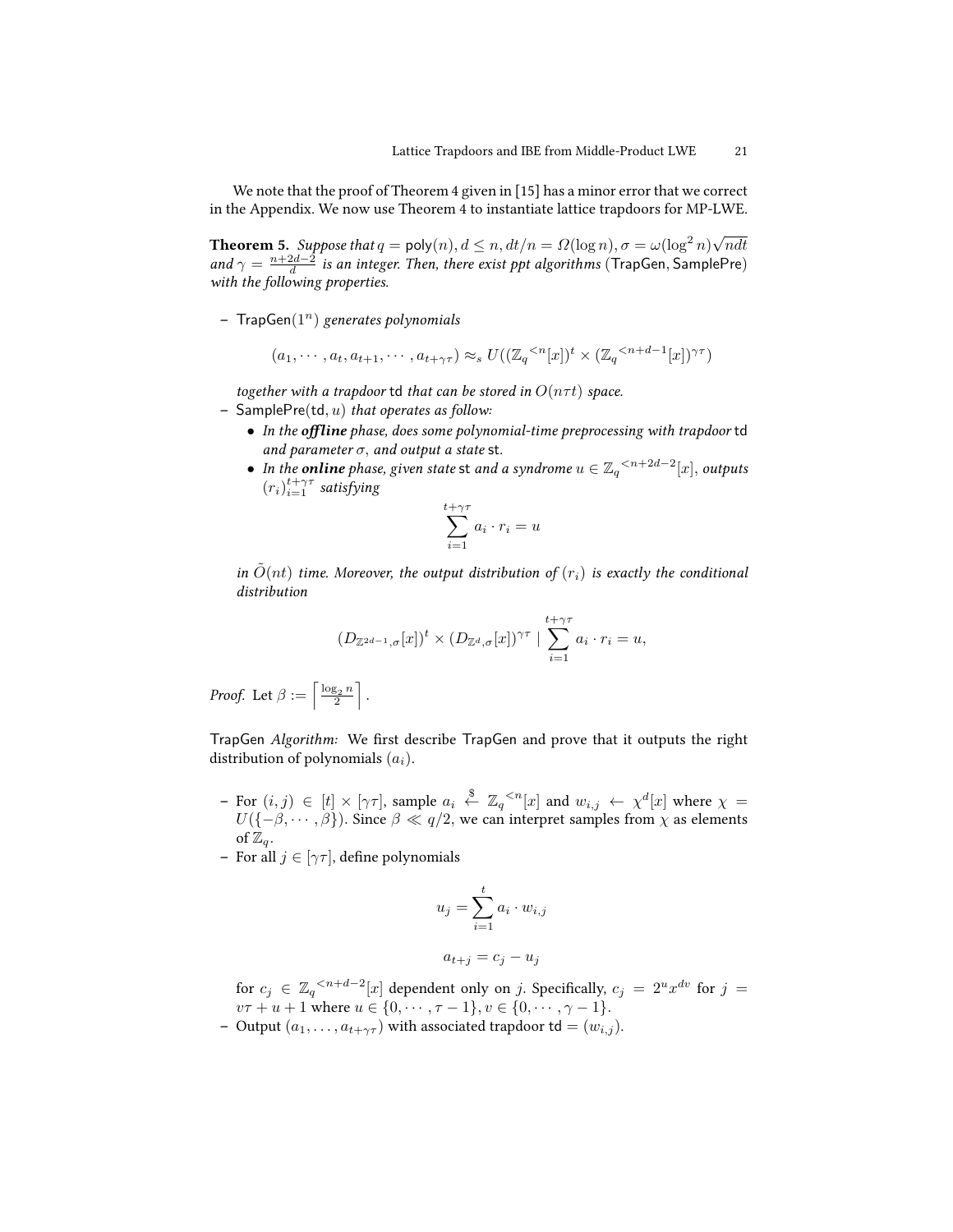We first note that the amount of space required to store td =  $(w_{i,j})$  is  $O(d(\gamma \tau)t)$  =  $O(n\tau t)$ , since  $\gamma d = n + 2d - 2 \leq 3n$ .

To see that the sampled polynomials  $(a_1, \ldots, a_{t+\gamma\tau})$  are statistically close to uniform, we apply our Leftover Hash Lemma (Theorem 3). In particular,  $H_{\infty}(\chi)=\log(\frac{1}{\beta})\geq 1$  $\log \log n - 1$ . Therefore, by Theorem 3,

$$
(a_1, \cdots, a_t, u_1, \cdots, u_{\gamma \tau}) \approx_s U(\mathbb{Z}_q^{\leq n}[x]^t \times \mathbb{Z}_q^{\leq n+d-1}[x]^{\gamma \tau}),
$$

and so

$$
(a_i)_{i=1}^{t+\gamma\tau} = (a_1, \cdots, a_t, c_1 - u_1, \cdots, c_{\gamma\tau} - u_{\gamma\tau}) \approx_s U(\mathbb{Z}_q^{
$$

SamplePre Algorithm: We next describe SamplePre using the algorithm from Theorem 4.

– Implicitly define matrices  $A, L$  by the following equations.

$$
\tilde{A} = \begin{bmatrix} T^{n,2d-1}(a_1) | \cdots | T^{n,2d-1}(a_t) \end{bmatrix}
$$
\n
$$
\tilde{L} = \begin{bmatrix} T^{d,d}(w_{1,1}) & \cdots & T^{d,d}(w_{1,\gamma\tau}) \\ \vdots & \vdots & \vdots \\ T^{d,d}(w_{t,1}) & \cdots & T^{d,d}(w_{t,\gamma\tau}) \end{bmatrix}
$$
\n
$$
\Gamma(h) = \begin{bmatrix} T^{n+d-1,d}(h) | \cdots | T^{n+d-1,d}(h) 2^{\tau-1} \end{bmatrix}
$$
\n
$$
G = \begin{bmatrix} \Gamma(1) | T(x^d) | \cdots | \Gamma(x^{(\gamma-1)d}) \end{bmatrix}
$$
\n
$$
I = I_{\gamma d\tau} = \begin{bmatrix} T^{1,d}(1) & \cdots & \cdots & \cdots \\ \cdots & \cdots & \cdots & \cdots \\ \vdots & \vdots & \ddots & \vdots \\ \vdots & \vdots & \ddots & \vdots \\ \vdots & \vdots & \ddots & \vdots \\ \vdots & \vdots & \ddots & \vdots \\ \vdots & \vdots & \ddots & \vdots \\ \vdots & \vdots & \ddots & \vdots \\ \vdots & \vdots & \ddots & \vdots \\ \vdots & \vdots & \ddots & \vdots \\ \vdots & \vdots & \ddots & \vdots \\ \vdots & \vdots & \ddots & \vdots \\ \vdots & \vdots & \ddots & \vdots \\ \vdots & \vdots & \ddots & \vdots \\ \vdots & \vdots & \ddots & \vdots \\ \vdots & \vdots & \ddots & \vdots \\ \vdots & \vdots & \ddots & \vdots \\ \vdots & \vdots & \ddots & \vdots \\ \vdots & \vdots & \ddots & \vdots \\ \vdots & \vdots & \ddots & \vdots \\ \vdots & \vdots & \ddots & \vdots \\ \vdots & \vdots & \ddots & \vdots \\ \vdots & \vdots & \ddots & \vdots \\ \vdots & \vdots & \ddots & \vdots \\ \vdots & \vdots & \ddots & \vdots \\ \vdots & \vdots & \ddots & \vdots \\ \vdots & \vdots & \vdots & \vdots \\ \vdots & \vdots & \vdots & \vdots \\ \vdots & \vdots & \vdots & \vdots \\ \vdots & \vdots & \vdots &
$$

so that  $AL = G = I_{\gamma d} \otimes [1 \cdots 2^{\tau-1}],$  i.e.,  $L$  is a  $G$ -trapdoor for  $A$ . − Let  $\mathbf{u} = T^{n+2d-2}(u) \in \mathbb{Z}_q^{n+2d-2}$  be the coefficient vector of  $u$ .

– Apply the algorithm from Theorem 4 (for  $k = \gamma d = n + 2d - 2$ ) to sample **y** from  $D_{A_{\mathbf{u}}^{\perp}(A),\sigma}$  where

$$
\sigma = \omega(\sqrt{\log(\gamma d)}) \beta \sqrt{7((\gamma d \tau) \cdot d \cdot t + 1)} = c \omega(\log^2 n) \sqrt{n \cdot (dt)},
$$

for some constant c.  $\lceil T^{2d-1,1}(r_1) \rceil$ 

- Write y as 
$$
\begin{bmatrix} 1 & (1) \\ \vdots \\ T^{2d-1,1}(r_t) \\ \vdots \\ T^{d,1}(r_{t+\gamma}) \end{bmatrix}
$$
, where  $\deg(r_i) \begin{cases} < 2d-1 \text{ for } i \in [t] \\ < d \text{ for } i \in \{t+1, \dots, t+\gamma\tau\} \end{cases}$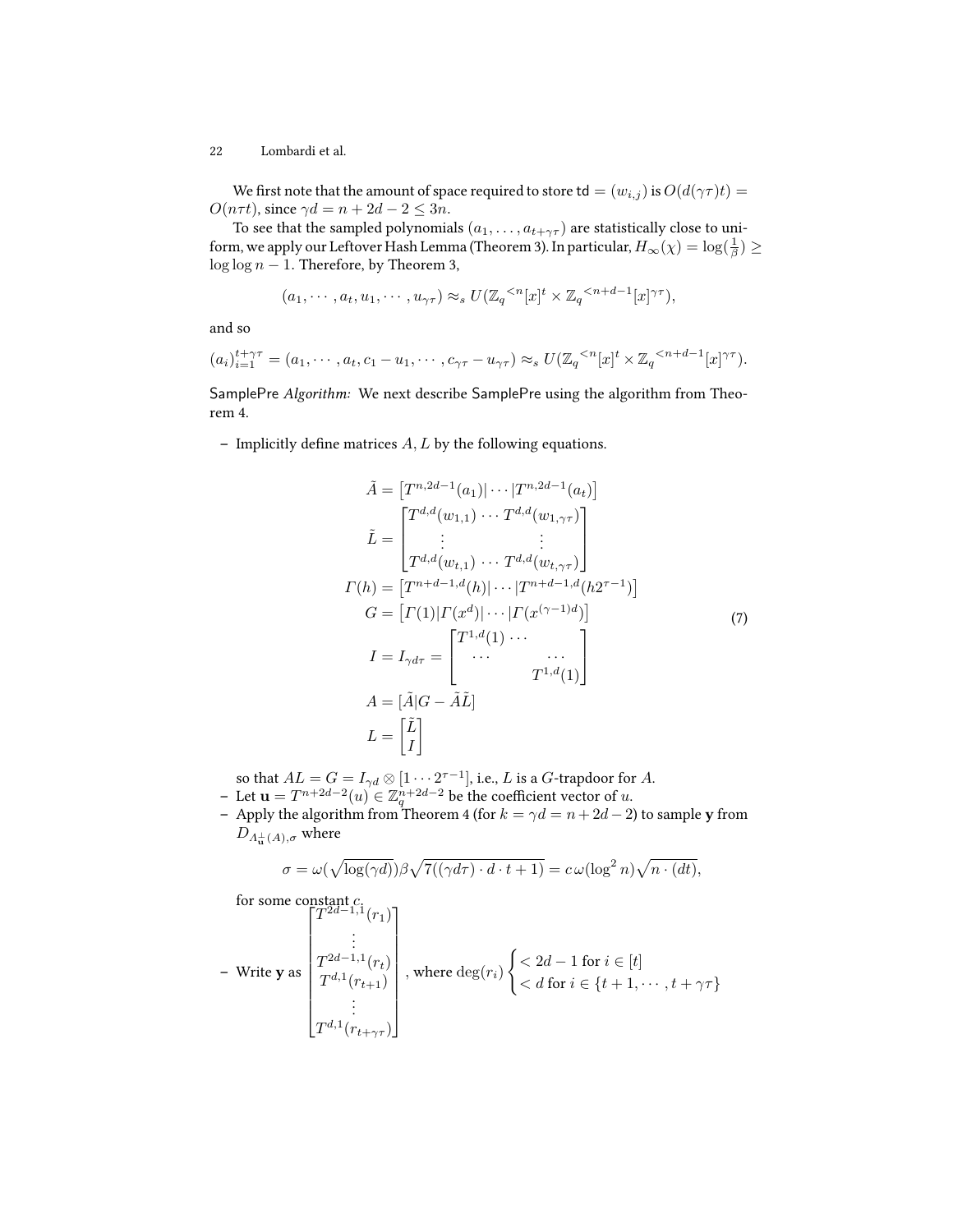– Output  $(r_1, \ldots, r_{t+\gamma\tau}).$ 

In order to analyze the correctness of SamplePre, we first note that by construction,  $\max_{i,j}|\tilde{L}_{ij}|\leq \beta,$  and so  $\sigma_1(\tilde{L})\leq \beta\sqrt{(\gamma d\tau)\cdot(2d-1)t}$  by Lemma 6. Combined with Theorem 4 (for  $k = \gamma d = n + 2d - 2$ ), this tells us that y is sampled from from  $D_{A_{\mathbf{u}}^{\perp}(A),\sigma}$  where

$$
\sigma = \omega(\sqrt{\log(\gamma d)}) \beta \sqrt{7((\gamma d \tau) \cdot d \cdot t + 1)} = c \omega(\log^2 n) \sqrt{n \cdot (dt)}
$$

for some constant c. Theorem 4 applies because of our parameter settings of  $\gamma d =$  $n + 2d - 2 \le 3n$  and  $\tau = \theta(\log q) = \theta(\log n)$  for  $q = \text{poly}(n)$ .

Moreover, by Lemma 7 and Equation (7),

$$
\tilde{A}\tilde{L} = \left[T^{n+d-1,d}(u_1)| \cdots | T^{n+d-1,d}(u_{\gamma\tau})\right], \text{ and}
$$
\n
$$
A = \left[T^{n,2d-1}(a_1)| \cdots | T^{n,2d-1}(a_t)| T^{n+d-1,d}(a_{t+1})| \cdots | T^{n+d-1,d}(a_{t+\gamma\tau})\right],
$$
\n(8)

and so by Equation (8) and Lemma 7

$$
A\mathbf{y} = T^{n+2d-2,1} \left( \sum_{i=1}^{t+\gamma\tau} a_i \cdot r_i \right).
$$
 (9)

Thus,  $\mathbf{y} \in \Lambda_{\mathbf{u}}^{\perp}(A)$  if and only if  $\sum_{i=1}^{t+\gamma\tau} a_i \cdot r_i = u$ .

To prove the claim about distribution of  $\mathbf{r} = (r_i)$ , we note that the columns of A generate  $\mathbb{Z}^{n+2d-2}$  since (1) the columns of G generate  $\mathbb{Z}^{n+2d-2}$  and (2)  $AL = G$ . Hence, there exists  $y^*$  such that  $Ay^* = u$ . Then, Lemma 5.2 in [8] applies, allowing us to conclude that the distribution of y sampled by our algorithm is exactly

$$
D_{\Lambda_{\mathbf{u}}^{\perp}(A),\sigma} \equiv \mathbf{y}^* + D_{\Lambda^{\perp}(A),\sigma,-\mathbf{y}^*} \equiv D_{\mathbb{Z},\sigma}^{(2d-1)t+d\gamma\tau} \mid A\mathbf{y} = \mathbf{u}.
$$

To see that the first equality of distributions holds, note that the two distributions have the same support (i.e.,  $t + A^{\perp}(A) = A^{\perp}_{\mathbf{u}}(A)$ ), and for all  $x \in A^{\perp}_{\mathbf{u}}(A)$ ,

$$
D_{\Lambda_{\mathbf{u}}^{\perp}(A),\sigma}(x)=\frac{\rho_{\sigma}(x)}{\rho_{\sigma}(A_{\mathbf{u}}^{\perp}(A))}=\frac{\rho_{\sigma}(x-t+t)}{\rho_{\sigma}(A^{\perp}(A))+t}=D_{\Lambda^{\perp}(A),\sigma,-t}(x-t).
$$

Thus, the conditional distribution of r is as claimed. Finally, we analyze the runtime of SamplePre's online phase, which is precisely the runtime of  $C_2$ . Computing  $\tilde{L}z$  for  $z \in \mathbb{Z}_q^{\gamma d\tau}$  can be performed, using polynomial multiplication, in  $O((d \log d)t\gamma \tau) =$  $\tilde{O}(nt)$  time; this bound uses the fact that  $\gamma d \leq 3n$ ,  $\log d \leq \log n$  and  $\tau = \Theta(\log n)$ .

## 6 New Encryption Schemes from Middle-Product LWE

In this section, we describe how to build a "Dual Regev"-style public-key encryption scheme, as well as an identity-based encryption scheme, whose security is based on the hardness of MP-LWE. As in [8], our IBE scheme is constructed by combining the Dual Regev scheme with lattice trapdoors as constructed in Section 5.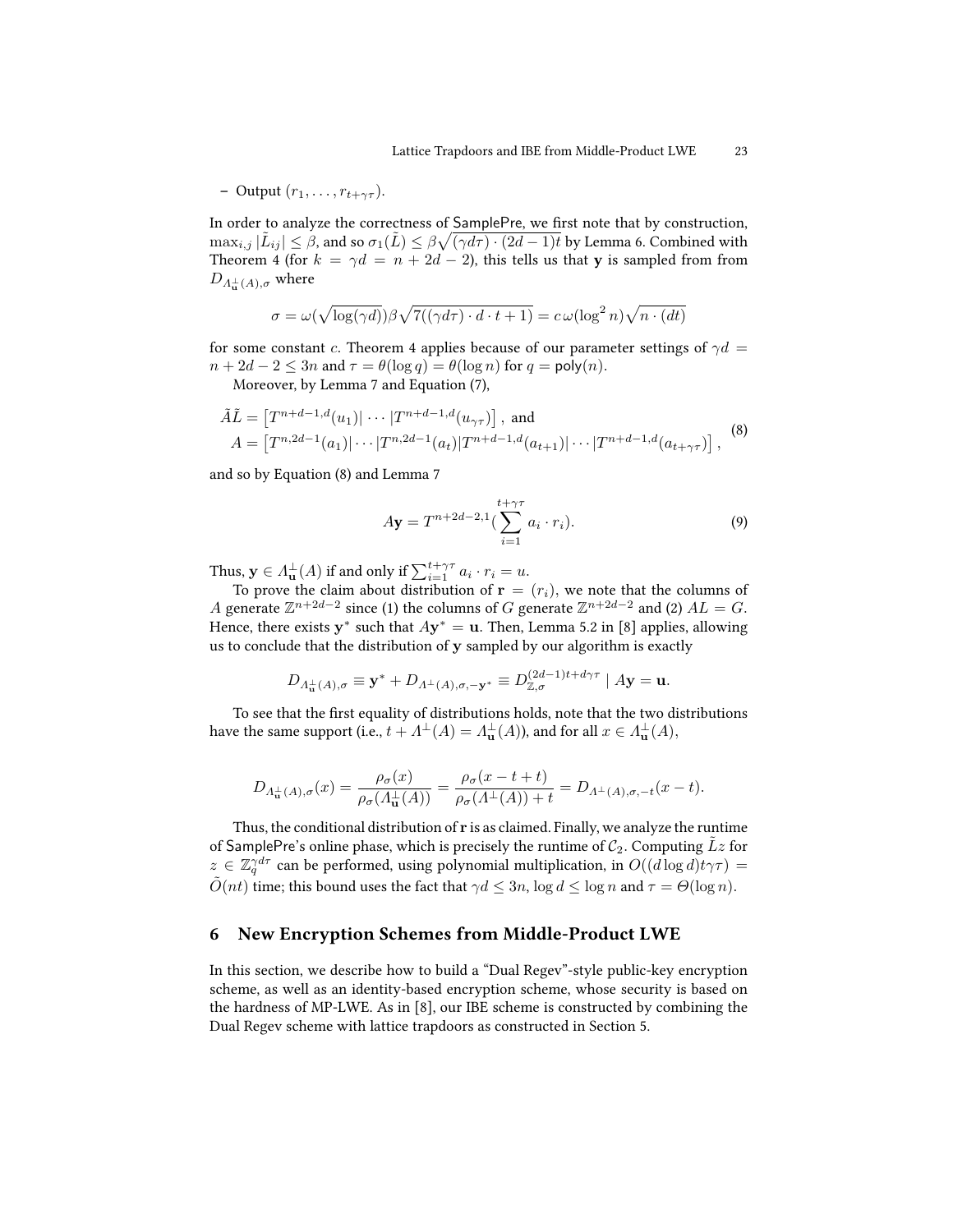#### 6.1 Middle Product Dual Regev Encryption

Unless otherwise stated, the following parameters are positive integers.

Let  $q = q(n)$  be a prime,  $\tau := \lceil \log_2 q \rceil, n, d, k$  be such that  $\gamma = \frac{n + 2d - 2}{d} \in \mathbb{N}$  and  $2d + k \leq n$ . Let  $t > 0, t' = t + \gamma\tau$ . Let  $\chi := \lfloor D_{\alpha \cdot q} \rfloor$  be the distribution over Z in which  $\epsilon \leftarrow D_{\alpha \cdot q}$  is sampled and then rounded to the nearest integer.

Finally, let  $\sigma \in \mathbb{R}_{>0}$  be a parameter to be specified later. We then define a publickey encryption scheme with message space  $\mathcal{M}=\left\{ 0,1\right\} ^{$ 

- Key Generation:  $KeyGen(1^n)$  operates as follows.
	- For  $1 \leq i \leq t$ , sample  $a_i \stackrel{\$}{\leftarrow} \mathbb{Z}_q^{\lt n}[x]$ ,  $r_i \leftarrow D_{\mathbb{Z}^{2d-1}, \sigma}[x]$ ;
	- For  $t + 1 \leq i \leq t'$ , sample  $a_i \stackrel{\$}{\leftarrow} \mathbb{Z}_q^{< n + d 1}[x]$ ,  $r_i \leftarrow D_{\mathbb{Z}^d, \sigma}[x]$ .
	- $\bullet \ \text{ Compute } u = \sum_{i=1}^{t'} a_i r_i \text{ and output pk} := (a_1, \ldots, a_{t'}, u); \text{ sk} := (r_1, \ldots, r_{t'})$
- **Encryption:**  $Enc(\mathsf{pk} = ((a_i)_{i \leq t'}, u), \mu)$  operates as follows.
	- Sample  $s \stackrel{\$}{\leftarrow} \mathbb{Z}_q^{$
	- For  $1 \leq i \leq t$ , sample  $e_i \leftarrow \chi^{2d+k}[x]$ , and compute  $b_i = a_i \odot_{2d+k} s + 2e_i$
	- For  $t+1\leq i\leq t'$ , sample  $e_i\leftarrow \chi^{d+k+1}[x]$ , and compute  $b_i=a_i\odot_{d+k+1}s+1$  $2e_i$
	- Sample  $e' \leftarrow \chi^{k+1}[x]$ , and compute  $c_1 = \mu + u \odot_{k+1} s + 2e'$
	- Output  $c = (c_1, (b_i)_{i \le t'})$ .
- Decryption: Dec(sk =  $(r_i)_{i \le t}, c = (c_1, (b_i)_{i \le t'})$  outputs  $(c_1 \sum_{i=1}^{t'} b_i \odot_{k+1} r_i$  $mod\ q$  mod 2.

**Lemma 12.** For  $\alpha^{-1} > (4\omega(\log n)\sigma K + 1)$  where  $K := t(2d - 1) + \gamma \tau d$ , the scheme satisfies  $(1 - \text{negl}(n))$ -correctness.

*Proof.* We want to show that Dec(sk,  $Enc(pk, \mu)$ ) = 1 with probability 1 – negl(n) over the randomness of KeyGen and Enc. Consider a random key pair (pk, sk)  $\leftarrow$ KeyGen(1<sup>n</sup>) and ciphertext  $c = (c_1, (b_i)_{i \le t'}) \leftarrow \mathsf{Enc}(\mathsf{pk}, \mu)$ . By Lemma 1 (the quasiassociative law for middle products),

$$
c_1 = \mu + \sum_{i=1}^{t'} (r_i \cdot a_i) \odot_{k+1} s + 2e'
$$
  
=  $\mu + \sum_{i=1}^{t} r_i \odot_{k+1} (a_i \odot_{2d+k} s) + \sum_{i=t+1}^{t'} r_i \odot_{k+1} (a_i \odot_{d+k+1} s).$ 

Therefore, we see that

$$
c_1 - \sum_{i=1}^{t'} b_i \odot_{k+1} r_i = \mu + 2(e' - \sum_{i=1}^{t'} r_i \odot_{k+1} e_i).
$$

We conclude that if  $\vert$  $\left|\mu+2(e'-\sum_{i=1}^{t'} r_i \odot_{k+1} e_i)\right|$  $\Big|_{\infty}$  < q/2, then Dec(sk, c) will indeed output the message  $\mu$ .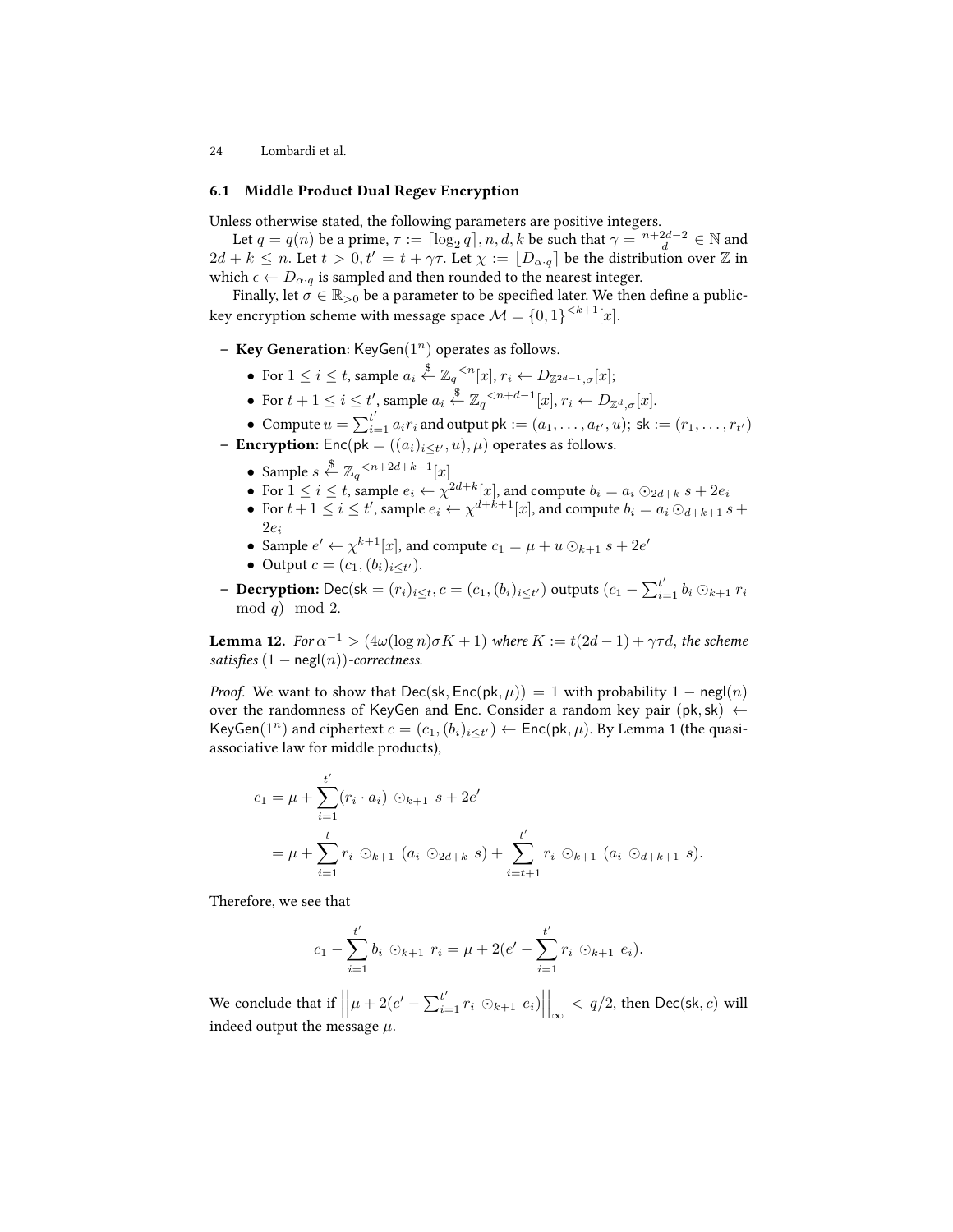To complete the proof of correctness, we want to bound the coefficients of  $\sum_{i=1}^{t'} r_i\odot_{k+1}$  $e_i$ . The coefficient of  $x^\ell$  in  $r_i \odot_{k+1} e_i$  is

$$
\sum_{w\in [0,\deg(r_i)]\cap [\ell+k-\deg(e_i),z+k]} (\mathbf{r}_i)_w(\mathbf{e}_i)_{\ell+k-w}.
$$

Using our discrete Gaussian tail inequality (see Lemma 3) and a union bound, we obtain the following bounds on  $||{\bf r}_i||_{\infty}$  and  $||{\bf e}_i||_{\infty}$ :

$$
Pr[||\mathbf{r}_i||_{\infty} > \omega(\sqrt{\log n})\sigma] = \mathsf{negl}(n).
$$
  

$$
Pr[||\mathbf{e}_i||_{\infty} > \omega(\sqrt{\log n})\alpha q] = \mathsf{negl}(n).
$$

Thus, again by union bound, except with  $negl(n)$  probability

$$
\left\|e' - \sum_{i=1}^{t'} r_i \odot_{k+1} e_i\right\|_{\infty} < K(\omega(\sqrt{\log n})\sigma)(\omega(\sqrt{\log n})\alpha \cdot q) + (\omega(\sqrt{\log n})\alpha \cdot q).
$$

for  $K := t(2d-1) + \gamma \tau d \ge \sum_{i=1}^{t'} (\deg(r_i) + 1)$ . Picking  $\alpha < (4\omega(\log n)\sigma K + 1)^{-1}$ , the above is less than  $q/4$  and so the scheme is  $(1 - \mathsf{negl}(n))$ -correct.

**Theorem 6.** Assume that  $\sigma = \omega(1), dt/n = \Omega(\log n), q$  is a prime polynomial in  $n, q = \Omega(\alpha^{-1}n^{1/2+1/2+c})$  and  $q = \omega(\log^{1/2} n)\sigma$ . The scheme is semantically secure assuming  $\mathsf{PLWE}_{q,D_{\alpha',q}}^{(f)}$  is hard for some polynomial f such that the constant coefficient of f is coprime with  $q, \deg(f) \in [2d + k, n], \text{EF}(f) = O(n^c)$  and error  $\alpha' = \Omega(\sqrt{\deg(f)}/q).$ 

*Proof.* By Theorem 3, Lemma 11 and hypothesis on  $\sigma$  and dt, we have:

$$
\left( (a_i)_{i=1}^t, \sum_{i=1}^t a_i \cdot r_i \right)_{\substack{a_i \overset{\$} \sim \mathbb{Z}_q < n_{[x]} \\ r_i \leftarrow D_{\mathbb{Z}^{2d-1}, \sigma}[x]}} \approx_s \left( (a_i)_{i=1}^t, u' \right)_{\substack{a_i \overset{\$} \sim \mathbb{Z}_q < n_{[x]} \\ u' \overset{\$} \sim \mathbb{Z}_q < n+2d-2_{[x]}}}
$$

Since an honestly generated public key has the form  $\mathsf{pk} = (a_1 \ldots, a_{t'}, u)$  for  $u =$  $\sum_{i=1}^t a_i\cdot r_i + \sum_{i=t+1}^{t'} a_i\cdot r_i,$  we see that <code>pk</code> is computationally indistinguishable from a public key pk of the form

$$
\widetilde{\mathsf{pk}} = (a_1, \dots, a_{t'}, u), u \stackrel{\$}{\leftarrow} \mathbb{Z}_q^{
$$

Thus, we see that for any message  $\mu$ , we have

$$
\Big(\text{pk},\text{Enc}(\text{pk},\mu)\Big)\approx_s \Big(\widetilde{\text{pk}},\text{Enc}(\widetilde{\text{pk}},\mu)\Big)\,.
$$

Moreover, we have

$$
\left(\widetilde{\mathsf{pk}},\mathsf{Enc}(\widetilde{\mathsf{pk}},\mu)\right)\approx_c\left(\widetilde{\mathsf{pk}},\mathsf{Enc}(\widetilde{\mathsf{pk}},0)\right)
$$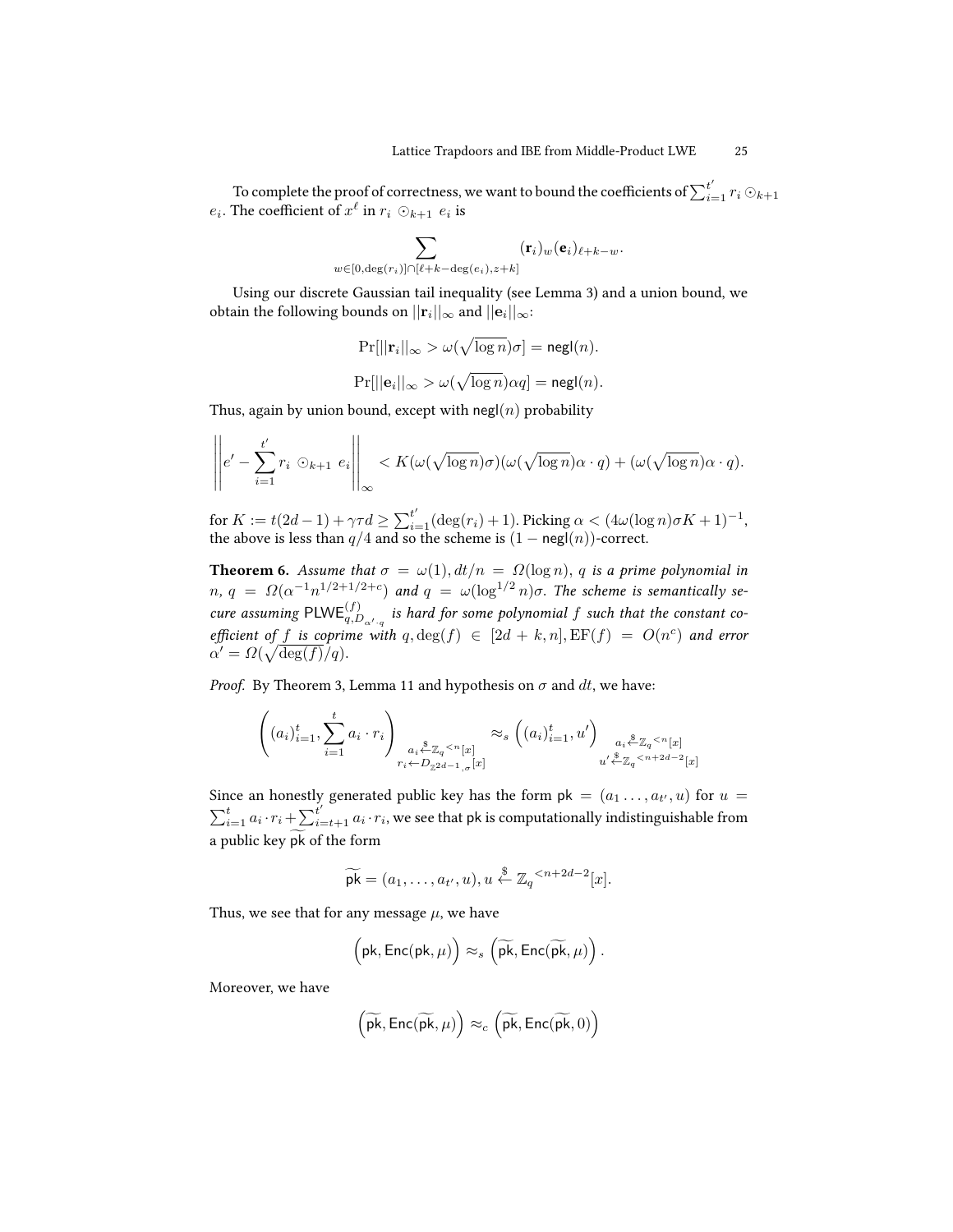assuming the hardness of (degree-parametrized) MPLWE<sub> $a,n+2d+k,d,|D_{\alpha,c}|$ </sub> with degree vector

$$
\mathbf{d}_{i} = \begin{cases} 2d + k, \text{ if } i \in [t] \\ d + k + 1, \text{ if } t + 1 \leq i \leq t' \\ k + 2, \text{ if } i = t' + 1. \end{cases}
$$

The hardness of MPLWE $_{q,n+2d+k,\mathbf{d},\lfloor D_{\alpha\cdot q}\rfloor}$  follows from the hardness of MPLWE $_{q,n+2d+k,\mathbf{d},D_{\alpha\cdot q}}$ via a standard reduction that maps  $(a, b) \in \mathbb{Z}_q[x] \times \mathbb{R}_q[x]$  to  $(a, \lceil b \rceil)$ , where  $\lceil b \rceil$  is the polynomial obtained by rounding every coefficient of  $b$  to the nearest integer. Finally, Theorem 2 tells us that  $\mathsf{MPLWE}_{q,n+2d+k,\mathbf{d},D_{\alpha\cdot q}}$  is hard assuming the hardness of PLWE $_{q,D_{\alpha',q}}^{(f)}$ , for  $\alpha\cdot q=\varOmega(n^{1/2+1/2+c})\geq \alpha'\cdot q\sqrt{\frac{n+2d+k}{2}}n^c.$  This completes the proof of semantic security.

#### 6.2 IBE in the Random Oracle model

We construct an IBE scheme in the random oracle model by combining our "Dual Regev" scheme (Section 6.1) with our MP-LWE lattice trapdoors (Section 5). The IBE construction is essentially identical to that of [8]; we give an explicit description for completeness. Let the set of identity be  $\mathcal{I}=\mathbb{Z}_q^{n+2d-2}.$  We assume the parameters are chosen such that Theorem 5 holds. Use algorithm TrapGen to generate mpk:= $(a_i)_{i=1}^{t'}$  and msk:= $\tilde{L}$ . Given an identity id, interpret it as an element  $u \in \mathbb{Z}_q^{\ltimes n+2d-2}[x]$  and use algorithm SamplePre to generate sk $_{id}$   $:=$   $(r_i)_{i=1}^{t'}$  such that  $\sum_{i=1}^{t'} a_i \cdot r_i = u.$ Then use the Dual Regev scheme with public key  $\mathsf{pk} := ((a_i)_{i=1}^{t'}, u)$  and secret key sk :=  $(r_i)_{i=1}^{t'}$  for encryption/decryption of message.

- Setup: The setup algorithm IBESetup (on input  $1^n$ ) calls TrapGen $(1^n)$ , obtaining polynomials  $(a_1,\ldots,a_{t'})$  along with a trapdoor td. It outputs master public key  $mpk = (a_1, \ldots, a_{t'})$  and master secret key msk = td.
- Key Extraction: The secret key extraction algorithm IBEExtract, given msk and an identity id, calls SamplePre(td,  $H(id)$ ), where  $H(\cdot)$  is modelled as a random oracle. It outputs  $\mathsf{sk}_{\mathsf{id}} = (r_1, \ldots, r_{t'})$ , the output of SamplePre.
- **Encryption:** The encryption algorithm Enc, given the master public key mpk  $=$  $(a_1, \ldots, a_{t'})$ , an identity id, and a message  $\mu$ , computes  $u = H(\mathsf{id})$  and outputs a ciphertext  $c \leftarrow$  DualRegev.Enc(p $k_{id}, \mu$ ) (using the Dual Regev encryption algorithm) for  $\mathsf{pk}_{\mathsf{id}} = (a_1, \ldots, a_{t'}, u)$
- **Decryption:** The decryption algorithm Dec, given the secret key sk<sub>id</sub>  $=(r_1,\ldots,r_{t'})$ and a ciphertext c, outputs DualRegev.Dec(sk<sub>id</sub>, c).

Theorem 7. Assume the parameters are picked as in Theorem 5 and Theorem 6 (so that the Dual Regev Scheme is correct and semantically secure). Then the above IBE scheme is correct and CPA-secure in the random oracle model.

Proof. See ([8], Theorem 7.2).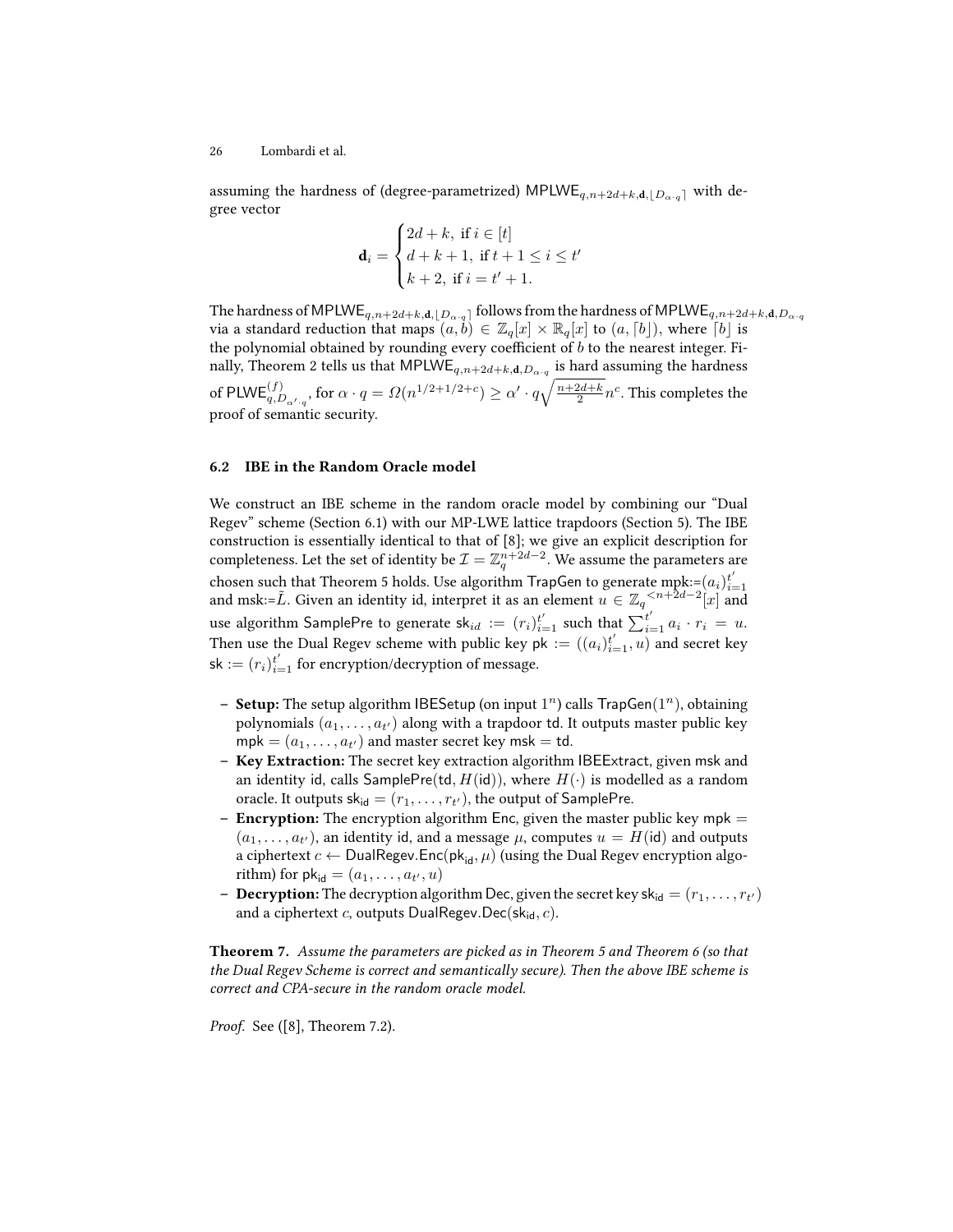*Remark 2 (Efficiency).* Pick  $d, k = \Theta(n)$ ,  $t = \log n$  and  $\sigma, \alpha^{-1}, q$  satisfying bounds in Theorems 5 and 6. By construction, the schemes in subsections 6.1 and 6.2 have key size and ciphertext size  $O(n)$ . We show that encryption and decryption algorithms in these schemes take  $\tilde{O}(n)$  time. As in [21], products and middle products of polynomials can be computed in  $\tilde{O}(n)$  time using FFT-based techniques [22, 9]. By doing some preprocessing, sampling from  $\chi = |D_{\alpha q}|$  can be done in quasi-constant time via table look-up as in [15]. Thus, encryption and decryption in our Dual-Regev like public key scheme and IBE scheme take  $\tilde{O}(n)$  time; since the message is of size  $k = \Theta(n)$ . runtime per encrypted bit is  $O(1)$ .

#### 6.3 IBE in the Standard model

[2, 7] present IBE schemes secure in the standard model from the same framework of lattice trapdoors and dual-Regev encryption. A simplied version of one construction is presented in [3], Section 3. We give a brief summary of [3]'s IBE construction, and sketch how to adapt it to the MP-LWE setting.

Suppose we have an identity space  $\{0,1\}^{\ell}$ . Set  $m\ =\ O(n\log n).$  In <code>IBESetup</code>, the [3] scheme samples a random matrix  $A \in \mathbb{Z}_q^{n \times m}$  together with trapdoor  $T_A$ , as well as random matrices  $H_{i,b} \in \mathbb{Z}_q^{n \times m}$  for  $i \in [\ell]$  and  $b \in \{0,1\}$ . The public key is  $(A, (H_{i,b})_{(i,b)\in [\ell]\times \{0,1\}}, u_0)$  where  $u_0$  is a random vector in  $\mathbb{Z}_q^n$ . The master secret key is  $T_A$ . The key extraction algorithm IBEExtract, given an identity  $\mathsf{id} = \mathsf{id}_1 \cdots \mathsf{id}_\ell$ , assembles  $H_{\sf id} = H_{1,\sf id_1}|\cdots|H_{\ell,\sf id_\ell}\in \Z_q^{n\times \ell m}$  as the concatenation of  $\ell$  matrices. It then samples random vectors  $r_i \in \mathbb{Z}_q^m$ , and constructs a vector  $r = (r_i)_{i \in \ell} \in \mathbb{Z}_q^{\ell m}$ . Finally, the trapdoor  $T_A$  is used to sample preimages  $e \in \mathbb{Z}_q^m$  satisfying  $A e = u_0 + H_{\text{id}} r$ , i.e.  $\left[A \mid -H_{\text{id}}\right] \begin{bmatrix} e \\ h \end{bmatrix}$ r  $\Big] = u_0,$  yielding a secret key sk $_{\mathsf{id}} = (e, r)$ . Encryption and Decryption then proceed as in Dual Regev encryption.

[3] proves that their scheme is selective-ID secure in the standard model. Selective-ID security is defined by a game similar to that in Section 2.1, except that the adversary generates the challenge identity id<sup>\*</sup> before seeing the public parameters of the scheme. [2]'s proof of selective-ID security relies on replacing each random matrix  $H_{i,b}$  with an indistinguishable matrix  $H'_{i,b}$  equipped with trapdoor  $T_{i,b}$ . Then, given an extraction query id that differs from the challenge id\*, letting i denote an index on which  $id_i \neq id_i^*$ , the trapdoor  $T_{i, id_i}$  can be used to sample  $r_i$  such that  $H'_{i, id_i} r_i = A e - \sum_{j \neq i} H'_{j, id_j} r_j - u_0$ , where e and  $r_j$  are sampled randomly from  $\mathbb{Z}_q^m$ , to produce a secret key sk<sub>id</sub> =  $(e, r)$ . Crucially, sampling  $(e, r)$  using trapdoor  $T_{i, \mathsf{id}_i}$  is (statistically) indistinguishable from the honest key extraction procedure (that uses  $T_A$ ).

Our MP-LWE Dual Regev encryption scheme, combined with the lattice trapdoors of Theorem 5, can be used to create a standard model IBE scheme analogous to the one just described. Specifically, we replace the matrix A and its trapdoor  $T_A$  with tuple  $(a_j)_{j\leq t}$  of  $t = O(1)$  polynomials and its trapdoor as generated by Theorem 5. We replace each matrix  $H_{i,b}$  with tuple  $\bar h^{(i,b)} = (h_j)_{i < t}^{(i,b)}$  $j \leq t \atop j \leq t$  of random polynomials, and replace random vector  $u_0$  with a random polynomial. Theorem 5 allows us to replace any particular  $\bar{h}^{(i,b)}$  with  $\tilde{h}^{(i,b)}$  that is equipped with a trapdoor  $T_{i,b}$ , and our SamplePre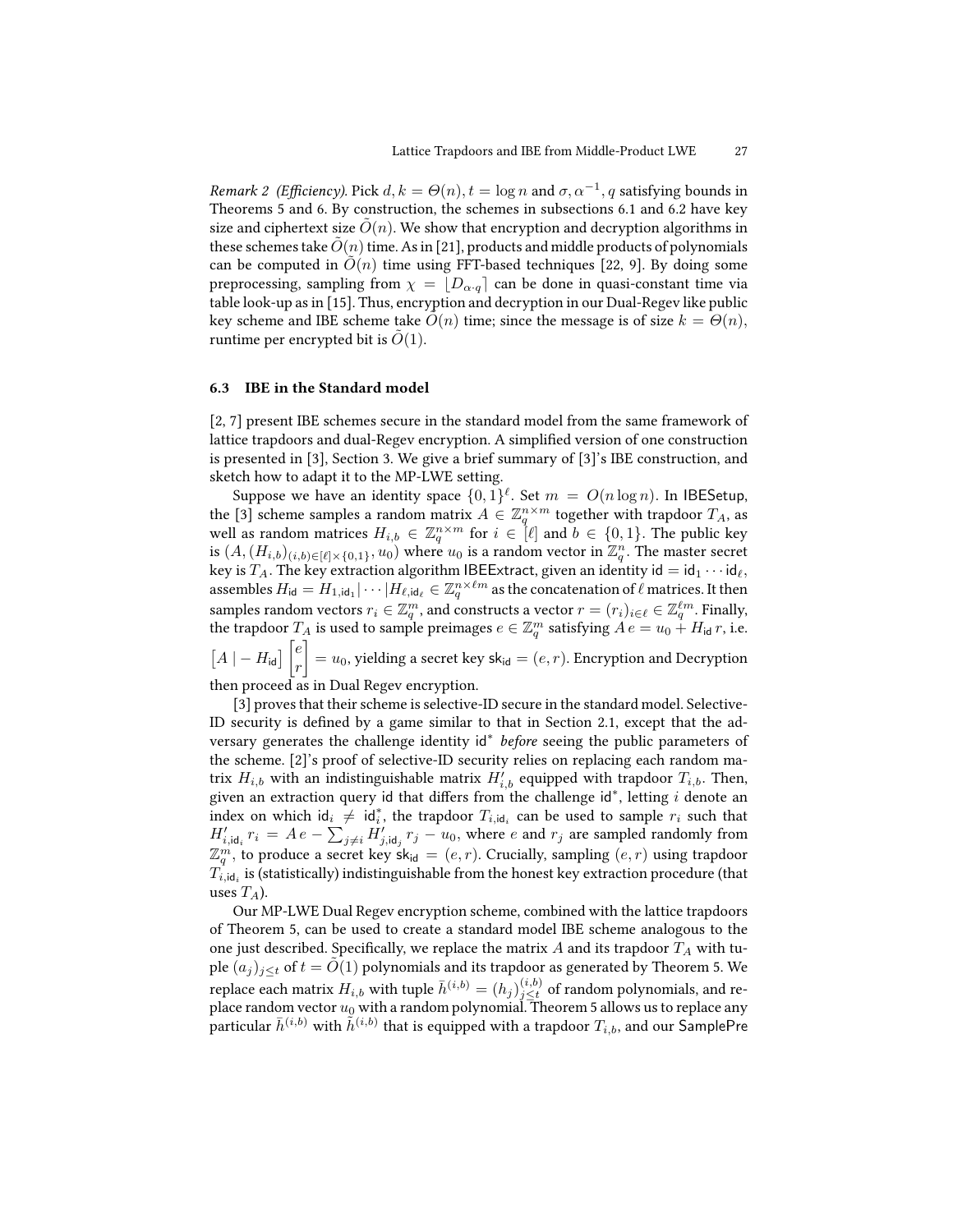algorithm guarantees the same  $(T_A, T_{i,b})$  indistinguishability that was leveraged by [3].

To summarize, this allows for an IBE scheme in the standard model based on MP-LWE with efficiency gains of  $O(n)$  over the [3] scheme.

## References

- [1] Abdalla, M., Bellare, M., Catalano, D., Kiltz, E., Kohno, T., Lange, T., Malone-Lee, J., Neven, G., Paillier, P., Shi, H.: Searchable encryption revisited: consistency properties, relation to anonymous ibe, and extensions. In: Shoup, V. (ed.) Advances in Cryptology – CRYPTO 2005. pp. 205–222. Springer Berlin Heidelberg, Berlin, Heidelberg (2005)
- [2] Agrawal, S., Boneh, D., Boyen, X.: Efficient lattice (h)ibe in the standard model. In: Proceedings of the 29th Annual International Conference on Theory and Applications of Cryptographic Techniques. pp. 553–572. EUROCRYPT'10, Springer-Verlag, Berlin, Heidelberg (2010). https://doi.org/10.1007/978-3-642-13190-5\_28, http://dx.doi.org/10.1007/978-3-642- 13190-5\_28
- [3] Agrawal, S., Boyen, X.: Identity-based encryption from lattices in the standard model (2009)
- [4] Bai, S., Langlois, A., Lepoint, T., Stehlé, D., Steinfeld, R.: Improved security proofs in latticebased cryptography: Using the rényi divergence rather than the statistical distance. In: International Conference on the Theory and Application of Cryptology and Information Security. pp. 3–24. Springer (2015)
- [5] Bellare, M., Desai, A., Jokipii, E., Rogaway, P.: A concrete security treatment of symmetric encryption. In: Proceedings 38th Annual Symposium on Foundations of Computer Science. pp. 394–403. IEEE (1997)
- [6] Boneh, D., Franklin, M.K.: Identity-based encryption from the weil pairing. In: Proceedings of the 21st Annual International Cryptology Conference on Advances in Cryptology. pp. 213–229. CRYPTO '01, Springer-Verlag, London, UK, UK (2001), http://dl.acm.org/citation.cfm?id=646766.704155
- [7] Cash, D., Hofheinz, D., Kiltz, E., Peikert, C.: Bonsai trees, or how to delegate a lattice basis. In: Gilbert, H. (ed.) Advances in Cryptology – EUROCRYPT 2010. pp. 523–552. Springer Berlin Heidelberg, Berlin, Heidelberg (2010)
- [8] Gentry, C., Peikert, C., Vaikuntanathan, V.: Trapdoors for hard lattices and new cryptographic constructions. In: Proceedings of the fortieth annual ACM symposium on Theory of computing. pp. 197–206. ACM (2008)
- [9] Hanrot, G., Quercia, M., Zimmermann, P.: The middle product algorithm i. Applicable Algebra in Engineering, Communication and Computing 14(6), 415–438 (2004)
- [10] Impagliazzo, R., Zuckerman, D.: How to recycle random bits. In: 30th Annual Symposium on Foundations of Computer Science. pp. 248–253. IEEE (1989)
- [11] Lyubashevsky, V.: Digital signatures based on the hardness of ideal lattice problems in all rings. In: Advances in Cryptology - ASIACRYPT 2016 - 22nd International Conference on the Theory and Application of Cryptology and Information Security, Hanoi, Vietnam, December 4-8, 2016, Proceedings, Part II. pp. 196–214 (2016)
- [12] Lyubashevsky, V., Micciancio, D.: Generalized compact knapsacks are collision resistant. In: Wegener, I., Sassone, V., Preneel, B. (eds.) Proceedings of the 33rd international colloquium on automata, languages and programming - ICALP 2006. Lecture Notes in Computer Science, vol. 4052, pp. 144–155. Springer-Verlag, Venice, Italy (Jul 2006)
- [13] Lyubashevsky, V., Peikert, C., Regev, O.: On ideal lattices and learning with errors over rings. In: Annual International Conference on the Theory and Applications of Cryptographic Techniques. pp. 1–23. Springer (2010)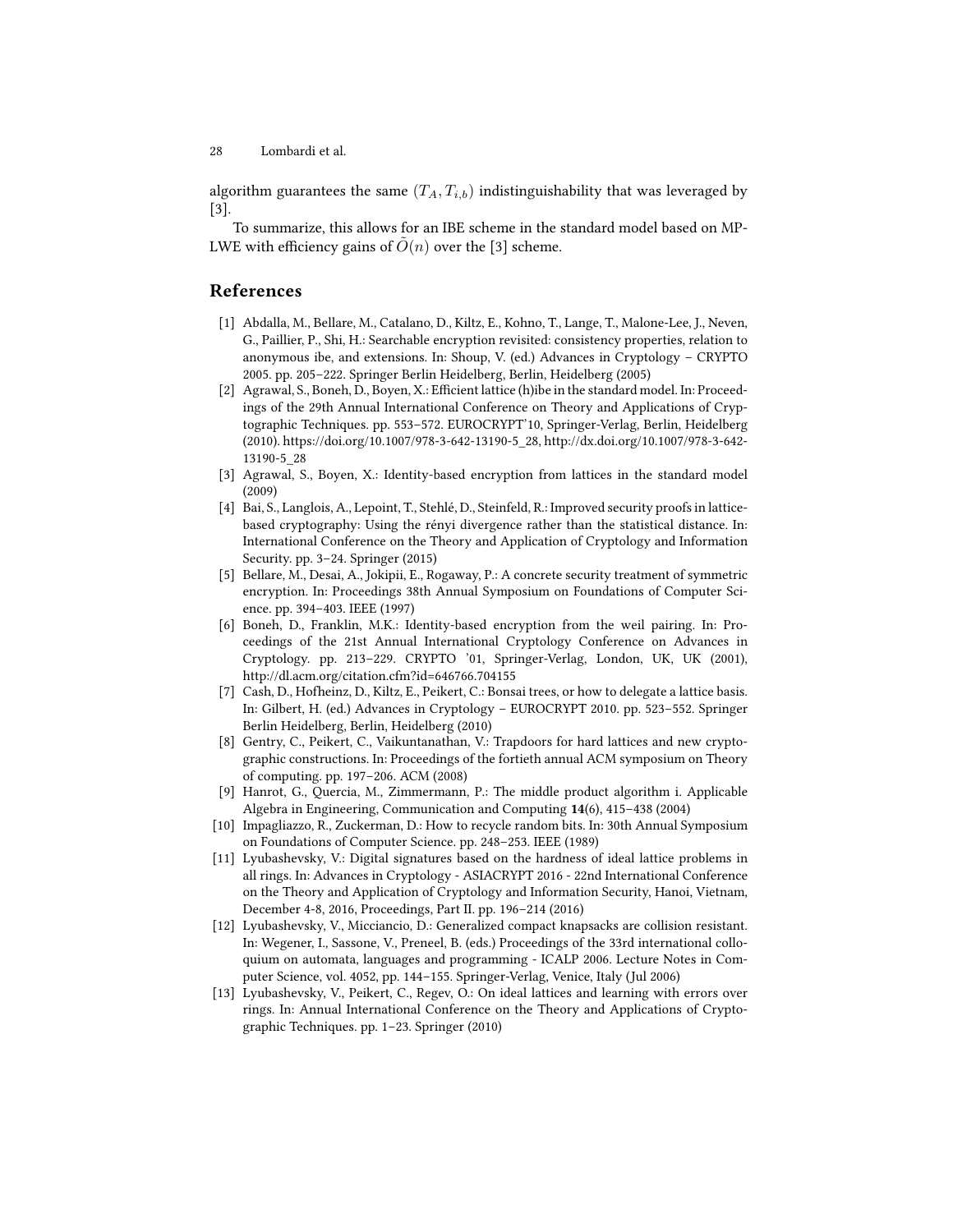- [14] Micciancio, D.: Generalized compact knapsacks, cyclic lattices, and efficient one-way functions from worst-case complexity assumptions. In: Proceedings of the 43rd Symposium on Foundations of Computer Science. pp. 356–365. FOCS '02, IEEE Computer Society, Washington, DC, USA (2002), http://dl.acm.org/citation.cfm?id=645413.652130
- [15] Micciancio, D., Peikert, C.: Trapdoors for lattices: Simpler, tighter, faster, smaller. In: Annual International Conference on the Theory and Applications of Cryptographic Techniques. pp. 700–718. Springer (2012)
- [16] Micciancio, D., Regev, O.: Worst-case to average-case reductions based on gaussian measures. SIAM Journal on Computing 37(1), 267–302 (2007)
- [17] Peikert, C., Regev, O., Stephens-Davidowitz, N.: Pseudorandomness of ring-lwe for any ring and modulus. In: Proceedings of the 49th Annual ACM SIGACT Symposium on Theory of Computing. pp. 461–473. ACM (2017)
- [18] Peikert, C., Rosen, A.: Efficient collision-resistant hashing from worst-case assumptions on cyclic lattices. In: Proceedings of the Third Conference on Theory of Cryptography. pp. 145–166. TCC'06, Springer-Verlag, Berlin, Heidelberg (2006). https://doi.org/10.1007/11681878\_8, http://dx.doi.org/10.1007/11681878\_8
- [19] Peikert, C., Vaikuntanathan, V., Waters, B.: A framework for efficient and composable oblivious transfer. In: Wagner, D. (ed.) Advances in Cryptology – CRYPTO 2008. pp. 554– 571. Springer Berlin Heidelberg, Berlin, Heidelberg (2008)
- [20] Regev, O.: On lattices, learning with errors, random linear codes, and cryptography. In: Proceedings of the thirty-seventh annual ACM symposium on Theory of computing. pp. 84–93. ACM (2005)
- [21] Roşca, M., Sakzad, A., Stehlé, D., Steinfeld, R.: Middle-product learning with errors. In: Annual International Cryptology Conference. pp. 283–297. Springer (2017)
- [22] Shoup, V.: Efficient computation of minimal polynomials in algebraic extensions of finite fields. In: In Proceedings of the 1999 International Symposium on Symbolic and Algebraic Computation (Vancouver, BC. Citeseer (1999)
- [23] Stehlé, D., Steinfeld, R., Tanaka, K., Xagawa, K.: Efficient public key encryption based on ideal lattices. In: Matsui, M. (ed.) Advances in Cryptology – ASIACRYPT 2009. pp. 617–635. Springer Berlin Heidelberg, Berlin, Heidelberg (2009)

## Appendix

We describe a minor correction to the proof of ([15], Theorem 5.5).

In [15], it is mistakenly claimed (see Section 2.1) that for positive semi-definite  $B \ge A \ge 0$ , the inequality  $A^+ \ge B^+$  holds. This is not true in general. For example, when B is positive definite (that is,  $B > 0$ ), we have  $B^+ = B^{-1} > 0$ ; if  $A^+ \ge B^+$ then  $A^+ > 0$  so  $A > 0$  (a contradiction if A is not invertible).

However, the proof of  $([15]$ , Theorem 5.5) can be modified to avoid using the mistaken claim. The relevant setting is as follows: consider a matrix of the form

$$
\Sigma_3 = (\Sigma_y^+ + \Sigma_p^+)^+
$$